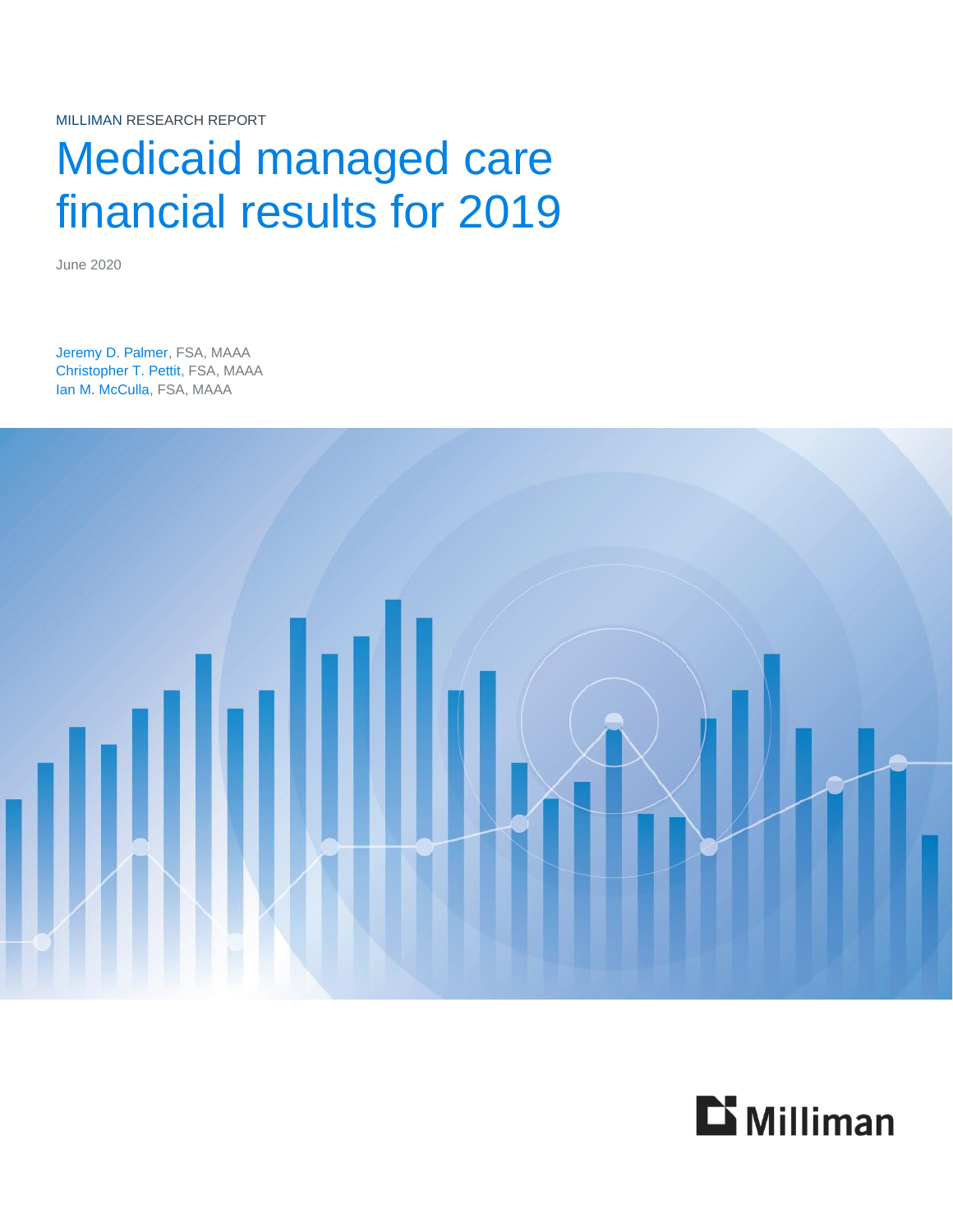### **Table of Contents**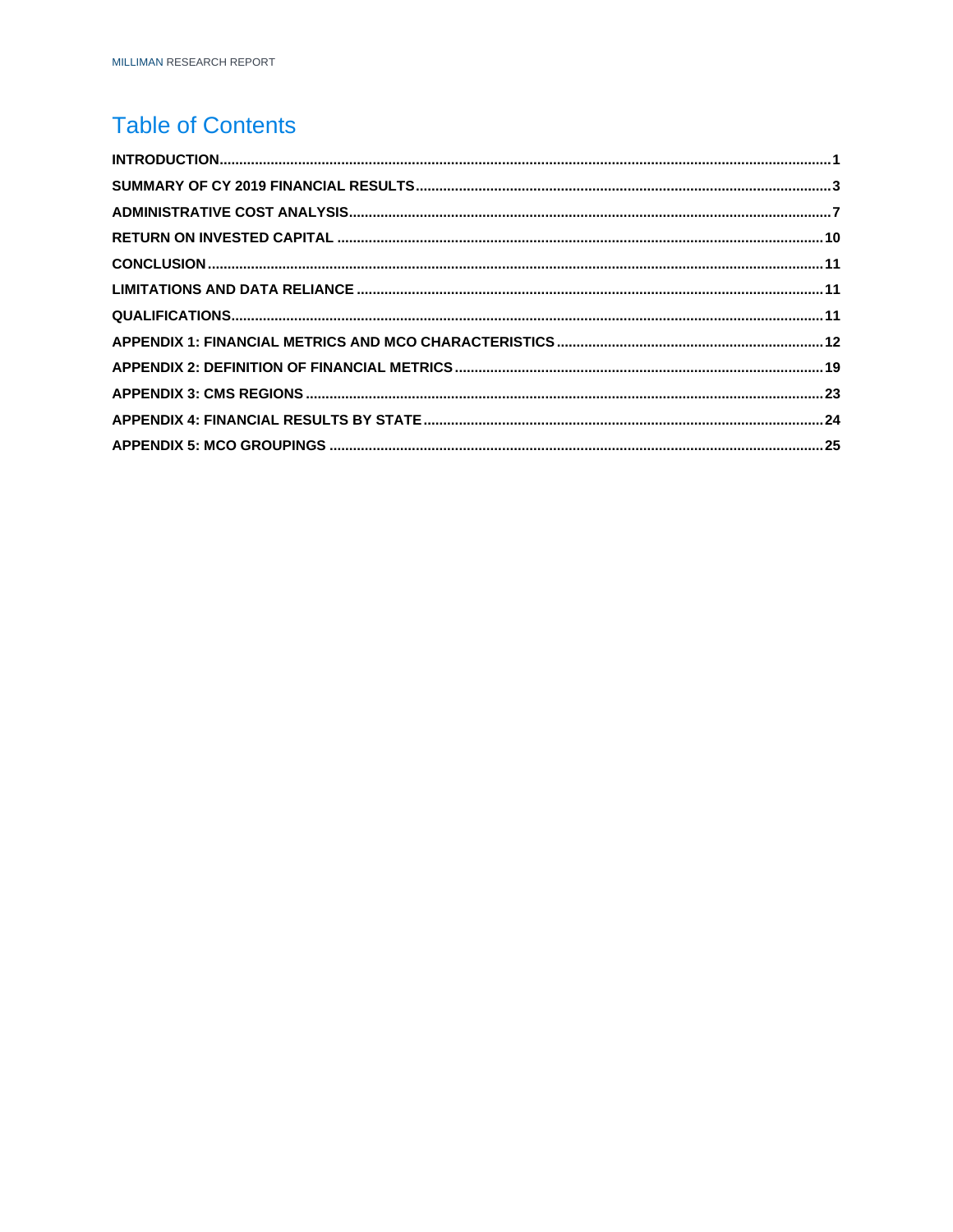### <span id="page-2-0"></span>**Introduction**

Managed care is a delivery system used by the majority of Medicaid state agencies in the operation of their Medicaid programs. Although managed care has been utilized dating back to Medicaid inception, the magnitude of its use has significantly expanded. While most state Medicaid managed care programs have traditionally covered low-income families including healthy children and adults, many states have expanded the managed care program to cover their most needy populations. These additional populations have included beneficiaries requiring long-term services and supports or individuals with disabilities.

Today, nearly every state utilizes some form of managed care, including comprehensive risk-based managed care, primary care case management, or limited-benefit plans. The form that accounts for the majority of Medicaid enrollment coverage is risk-based managed care, with approximately two out of every three members enrolled with a comprehensive managed care health plan.<sup>1</sup> Risk-based managed care continues to expand across the national Medicaid landscape and is the mechanism in which Medicaid recipients receive healthcare benefits, at least in part, in 38 or more states in the United States, the District of Columbia, and Puerto Rico. Managed care organizations (MCOs) of all varieties contract with state Medicaid agencies to deliver and manage the healthcare benefits under the Medicaid program in exchange for predetermined capitation revenue.

The introduction of the Medicaid expansion population in 2014 resulted in substantial increases in Medicaid beneficiaries, although enrollment levels are beginning to flatten out or even decrease in certain programs. The enrollment stabilization seen in recent years will likely be disrupted by the enrollment increases attributable to the COVID-19 pandemic during calendar year 2020, although the full impact on Medicaid enrollment is not yet known. We anticipate emerging experience related to the pandemic impact will be discernible in the quarterly financial statements that will be submitted over the course of calendar year 2020, but is not reflected in the values in this report.

Most states require that a contracted MCO also be a licensed health maintenance organization (HMO), which includes the requirement to file a statutory annual statement with the state insurance regulator. The statutory HMO annual statement is a standard reporting structure developed and maintained by the National Association of Insurance Commissioners (NAIC), with prescribed definitions allowing comparisons among various reporting entities.

This report summarizes the calendar year (CY) 2019 experience for selected financial metrics of organizations reporting Medicaid experience under the Title XIX Medicaid line of business on the NAIC annual statement. The information was compiled from the reported annual statements.<sup>2</sup> Individual reporting entities may be excluded from this report for the following reasons:

- Did not submit a health annual statement
- Reported less than \$10 million in annual Medicaid (Title XIX) revenue
- Specialized behavioral health plan or long-term services and supports plan
- Premium revenues indicate a limited set of covered services
- Reported values appear to be influenced by unusual circumstances
- Otherwise omitted from the NAIC database of health annual statements utilized for this report

This report also includes information for seven MCOs operating in the Arizona Medicaid program that were outside of the NAIC annual statement database. We have noted limitations of this information where applicable in the report. A full list of reporting entities included in this analysis is provided in Appendix 5.

<sup>1</sup> Medicaid.gov. Enrollment Report: 2018 Managed Care Enrollment Summary. Retrieved June 12, 2020, from [https://www.medicaid.gov/medicaid/managed-care/enrollment/index.html.](https://www.medicaid.gov/medicaid/managed-care/enrollment/index.html)

<sup>&</sup>lt;sup>2</sup> National Association of Insurance Commissioners. Annual Statement Database, as delivered by S&P Global, Inc, all rights reserved.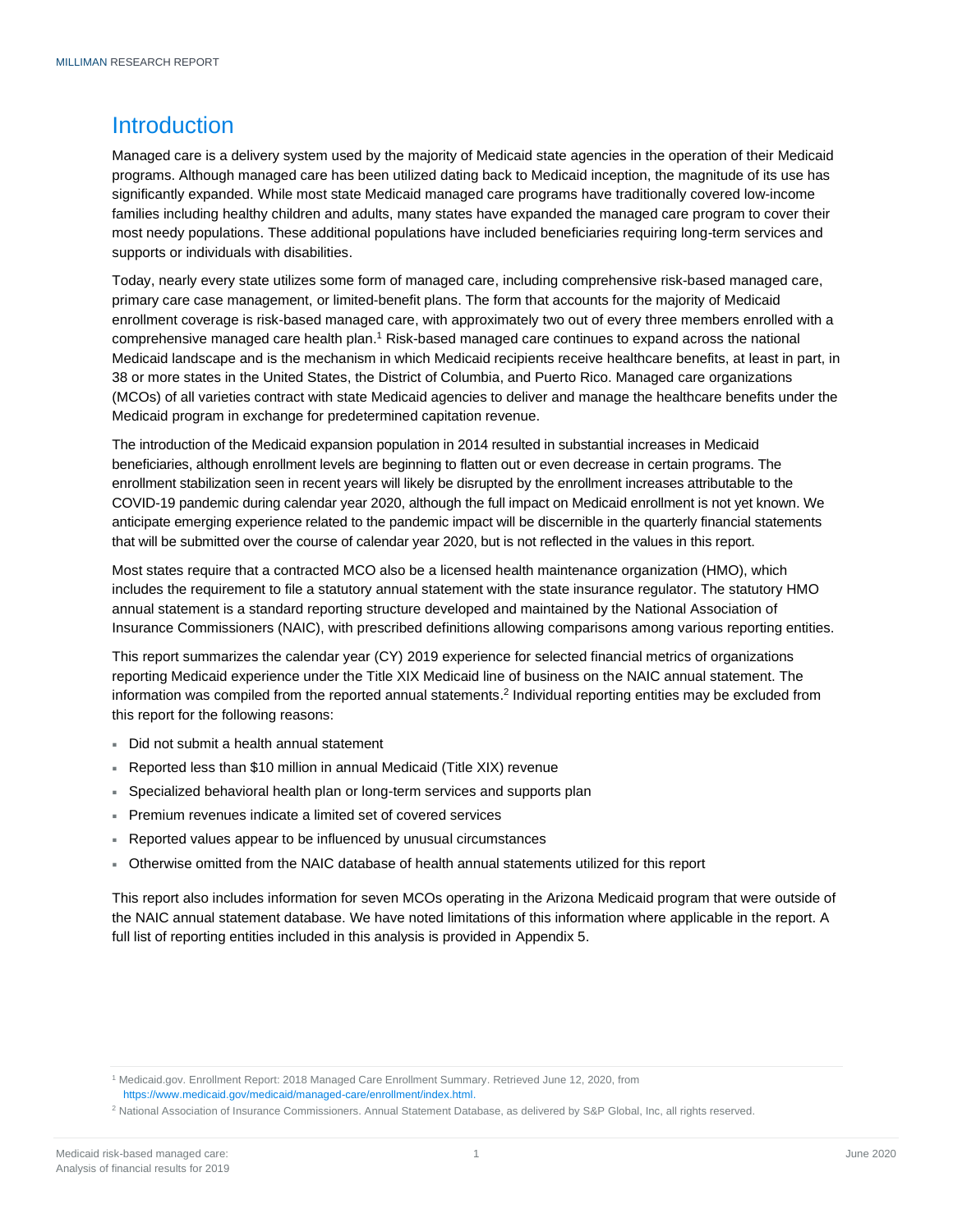The primary purpose of this report is to provide reference and benchmarking information for certain key financial metrics used in the day-to-day analysis of Medicaid MCO financial performance. The financial results are summarized on a composite basis for all reporting MCOs. This report provides differences among various types of MCOs using available segmentation attributes defined from the reported financial statements. Additionally, an interactive tool will be provided with this year's report that allows users to generate multiyear state-specific financial information. The tool will be available on the landing page for this report on the Milliman website.<sup>3</sup>

This is the 12th annual iteration of the report, reflecting financial information for CY 2019 and analysis related to administrative costs reported by the MCOs. Previous versions of this report and historical companion administrative analysis reports can be obtained from the Milliman website. The methodology used to generate this report is substantially consistent with the previous years' reports.

Appendix 1 provides additional detail and stratifications of the financial metrics presented in this report.

Appendix 2 provides the methodology and assumptions utilized in developing the metrics presented in this report.

Appendix 3 provides a mapping of Centers for Medicare and Medicaid Services (CMS) regions.

Appendix 4 provides a summary of state-by-state financial metrics.

Appendix 5 provides the listing of each included MCO as well as the company attributes assumed for purposes of the MCO groupings included in this report.

<sup>3</sup> See [https://www.milliman.com/en/insight/medicaid-managed-care-financial-results-for-2019.](https://www.milliman.com/en/insight/medicaid-managed-care-financial-results-for-2019)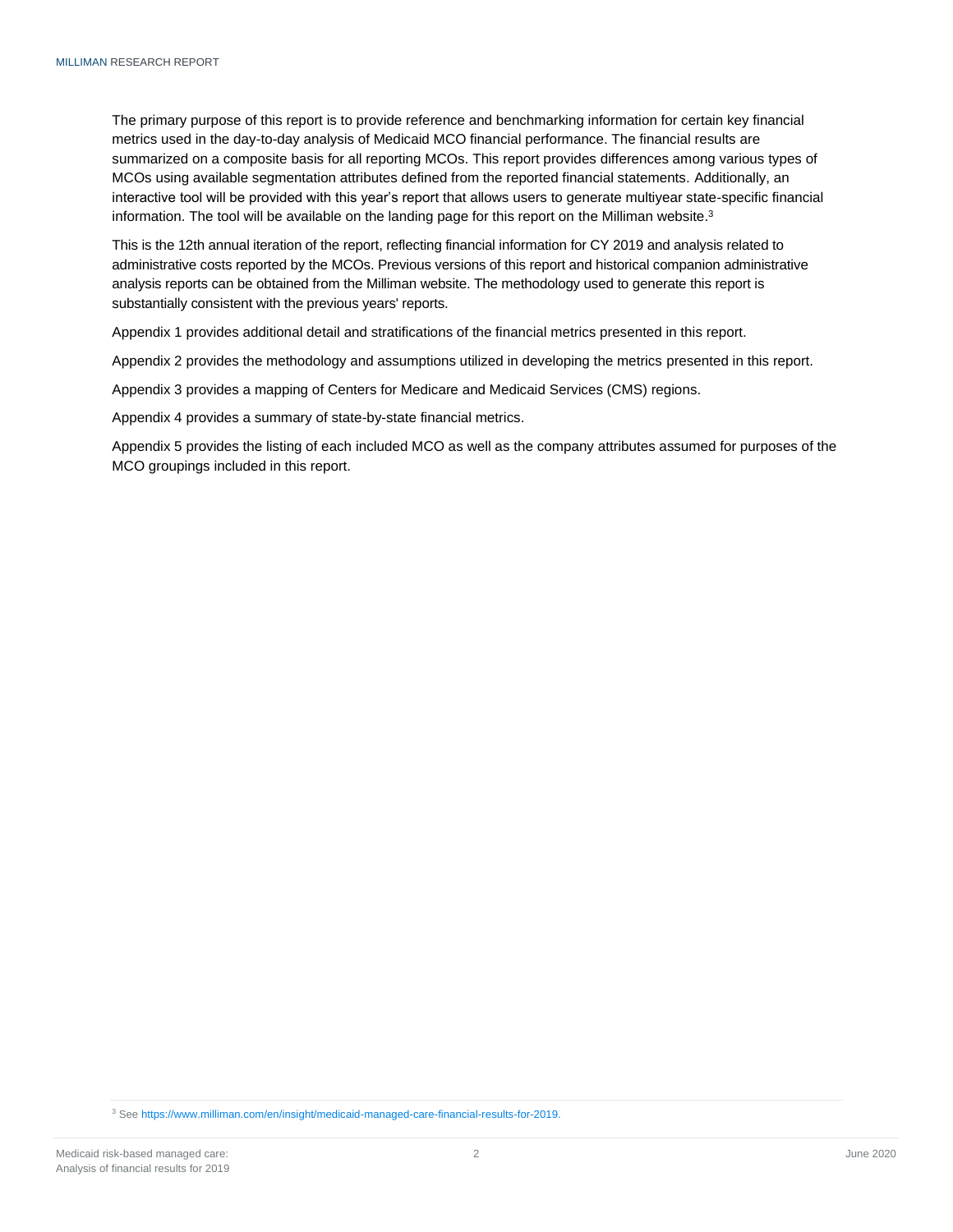### <span id="page-4-0"></span>Summary of CY 2019 financial results

The CY 2019 financial information analyzed for this report comprises information for 167 reporting entities across 35 states, the District of Columbia, and Puerto Rico. The financial data for these MCOs were compiled to produce outcomes of key financial metrics for various company groupings. The distribution of results is summarized in this report to allow for user reference and benchmarking purposes.

The primary financial metrics that we analyzed for this report include the medical loss ratio (MLR), administrative loss ratio (ALR), underwriting ratio (UW ratio), and risk-based capital (RBC) ratio. The selected metrics focus primarily on the income statement values of the financial statement, with the exception of the RBC ratio, which is a capital (or solvency) measure. We additionally reviewed a metric not previously included in prior years' reports, the return on invested capital (ROIC). The ROIC metric is explained and analyzed in the Return on Invested Capital section of this report. The methodology and formulas behind these metrics are documented in Appendix 2.

Figure 1 summarizes the composite CY 2019 financial results for the 167 companies meeting the criteria selected for this study. Although the number of plans analyzed for this report is fewer than the prior year's report, the total Medicaid revenue base is higher and represents approximately \$181.3 billion with achieved underwriting gains of 0.3%. The 0.3% positive underwriting ratio is the lowest value we have observed since the inception of this report.



Notes

1. Values have been rounded.

2. Taxes and fees estimated based on a subset of the nationwide results.

**FIGURE 1: COMPOSITE CY 2019 FINANCIAL RESULTS**

The positive underwriting ratio of 0.3% represents a composite across identified MCOs, with considerable variances by individual MCOs. Figure 2 provides a distribution of the number of MCOs within ranges of underwriting ratios specific to CY 2019, indicating that slightly more than half of the MCOs reported gains, with the remaining MCOs reporting underwriting losses. Forty-five percent of MCOs reported an underwriting margin within a range of plus or minus 2%.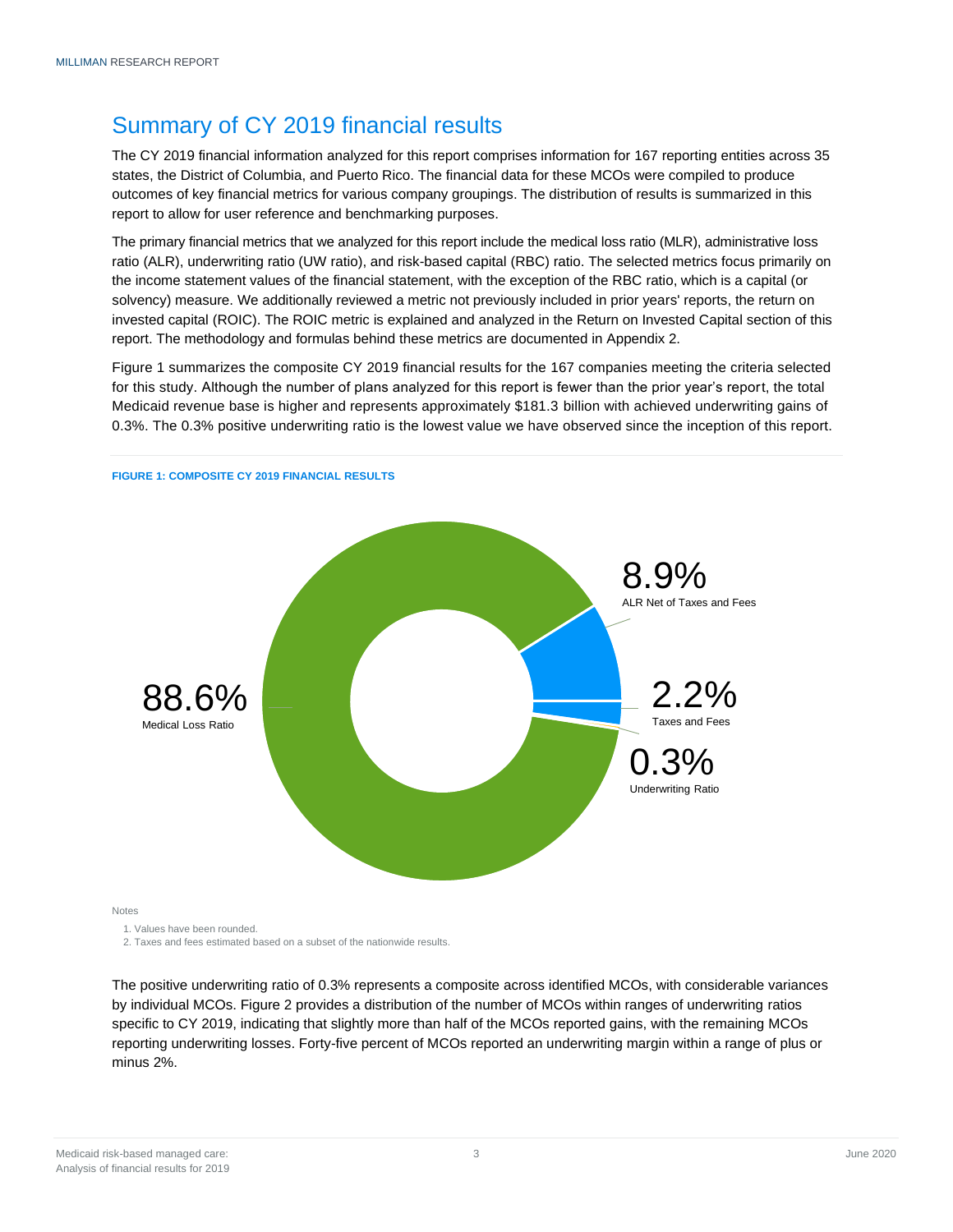

According to a study released by the Society of Actuaries, margin assumptions utilized in capitation rate setting generally vary from 0.5% to 2.5%.<sup>4</sup> Figure 2 illustrates the significant variance in actual reported underwriting results relative to capitation rate-setting assumptions at the individual reporting entity level. The aggregate 0.3% underwriting gain is less than the range of assumptions typically used in capitation rate development, indicating that financial experience in CY 2019 underperformed the financial assumptions used in the managed care capitation rate development. Appendix 4 provides a summary of the underwriting ratio and other financial metrics analyzed in our report on a state-by-state basis.

<sup>4</sup> Society of Actuaries (March 2017). Medicaid Managed Care Organizations: Considerations in Calculating Margin in Rate Setting. Retrieved June 26, 2020, fro[m https://www.soa.org/research-reports/2017/medicaid-margins/.](https://www.soa.org/research-reports/2017/medicaid-margins/)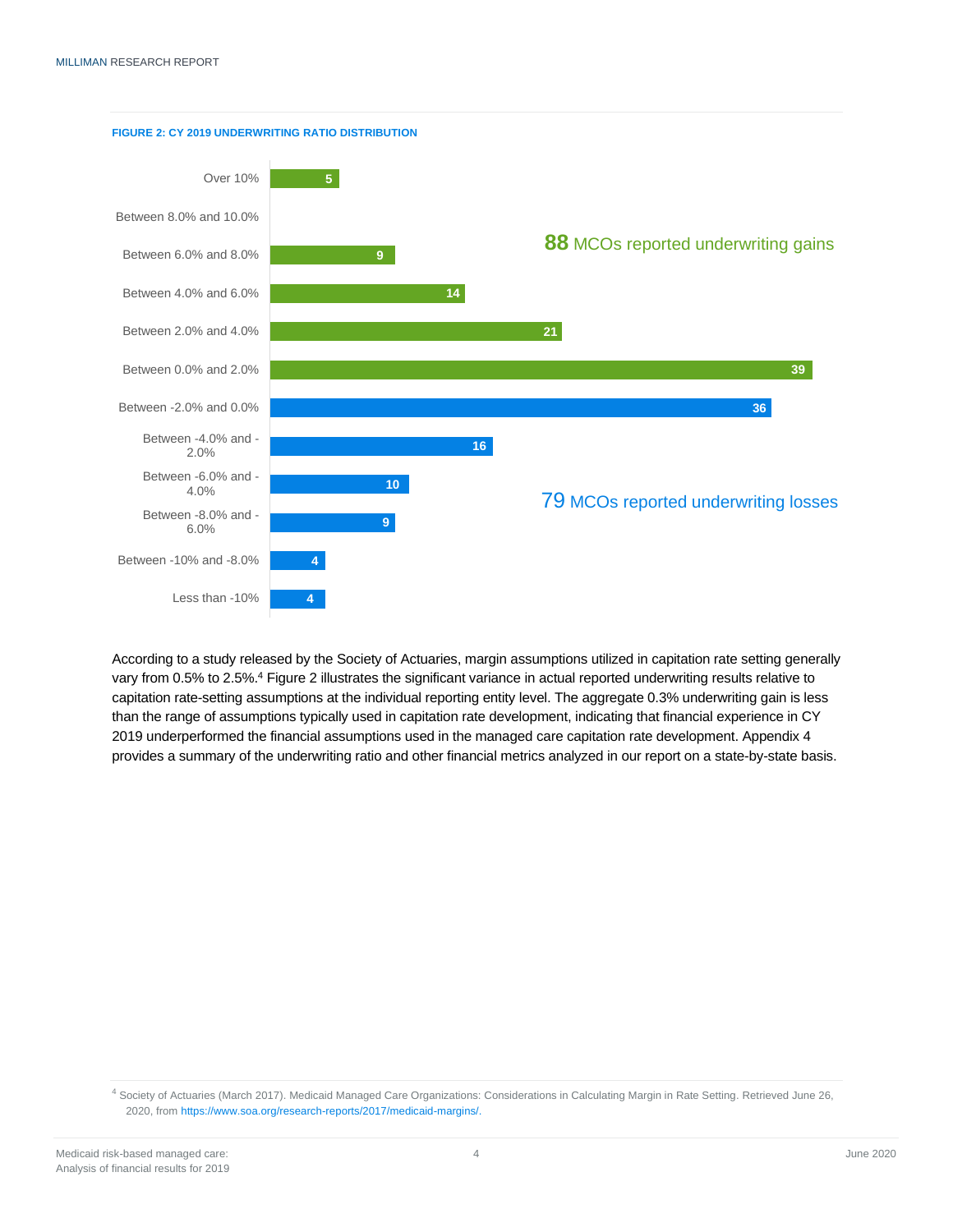Over the past five years, the growth in Medicaid managed care revenue utilized in our analysis reflects over a 25% increase. Enrollment included in the report increased by 5% over the same five-year period, although reported enrollment decreased by 6% from CY 2018 to CY 2019. As indicated earlier, we anticipate this to increase materially in CY 2020 due to economic impact and federal regulations related to COVID-19. Figure 3 summarizes the composite financial results for the most recent five-year period. The companies in each year are not the same; however, the criteria used to select the companies are consistent from year to year.



#### **FIGURE 3: FIVE-YEAR HISTORICAL FINANCIAL RESULTS**



Notes

1. Values have been rounded.

2. Estimated CMS MLR developed to approximate the prescribed CMS MLR calculation.

Several observations on the Medicaid managed care market can be made over the most recent five years. A few takeaways are the following:

- Following a 2.6% aggregate underwriting gain in CY 2015, the composite underwriting ratio has been less than 1.0% the last four years.
- The ALR fluctuated by approximately 1% year over year between CY 2016 and CY 2019. The change in ALR appears to be primarily attributable to a reduction in the reported taxes and fees in CY 2017 and CY 2019, which may be driven by the health insurance providers fee (HIPF) moratorium those same years. Variances in the timing of how state Medicaid agencies reimburse MCOs for taxes and fees incurred and how the MCOs accrue this revenue and associated liability may impact the extent that the HIPF is reflected within a given calendar year.
- Risk-based capital ratios are stable and generally around 400%, down from the historical levels above 450% prior to Medicaid expansion efforts.
- The estimated CMS MLR (which is adjusted for taxes) was approximately 92% from CY 2016 to CY 2018 and then increased 0.5% to 92.5% in CY 2019.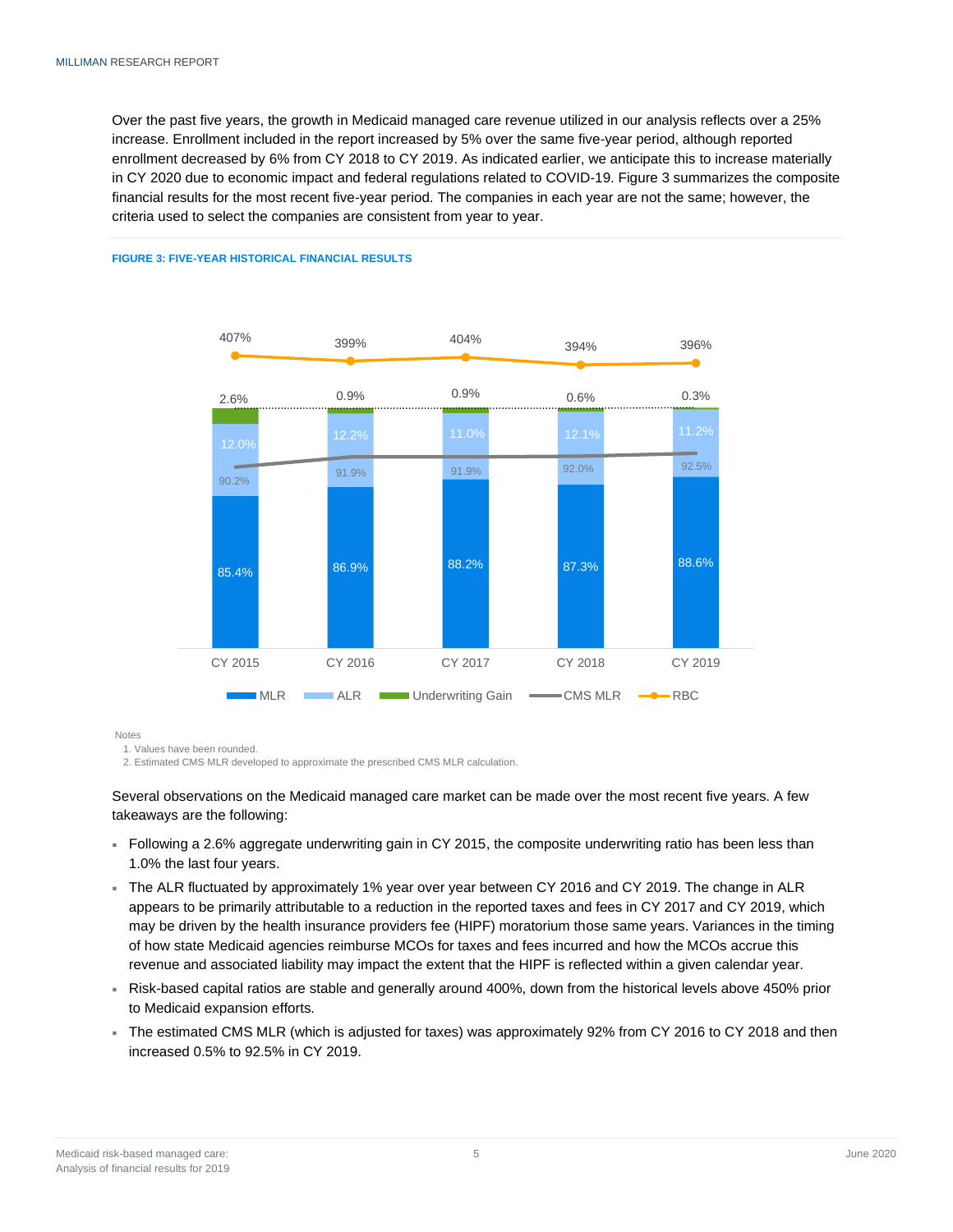Because of the inconsistency between the MLR calculation based on information obtained from page 7 of the annual statement and the MLR calculation as defined by 42 CFR 438.8, we have estimated the CMS MLR, represented by the gray line in Figure 3. Consistent with prior years' reports, we have estimated the CMS MLR under the definition prescribed in CMS-2390-F, by adjusting for quality improvement expenditures in the numerator and removal of applicable taxes and fees in the denominator.

This change represents an increase to the composite MLR of approximately 4% to 5%. Based on the CMS MLR calculation, approximately 90% of the MCOs analyzed in this report would be at or above an 85% MLR. The 85% threshold is significant in that states may choose to implement a minimum MLR requirement of 85% or above in their MCO contracts, and the certified capitation rates must target an MLR of 85% or higher for rating periods starting July 1, 2019, and after. Please note that the MLR calculated throughout the remainder of this report is the MLR formula as defined in Appendix 2 and not the estimated CMS MLR.

While Figure 3 illustrates the overall changes in the underwriting results over the last five years, it is also important to understand how the underwriting results have varied across insurers. Figure 4 illustrates the distribution of underwriting results in the Medicaid managed care market for each calendar year from the MCOs included in our analysis.



**FIGURE 4: DISTRIBUTION OF UNDERWRITING RESULTS BY YEAR**

Note: The distribution is weighted by the revenue associated with each MCO's corresponding underwriting results.

It is interesting to note that while the composite UW ratio has decreased over the five-year historical period, the percentage of plans reporting gains or losses over 5% appears to be decreasing in volatility over time. The decreased volatility may be attributable to the stabilization of the Medicaid expansion population. As experience for the expansion populations has emerged, actuaries have had better reliance on appropriate data underlying the capitation rate process. Additionally, the introduction of more stable LTSS populations to managed care over the last five-year period may also have dampened the underwriting volatility. The composite UW ratio reported by the MCOs in CY 2019 represents an aggregate underwriting gain of approximately \$0.5 billion dollars in relation to the \$181.3 billion of revenue received.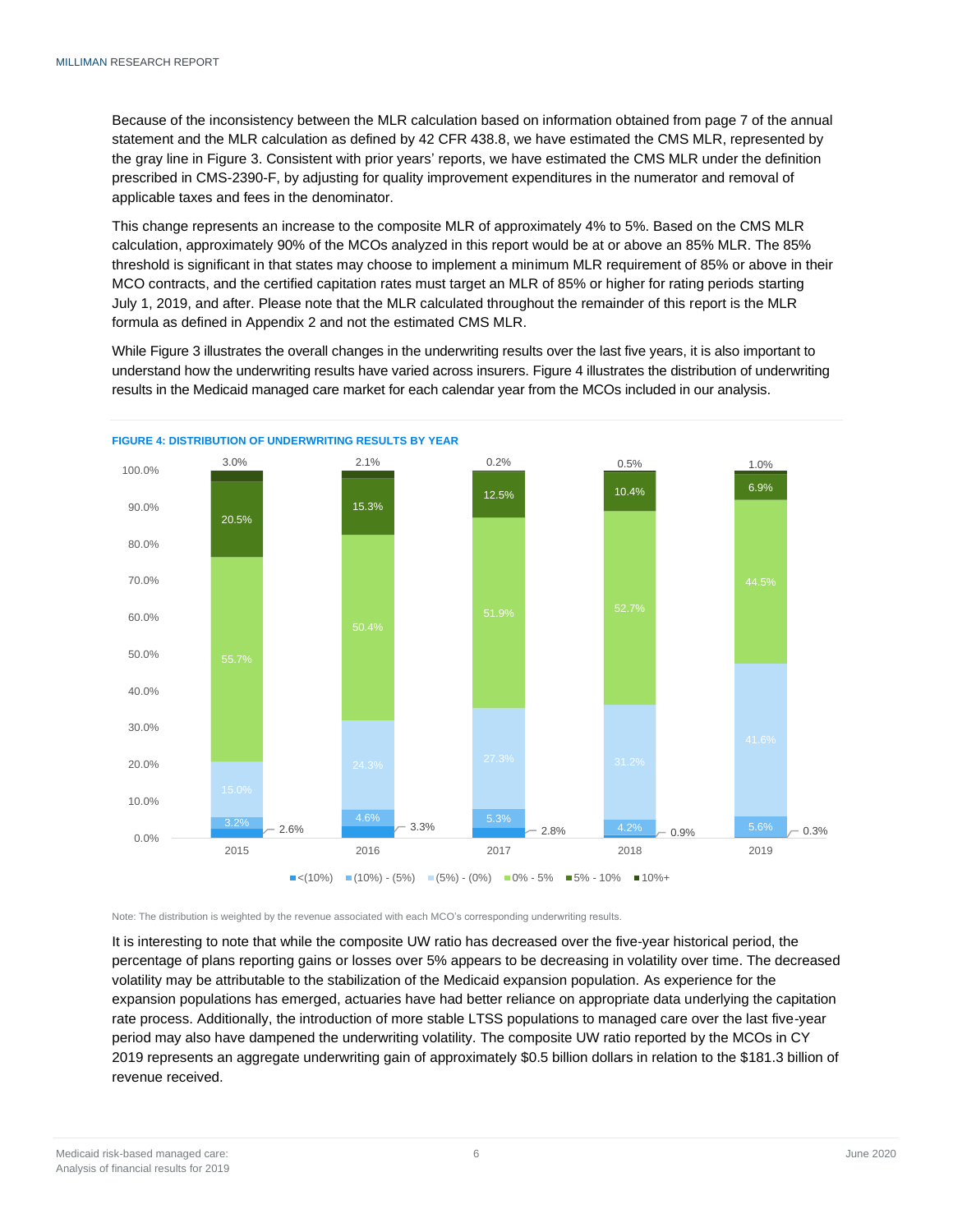### <span id="page-8-0"></span>Administrative cost analysis

#### **MEDICAID-FOCUSED AND MEDICAID-OTHER MCOS**

The previous section of this report contains analysis of key financial metrics for 167 MCOs that reported operations in the Medicaid Title XIX line of business, based on page 7 of the NAIC annual statement (*Analysis of Operations by Line of Business*). This section examines the administrative expenses reported by the MCOs on the *Underwriting and Investment Exhibit Part 3 – Analysis of Expenses* page. Because this information is only reported at an aggregate MCO level, detailed administrative expense information is not stratified by line of business (e.g., Medicaid). Therefore, the results presented in this section of the report are limited to the 72 MCOs that reported 90% or more of their total revenue from the Medicaid line of business<sup>5</sup> and are defined as "Medicaid-focused."

The administrative loss ratios reported by the Medicaid-focused MCOs were relatively consistent with the remaining 95 MCOs, which were defined as non-Medicaid-focused or among the seven state of Arizona plans for which this information was not available. The information received for the Arizona MCOs was obtained outside of the NAIC annual statement information and did not contain the level of administrative cost detail necessary to develop the metrics illustrated in this report. The 72 Medicaid-focused MCOs account for approximately 45% of the Medicaid revenue summarized for purposes of this report, with an 11.6% ALR, or 8.9% ALR net of taxes and fees.

The remainder of this section summarizes the reported administrative costs for only the Medicaid-focused MCOs.

#### **SUMMARY OF RESULTS**

The primary expense categories that are used in the *Analysis of Operations by Line of Business* page include the claim adjustment expenses (CAE) and general administrative expenses (GAE). The CAE and GAE categories are further stratified by additional subcategories of expenses in the *Underwriting and Investment Exhibit Part 3 – Analysis of Expenses* page, which is the basis of the administrative expense categories illustrated in this administrative cost analysis.

Figure 5 summarizes the CY 2019 administrative expenses by quartile of ALR performance for the 72 companies meeting the criteria selected for this study. The administrative expenses are stratified by administrative cost categories summarized from the *Underwriting and Investment Exhibit Part 3 – Analysis of Expenses* page. 6



#### **FIGURE 5: ADMINISTRATIVE LOSS RATIO BY QUARTILE OF ALR PERFORMANCE**

Note: Values have been rounded. The ALR net of taxes and fees excludes taxes and fees from the numerator and denominator of the ALR calculation.

<sup>5</sup> Revenue amounts not listed under the Title XIX Medicaid line of business are considered non-Medicaid for purposes of this report. To the extent that CHIP or other Medicaid revenue is reported in a line of business other than Medicaid, a plan may be excluded from the administrative cost section of this report.

<sup>6</sup> Further information on the administrative expense category classification is available in Appendix 2.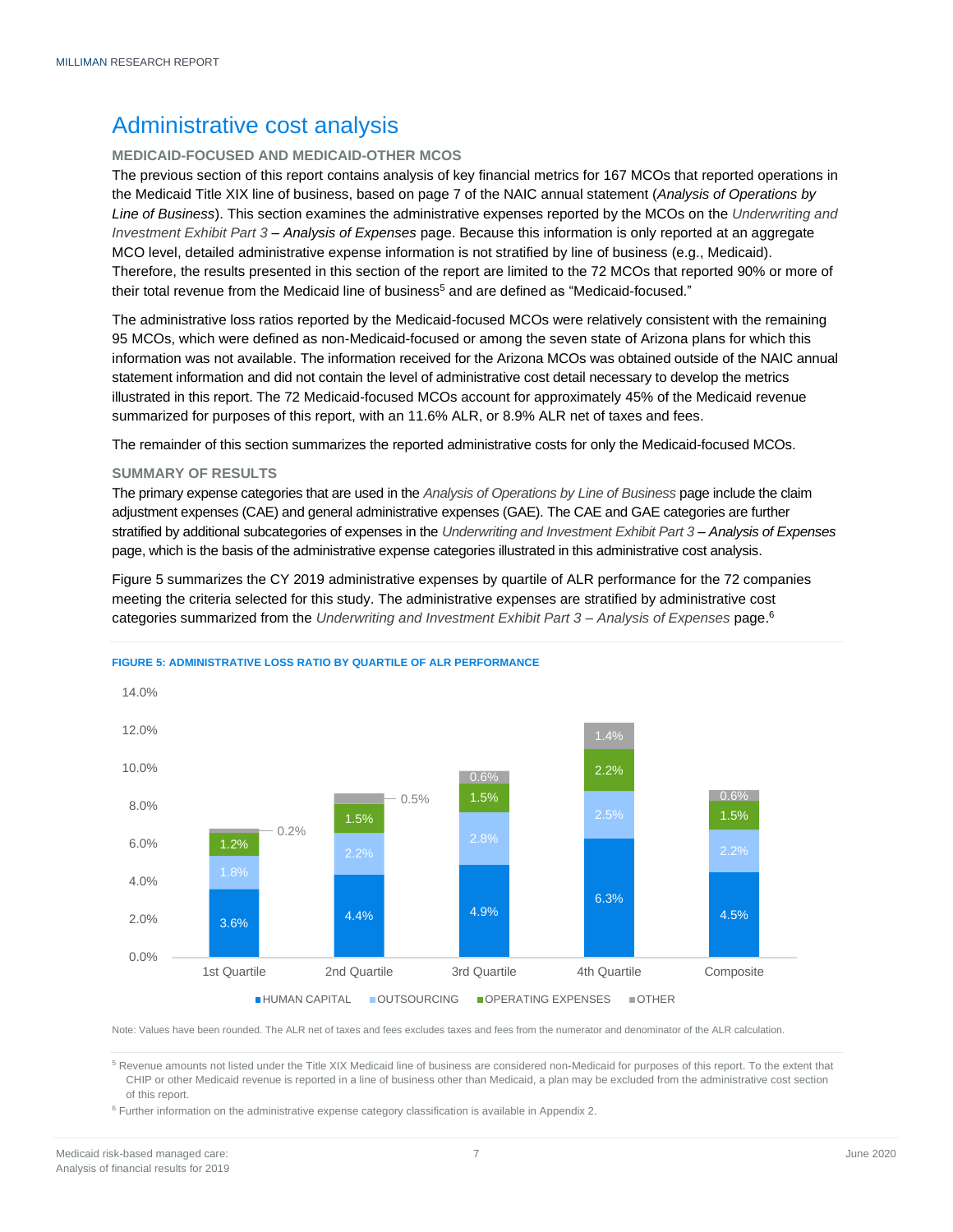In composite, MCOs grouped in the fourth quartile have higher administrative loss ratios across all expense types compared to MCOs grouped in the first and second quartiles. Human capital (costs related to salaries, wages, and other items specific to in-house staffing resources) accounts for the majority of the increase in administrative costs, although other expense types also increase steadily from quartile to quartile. The significant "Other" expenses observed in the fourth quartile include write-in expenses such as royalties, interest on claims, and network access programs.

Figures 6 and 7 summarize the administrative cost per member per month (PMPM) net of taxes and ALR net of taxes for the most recent five-year period for all companies matching the inclusion criteria indicated in this report. Unlike other figures in this report illustrating multiple years of financial results across all MCOs, the financial information included in Figures 6 and 7 has been limited to a consistent set of 58 MCOs that were in operation between CY 2015 and CY 2019. This limitation facilitates a more consistent review of the year-over-year administrative cost changes experienced by a cohort group of MCOs.



#### **FIGURE 6: ADMINISTRATIVE COST PMPM NET OF TAXES AND FEES BY YEAR**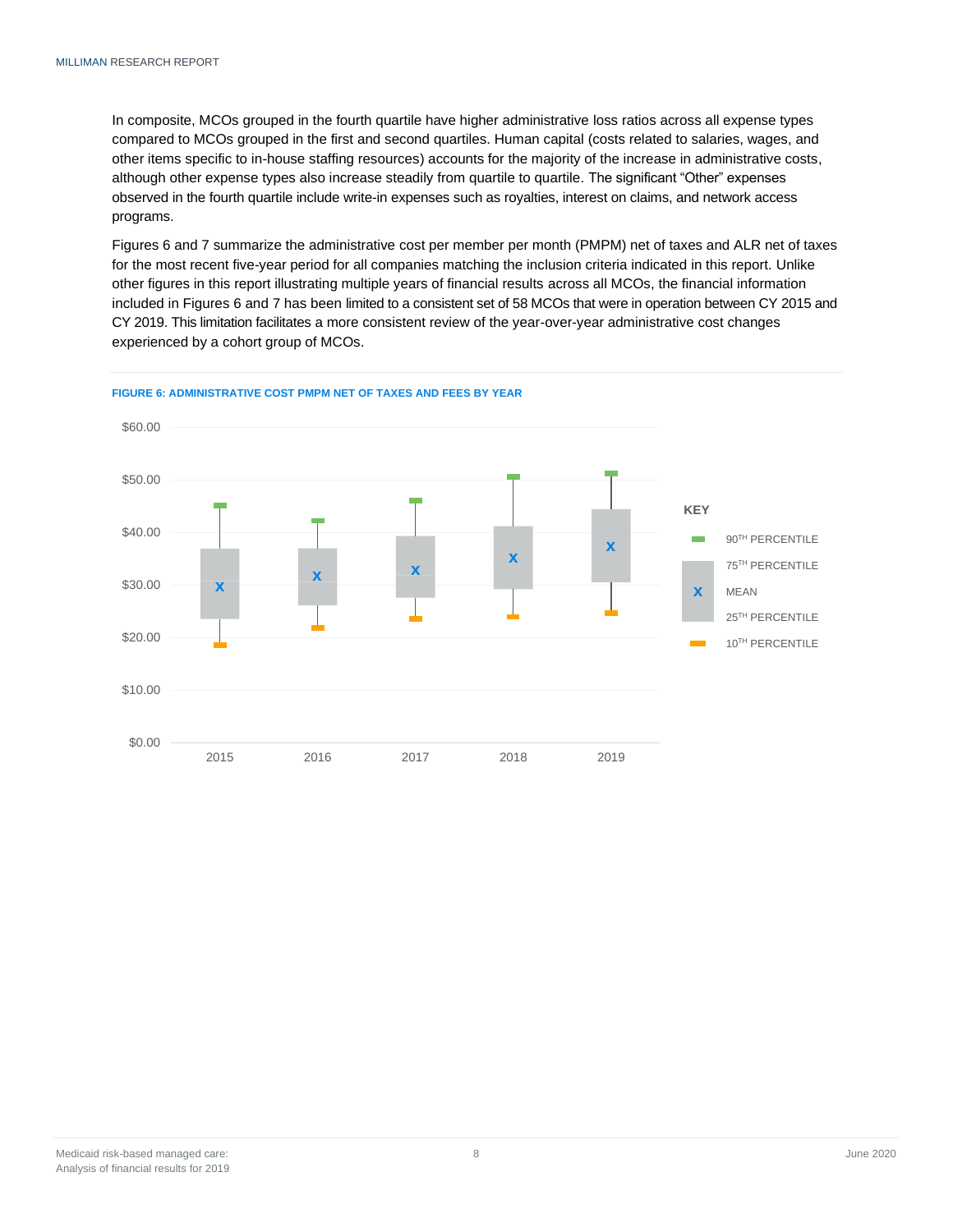

**FIGURE 7: ALR NET OF TAXES AND FEES BY YEAR**

Note: The ALR net of taxes and fees excludes taxes and fees from the numerator and denominator of the ALR calculation.

Figure 6 illustrates a steady increase in the reported administrative cost on a PMPM basis from CY 2015 to CY 2019. The average annualized increase in the mean is approximately 9.7% from CY 2015 to CY 2019; however, the ALRs net of taxes and fees observed in Figure 7 have remained relatively constant over the same time period. It is important to note that the trend of the mean values in Figure 6, represented by the blue X, indicate a pattern of larger organizations having a material impact to increase the average administrative PMPM over the past five years. The percentiles illustrated are less sensitive to outliers and changes in reported administrative expense for the largest health plans.

The PMPM increase from CY 2015 to CY 2019 is likely attributable to general inflationary trends as well as changes in the membership covered by the MCOs in this study, such as the introduction of Medicaid expansion members, disabled members, and members requiring long-term services and supports, all of which have higher claim and administrative costs. The ALR net of taxes and fees has not increased at the same rate, which may be attributable to the introduction of more costly populations into managed care. While more costly populations generally require greater administrative resources on a per member basis, the administrative expense is generally a lesser proportion of the total premium for these populations.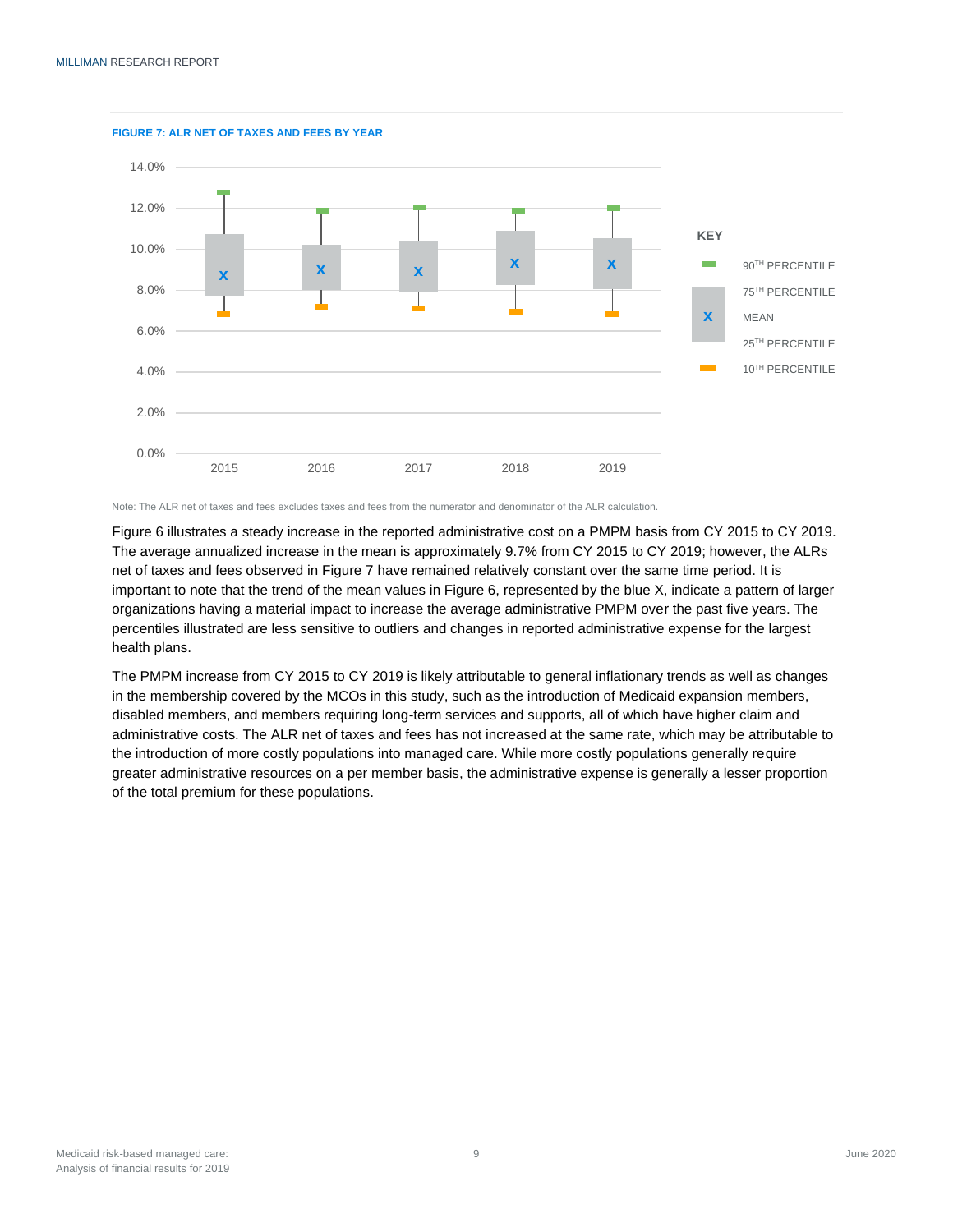### <span id="page-11-0"></span>Return on invested capital

The primary metric of health plan financial performance in this report has historically been the UW ratio. The UW ratio measures the underwriting gain or loss relative to the total revenue earned by the MCO. The return on invested capital (ROIC) is an alternate metric of health plan financial performance that measures the underwriting gain or loss relative to the risk-based capital held by the health plan. The ROIC more directly measures the return (underwriting gain or loss) relative to the investment (risk-based capital). We utilized the following definition to calculate an ROIC based on the NAIC annual financial statements:

| $ROIC =$ | NET UNDERWRITING GAIN OR (LOSS)                                               |
|----------|-------------------------------------------------------------------------------|
|          | TOTAL ADJUSTED CAPITAL                                                        |
| WHERE:   | NET UNDERWRITING GAIN OR (LOSS): TITLE XIX-MEDICAID (P.7, L.24, C.8)          |
|          | TOTAL ADJUSTED CAPITAL: TOTAL ADJUSTED CAPITAL-CURRENT YEAR (P.28, L.14, C.1) |

Using this definition, we reviewed the historical volatility of the ROIC achieved by health plans included in this report. Figure 8 illustrates various percentiles and the mean ROIC over the last five-year period.



**FIGURE 8: ROIC BY YEAR**

As illustrated by Figure 8, the range in ROIC between the 10<sup>th</sup> and 90<sup>th</sup> percentile is significant, varying from (60%) to 40% over the five-year period. The range in the 25<sup>th</sup> and 75<sup>th</sup> percentile is much smaller, varying from (13%) to 24% over the five-year period. The mean ROIC ranged from 2% in CY 2016 to 11% in CY 2015. As mentioned at the beginning of this report, the aggregate underwriting gains observed in the last four-year period are at the low end of reported underwriting gains since the inception of this report. The low underwriting gains are directly related to the lower ROICs observed in the same time period.

We have also included an additional table. Figure 15 in Appendix 1, that illustrates the ROIC in CY 2019 for Medicaid-focused MCOs, stratified by certain MCO characteristics.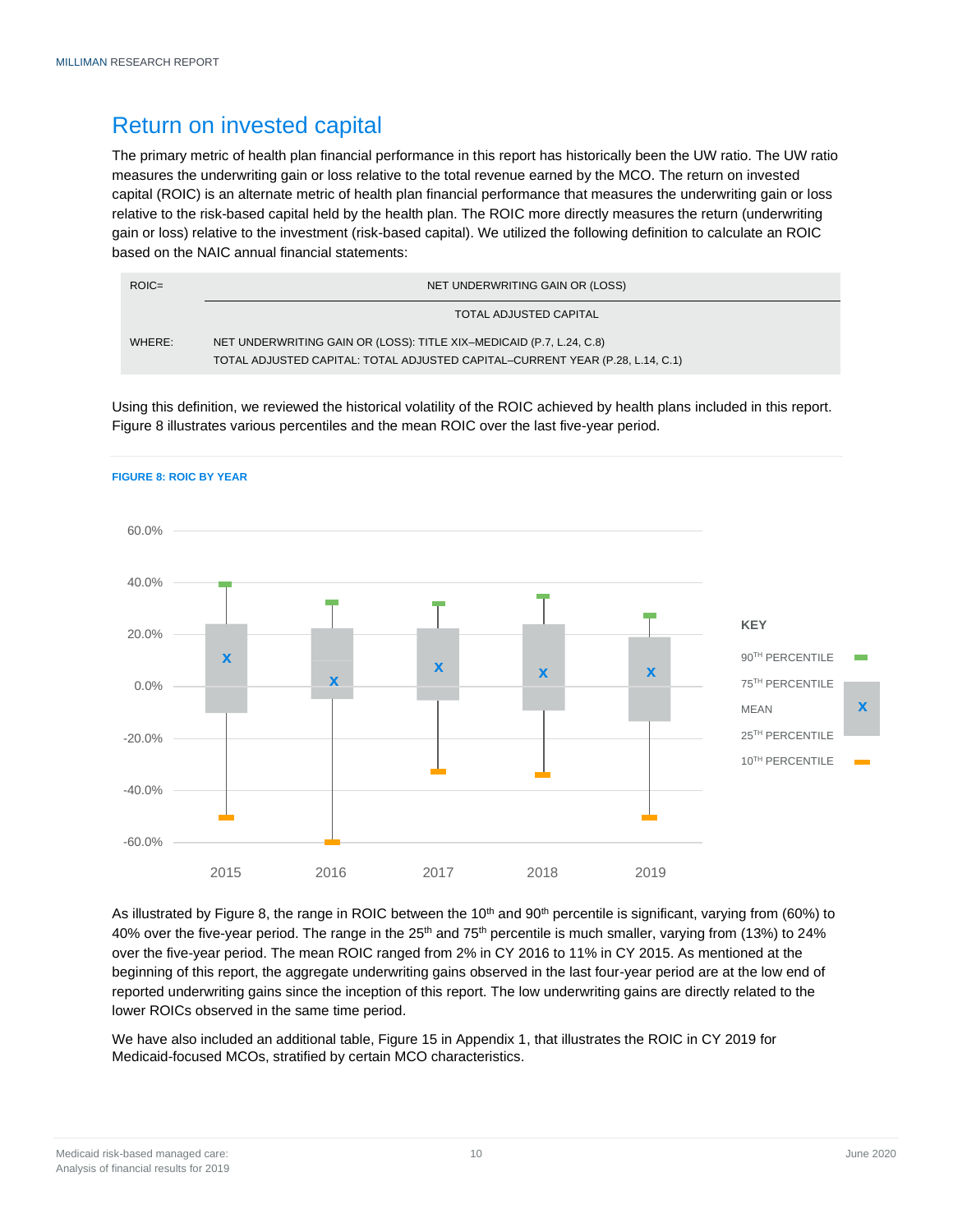### <span id="page-12-0"></span>**Conclusion**

Risk-based managed care represents a large portion of total Medicaid expenditures for CY 2019 and the amount of expenditures will continue to grow as Medicaid programs are anticipated to continue shifting membership to managed care organizations. Additional transition of members is also occurring for other populations that have traditionally operated under fee-for-service (FFS) arrangements. MCOs are an integral part of this delivery system and their financial results will help us understand the continued sustainability of risk-based managed care.

The results in this report provide reference and benchmarking information for certain key financial metrics used in the day-to-day analysis of Medicaid MCO financial performance. It is likely that the COVID-19 pandemic will significantly impact the financial results in CY 2020 and possibly beyond. Further investigation and analysis will be required to estimate the impact of the pandemic on the results presented in this report, and we anticipate presenting the emerging experience in the next iteration of this report.

### <span id="page-12-1"></span>Limitations and data reliance

The results contained in this report were compiled using data and information obtained from the statutory annual statements for Medicaid MCOs filed with the respective state insurance regulators. The annual statements were retrieved as of May 21, 2020, from an online database. In addition to the limiting criteria used to select companies in this report, certain MCOs may be omitted from this report because of the timing of annual statement submissions or their exclusions from the online database. For example, California is known to operate managed care programs, but they are not included in this report because there were no annual statements found in the online database for them. Additionally, a limited number of annual statements are included in the database for MCOs operating in the New York Medicaid program.

The information was relied upon as reported and without audit. We performed a limited review of the data for reasonableness and consistency. To the extent that the data reported contained material errors or omissions, the values contained within this report would likewise contain similar reporting errors.

This report is intended for informational purposes only. Milliman makes no representations or warranties regarding the contents of this report. Likewise, readers of this report are instructed that they are to place no reliance upon this report that would result in the creation of any duty or liability under any theory of law by Milliman or its employees to third parties.

The views expressed in this research paper are made by the authors and do not represent the opinions of Milliman, Inc. Other Milliman consultants may hold alternative views and reach different conclusions from those shown.

### <span id="page-12-2"></span>**Qualifications**

Guidelines issued by the American Academy of Actuaries require actuaries to include their professional qualifications in all actuarial communications. The authors are members of the American Academy of Actuaries and meet the qualification standards for performing the analyses in this report.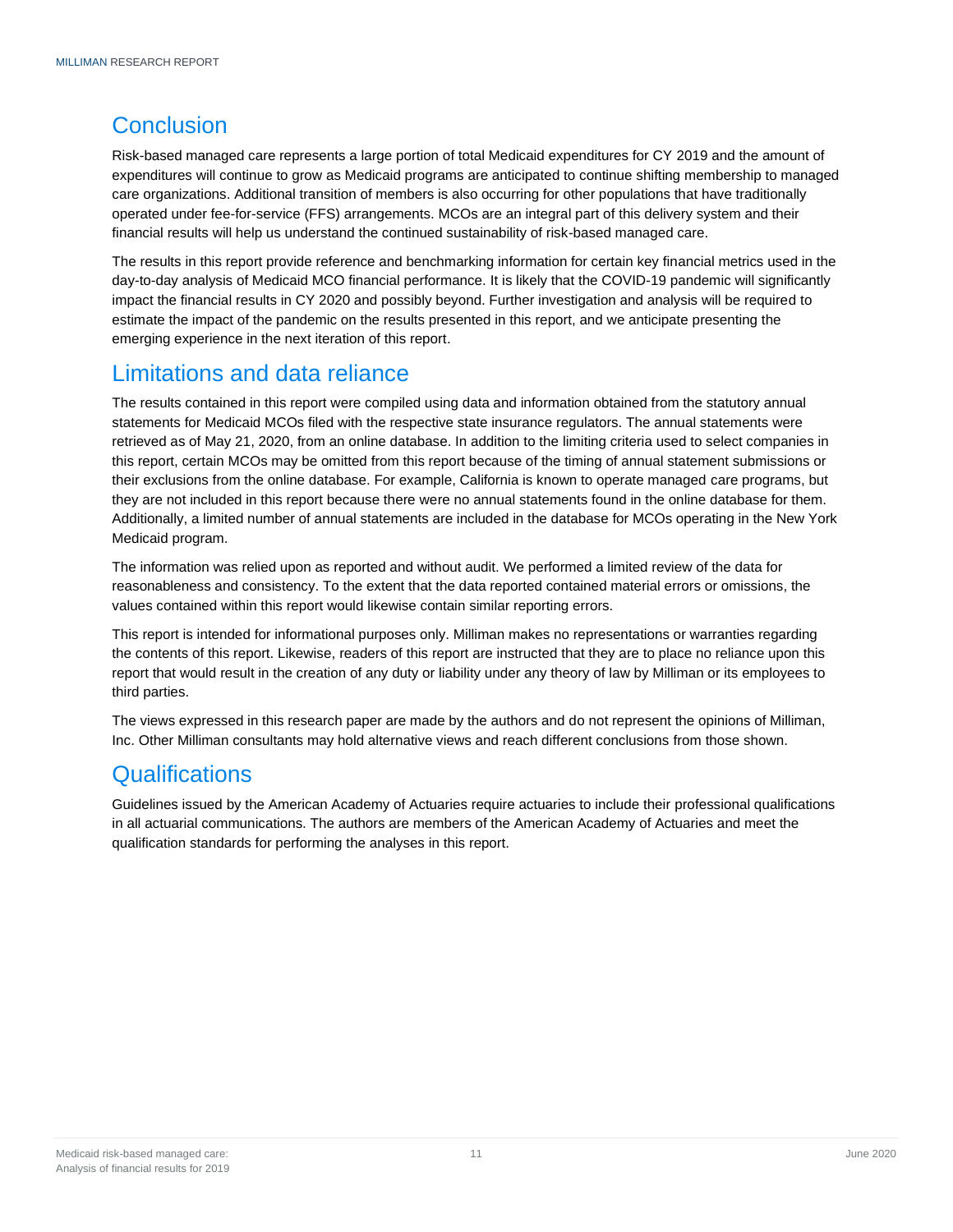### <span id="page-13-0"></span>Appendix 1: Financial metrics and MCO characteristics

In addition to the figures illustrated in the body of this report, we have analyzed the financial metrics stratified by certain MCO characteristics to understand the potential impact these characteristics have on the reported financial results. The figures in Appendix 1 illustrate the following financial metrics and MCO characteristics:

#### **Financial metrics**

- Medical loss ratio
- Underwriting ratio
- Risk-based capital ratio
- Administrative loss ratio
- Administrative loss ratio net of taxes and fees (Medicaid-focused MCOs only)
- Return on invested capital (Medicaid-focused MCOs only)

#### **MCO characteristics**

- CMS region (see chart in Appendix 3)
- Annual Medicaid revenue
- Annual Medicaid revenue PMPM
- MCO type (Medicaid-focused versus all other MCOs)
- MCOs operating in five or more states
- MCO financial structure
- **State Medicaid expansion status**
- Underwriting gain/loss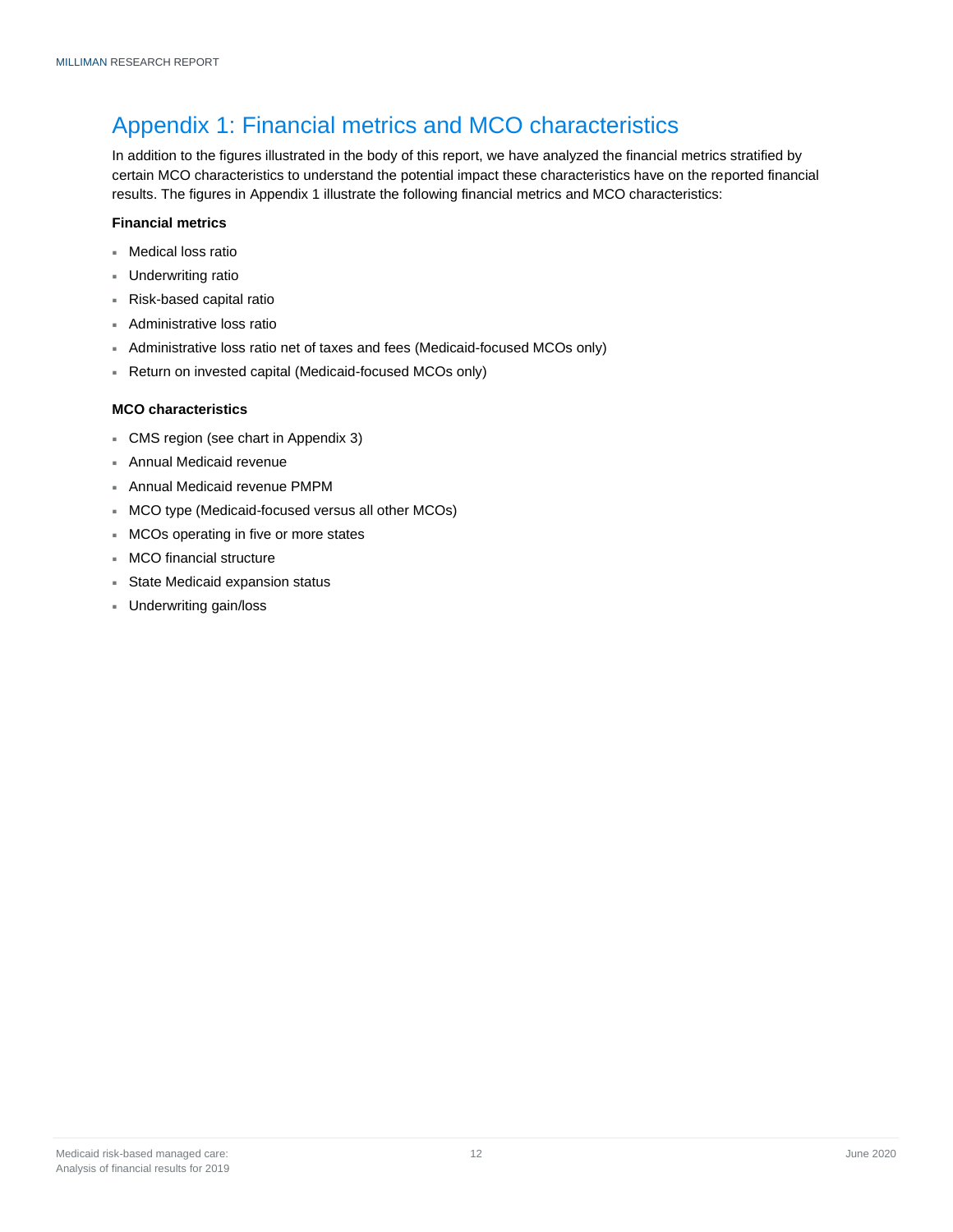|                      |                                |     | <b>REVENUE</b>            | <b>PERCENTILE</b> |       |       |       |       |       |
|----------------------|--------------------------------|-----|---------------------------|-------------------|-------|-------|-------|-------|-------|
| <b>MCO GROUPING</b>  | <b>CATEGORY</b>                | N   | (INS)<br><b>BILLIONS)</b> | <b>MEAN</b>       | 10TH  | 25TH  | 50TH  | 75TH  | 90TH  |
| <b>COMPOSITE</b>     | <b>COMPOSITE</b>               | 167 | 181.3                     | 88.6%             | 80.2% | 85.0% | 88.8% | 91.7% | 95.4% |
| <b>CMS REGION</b>    | <b>REGION 1</b>                | 8   | 7.0                       | 94.0%             | 89.4% | 91.1% | 94.2% | 97.1% | 99.0% |
|                      | <b>REGION 2</b>                | 13  | 13.2                      | 92.1%             | 86.3% | 91.1% | 92.9% | 95.1% | 95.5% |
|                      | <b>REGION 3</b>                | 23  | 24.7                      | 87.8%             | 76.1% | 82.9% | 88.6% | 90.9% | 94.6% |
|                      | <b>REGION 4</b>                | 28  | 38.0                      | 87.8%             | 83.1% | 85.4% | 88.2% | 90.8% | 94.1% |
|                      | <b>REGION 5</b>                | 37  | 41.9                      | 87.0%             | 73.0% | 79.0% | 84.4% | 89.9% | 95.4% |
|                      | <b>REGION 6</b>                | 25  | 31.6                      | 89.1%             | 86.1% | 86.8% | 89.6% | 90.4% | 93.2% |
|                      | <b>REGION 7</b>                | 9   | 8.3                       | 90.6%             | 84.7% | 88.2% | 89.4% | 90.8% | 99.9% |
|                      | <b>REGION 8</b>                | 4   | 0.9                       | 86.6%             | 80.2% | 83.4% | 87.9% | 92.6% | 96.1% |
|                      | <b>REGION 9</b>                | 13  | 9.9                       | 89.2%             | 83.0% | 84.8% | 90.0% | 90.5% | 95.5% |
|                      | <b>REGION 10</b>               | 7   | 5.7                       | 86.9%             | 82.1% | 85.9% | 88.4% | 89.0% | 90.1% |
| ANNUAL               | \$10 TO \$400 MILLION          | 47  | 9.5                       | 88.0%             | 72.8% | 82.1% | 88.3% | 93.9% | 97.1% |
| <b>REVENUE</b>       | \$400 TO \$800 MILLION         | 39  | 22.8                      | 89.2%             | 83.0% | 85.9% | 88.4% | 90.6% | 97.6% |
|                      | \$800 MILLION TO \$1.5 BILLION | 39  | 42.9                      | 87.7%             | 77.6% | 83.1% | 89.8% | 92.1% | 93.8% |
|                      | MORE THAN \$1.5 BILLION        | 42  | 106.2                     | 88.8%             | 85.1% | 86.1% | 88.3% | 90.9% | 93.8% |
| <b>REVENUE</b>       | LESS THAN \$350                | 61  | 34.2                      | 86.0%             | 75.3% | 82.1% | 85.6% | 89.9% | 95.1% |
| <b>PMPM</b>          | \$350 TO \$500                 | 54  | 62.3                      | 89.0%             | 84.1% | 86.1% | 89.5% | 90.7% | 95.4% |
|                      | MORE THAN \$500                | 52  | 84.8                      | 89.3%             | 85.8% | 86.8% | 90.5% | 93.0% | 95.3% |
| <b>MCO TYPE</b>      | <b>MEDICAID FOCUSED</b>        | 79  | 84.7                      | 88.5%             | 82.9% | 85.9% | 89.3% | 91.5% | 94.1% |
|                      | <b>MEDICAID OTHER</b>          | 88  | 96.6                      | 88.6%             | 80.2% | 83.8% | 88.1% | 92.0% | 96.0% |
| <b>MULTISTATE</b>    | FIVE OR MORE                   | 95  | 114.5                     | 87.8%             | 80.2% | 84.7% | 87.0% | 90.4% | 92.9% |
| <b>OPERATIONS</b>    | <b>LESS THAN FIVE</b>          | 72  | 66.8                      | 89.8%             | 80.9% | 86.3% | 90.0% | 94.6% | 97.1% |
| <b>MCO FINANCIAL</b> | <b>FOR-PROFIT</b>              | 117 | 129.8                     | 87.8%             | 80.2% | 84.5% | 87.0% | 90.5% | 93.2% |
| <b>STRUCTURE</b>     | <b>NONPROFIT</b>               | 50  | 51.5                      | 90.4%             | 82.1% | 88.4% | 90.6% | 95.2% | 97.6% |
| <b>EXPANSION</b>     | <b>EXPANSION STATE</b>         | 102 | 120.6                     | 88.6%             | 78.1% | 85.8% | 89.1% | 92.7% | 95.5% |
| <b>STATUS</b>        | <b>NON-EXPANSION STATE</b>     | 65  | 60.7                      | 88.5%             | 82.6% | 84.3% | 88.2% | 90.2% | 94.1% |
| GAIN/(LOSS)          | <b>REPORTED A GAIN</b>         | 88  | 95.2                      | 85.9%             | 76.1% | 82.5% | 85.5% | 87.4% | 89.6% |
| <b>POSITION</b>      | <b>REPORTED A LOSS</b>         | 79  | 86.1                      | 91.5%             | 88.3% | 89.8% | 91.7% | 95.1% | 97.6% |

#### **FIGURE 9: MEDICAL LOSS RATIO: CY 2019 RESULTS**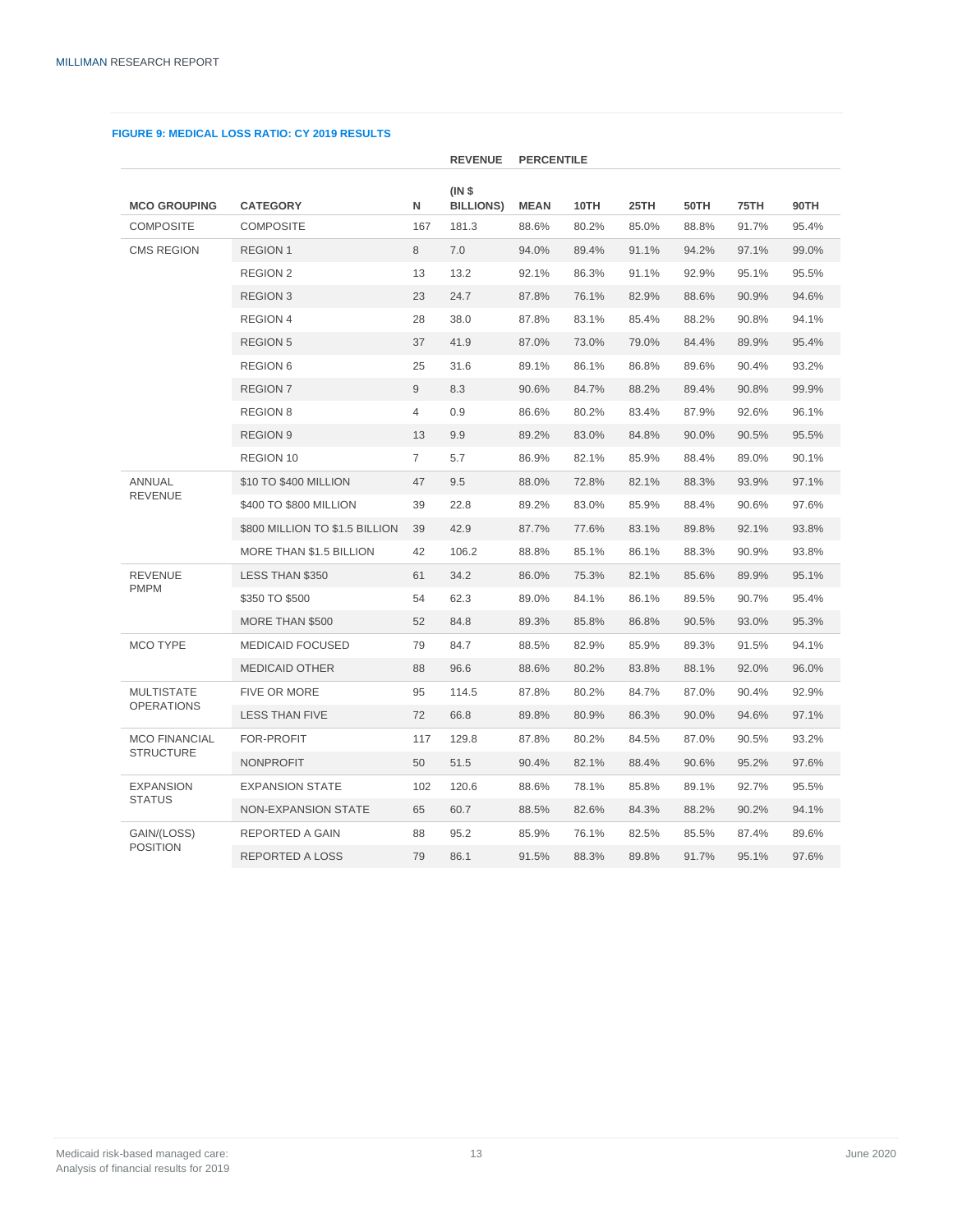|                      |                                |                | <b>REVENUE</b>            | <b>PERCENTILE</b> |            |           |           |           |           |
|----------------------|--------------------------------|----------------|---------------------------|-------------------|------------|-----------|-----------|-----------|-----------|
| <b>MCO GROUPING</b>  | <b>CATEGORY</b>                | N              | (INS)<br><b>BILLIONS)</b> | <b>MEAN</b>       | 10TH       | 25TH      | 50TH      | 75TH      | 90TH      |
| <b>COMPOSITE</b>     | <b>COMPOSITE</b>               | 167            | 181.3                     | 0.3%              | $(6.3\%)$  | $(2.1\%)$ | 0.4%      | 2.5%      | 5.2%      |
| <b>CMS REGION</b>    | <b>REGION 1</b>                | 8              | 7.0                       | $(2.1\%)$         | $(14.2\%)$ | $(4.3\%)$ | $(1.7\%)$ | $(1.1\%)$ | $(0.6\%)$ |
|                      | <b>REGION 2</b>                | 13             | 13.2                      | $(3.2\%)$         | $(5.8\%)$  | $(4.4\%)$ | $(3.9\%)$ | $(1.2\%)$ | 2.1%      |
|                      | <b>REGION 3</b>                | 23             | 24.7                      | 1.0%              | $(4.5\%)$  | $(0.5\%)$ | 0.6%      | 3.0%      | 5.6%      |
|                      | <b>REGION 4</b>                | 28             | 38.0                      | 1.1%              | $(7.6\%)$  | $(0.8\%)$ | 1.3%      | 2.2%      | 4.3%      |
|                      | <b>REGION 5</b>                | 37             | 41.9                      | 0.8%              | $(5.3\%)$  | $(0.7\%)$ | 2.6%      | 4.8%      | 7.1%      |
|                      | <b>REGION 6</b>                | 25             | 31.6                      | $(0.1\%)$         | $(5.0\%)$  | $(2.6\%)$ | 0.0%      | 1.1%      | 1.7%      |
|                      | <b>REGION 7</b>                | 9              | 8.3                       | 0.2%              | $(8.0\%)$  | $(2.2\%)$ | $(0.5\%)$ | 3.5%      | 4.4%      |
|                      | <b>REGION 8</b>                | $\overline{4}$ | 0.9                       | 3.1%              | $(3.6\%)$  | $(1.6\%)$ | 2.3%      | 5.3%      | 6.6%      |
|                      | <b>REGION 9</b>                | 13             | 9.9                       | 0.1%              | (9.8%)     | $(1.9\%)$ | $(0.3\%)$ | 2.4%      | 3.7%      |
|                      | REGION 10                      | $\overline{7}$ | 5.7                       | 0.9%              | (2.7%)     | $(0.2\%)$ | 0.7%      | 3.0%      | 6.1%      |
| ANNUAL               | \$10 TO \$400 MILLION          | 47             | 9.5                       | $(0.3\%)$         | $(9.0\%)$  | $(4.5\%)$ | 0.9%      | 4.5%      | 6.9%      |
| <b>REVENUE</b>       | \$400 TO \$800 MILLION         | 39             | 22.8                      | $(0.8\%)$         | $(7.8\%)$  | $(2.6\%)$ | $(0.1\%)$ | 2.1%      | 4.2%      |
|                      | \$800 MILLION TO \$1.5 BILLION | 39             | 42.9                      | 0.0%              | $(4.2\%)$  | $(2.5\%)$ | $(0.4\%)$ | 1.8%      | 7.0%      |
|                      | MORE THAN \$1.5 BILLION        | 42             | 106.2                     | 0.7%              | $(2.4\%)$  | $(0.3\%)$ | 1.0%      | 2.0%      | 2.8%      |
| <b>REVENUE</b>       | LESS THAN \$350                | 61             | 34.2                      | 1.7%              | $(4.5\%)$  | $(0.6\%)$ | 2.3%      | 4.8%      | 7.1%      |
| <b>PMPM</b>          | \$350 TO \$500                 | 54             | 62.3                      | $(0.3\%)$         | $(7.2\%)$  | $(2.1\%)$ | $(0.1\%)$ | 1.5%      | 3.5%      |
|                      | MORE THAN \$500                | 52             | 84.8                      | 0.1%              | $(6.3\%)$  | $(3.0\%)$ | $(0.8\%)$ | 1.6%      | 2.8%      |
| <b>MCO TYPE</b>      | <b>MEDICAID FOCUSED</b>        | 79             | 84.7                      | $(0.0\%)$         | $(7.2\%)$  | $(2.6\%)$ | 0.2%      | 2.4%      | 4.4%      |
|                      | <b>MEDICAID OTHER</b>          | 88             | 96.6                      | 0.5%              | $(4.5\%)$  | $(1.7\%)$ | 0.6%      | 2.7%      | 6.6%      |
| <b>MULTISTATE</b>    | <b>FIVE OR MORE</b>            | 95             | 114.5                     | 1.0%              | $(3.9\%)$  | $(1.1\%)$ | 1.4%      | 3.2%      | 6.1%      |
| <b>OPERATIONS</b>    | <b>LESS THAN FIVE</b>          | 72             | 66.8                      | $(1.0\%)$         | $(6.7\%)$  | $(3.9\%)$ | $(0.5\%)$ | 1.6%      | 4.0%      |
| <b>MCO FINANCIAL</b> | FOR-PROFIT                     | 117            | 129.8                     | 0.9%              | $(3.9\%)$  | $(1.2\%)$ | 0.9%      | 2.8%      | 5.6%      |
| <b>STRUCTURE</b>     | <b>NONPROFIT</b>               | 50             | 51.5                      | $(1.3\%)$         | $(7.2\%)$  | $(5.0\%)$ | $(1.0\%)$ | 1.6%      | 4.4%      |
| <b>EXPANSION</b>     | <b>EXPANSION STATE</b>         | 102            | 120.6                     | 0.2%              | $(6.3\%)$  | $(2.1\%)$ | $(0.0\%)$ | 2.5%      | 6.1%      |
| <b>STATUS</b>        | <b>NON-EXPANSION STATE</b>     | 65             | 60.7                      | 0.4%              | $(5.0\%)$  | $(1.8\%)$ | 0.7%      | 2.5%      | 4.8%      |
| GAIN/(LOSS)          | REPORTED A GAIN                | 88             | 95.2                      | 2.6%              | 0.6%       | 1.4%      | 2.4%      | 4.5%      | 7.0%      |
| <b>POSITION</b>      | <b>REPORTED A LOSS</b>         | 79             | 86.1                      | $(2.3\%)$         | $(8.0\%)$  | $(5.0\%)$ | $(2.4\%)$ | $(0.7\%)$ | $(0.3\%)$ |

#### **FIGURE 10: UNDERWRITING RATIO: CY 2019 RESULTS**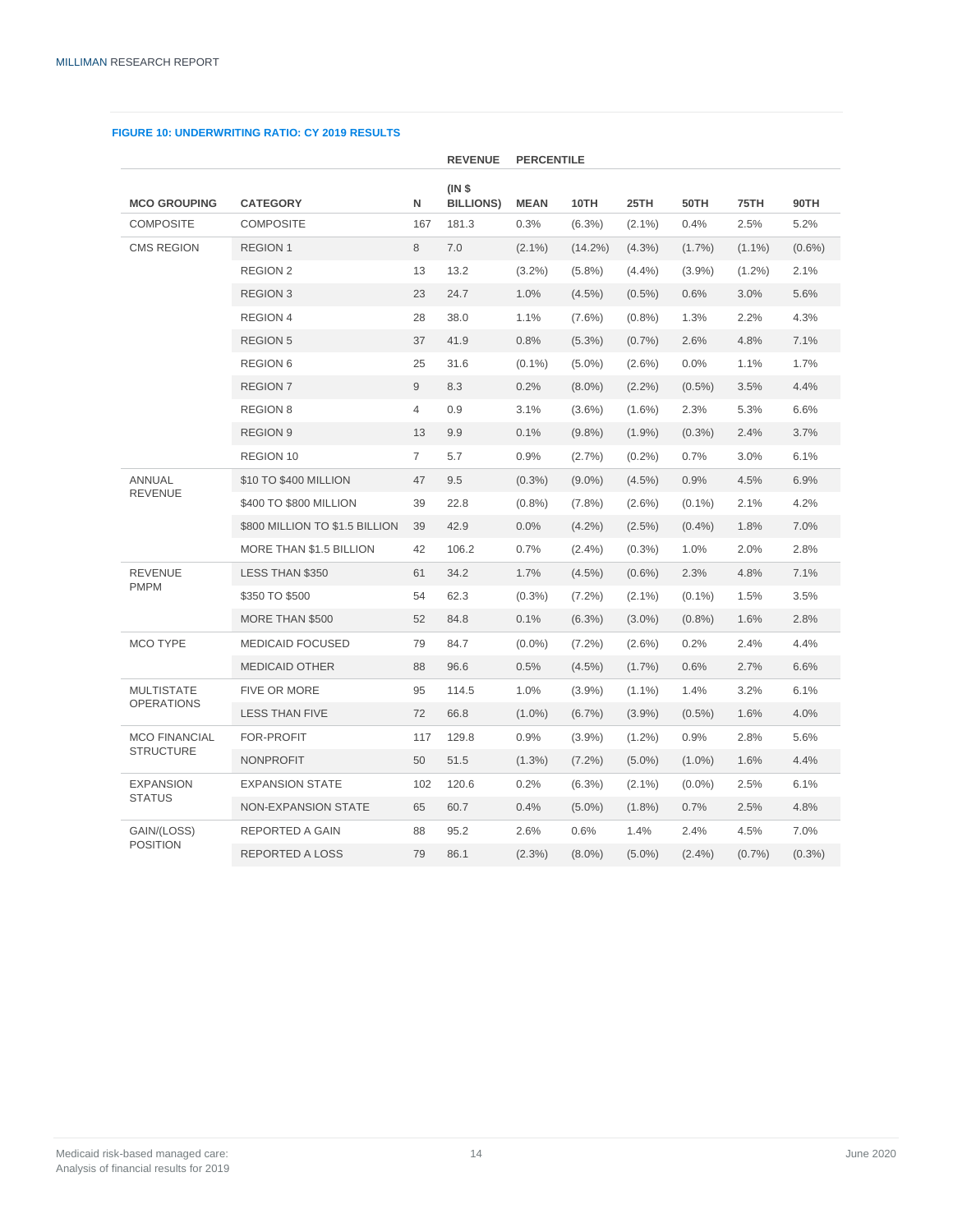|                      |                                |                | <b>REVENUE</b>            | <b>PERCENTILE</b> |        |        |             |        |        |
|----------------------|--------------------------------|----------------|---------------------------|-------------------|--------|--------|-------------|--------|--------|
| <b>MCO GROUPING</b>  | <b>CATEGORY</b>                | N              | (INS)<br><b>BILLIONS)</b> | <b>MEAN</b>       | 10TH   | 25TH   | <b>50TH</b> | 75TH   | 90TH   |
| <b>COMPOSITE</b>     | <b>COMPOSITE</b>               | 160            | 174.7                     | 396.0%            | 271.5% | 324.1% | 380.2%      | 522.7% | 733.2% |
| <b>CMS REGION</b>    | <b>REGION 1</b>                | 8              | 7.0                       | 334.0%            | 211.2% | 262.7% | 316.0%      | 380.4% | 537.0% |
|                      | <b>REGION 2</b>                | 13             | 13.2                      | 430.2%            | 310.8% | 347.1% | 403.8%      | 561.7% | 758.6% |
|                      | <b>REGION 3</b>                | 23             | 24.7                      | 418.7%            | 324.9% | 337.5% | 385.7%      | 527.7% | 758.7% |
|                      | <b>REGION 4</b>                | 28             | 38.0                      | 352.4%            | 238.6% | 311.4% | 373.4%      | 501.9% | 901.4% |
|                      | <b>REGION 5</b>                | 37             | 41.9                      | 423.1%            | 310.9% | 350.2% | 442.8%      | 552.1% | 732.1% |
|                      | <b>REGION 6</b>                | 25             | 31.6                      | 325.9%            | 239.7% | 272.1% | 337.4%      | 405.8% | 442.8% |
|                      | <b>REGION 7</b>                | $\overline{9}$ | 8.3                       | 322.8%            | 203.1% | 300.8% | 327.6%      | 377.9% | 495.4% |
|                      | <b>REGION 8</b>                | $\overline{4}$ | 0.9                       | 616.6%            | 401.5% | 470.2% | 559.2%      | 607.2% | 635.0% |
|                      | <b>REGION 9</b>                | 6              | 3.3                       | 531.5%            | 322.7% | 330.6% | 494.4%      | 575.5% | 846.0% |
|                      | <b>REGION 10</b>               | $\overline{7}$ | 5.7                       | 515.8%            | 338.6% | 359.2% | 538.7%      | 869.1% | 880.8% |
| <b>ANNUAL</b>        | \$10 TO \$400 MILLION          | 46             | 9.4                       | 564.0%            | 322.7% | 381.4% | 508.2%      | 647.2% | 869.1% |
| <b>REVENUE</b>       | \$400 TO \$800 MILLION         | 38             | 22.1                      | 442.4%            | 300.8% | 337.4% | 383.5%      | 495.0% | 580.0% |
|                      | \$800 MILLION TO \$1.5 BILLION | 36             | 40.2                      | 409.3%            | 253.3% | 304.8% | 367.3%      | 473.5% | 609.9% |
|                      | MORE THAN \$1.5 BILLION        | 40             | 103.0                     | 337.2%            | 229.0% | 286.6% | 329.3%      | 379.6% | 475.9% |
| <b>REVENUE</b>       | LESS THAN \$350                | 61             | 34.2                      | 452.5%            | 310.9% | 374.1% | 442.8%      | 560.4% | 842.2% |
| <b>PMPM</b>          | \$350 TO \$500                 | 49             | 57.3                      | 398.6%            | 271.1% | 325.7% | 359.2%      | 527.7% | 687.8% |
|                      | MORE THAN \$500                | 50             | 83.1                      | 366.2%            | 232.3% | 304.7% | 341.7%      | 397.0% | 577.0% |
| <b>MCO TYPE</b>      | <b>MEDICAID FOCUSED</b>        | 72             | 78.1                      | 373.0%            | 253.3% | 320.4% | 359.9%      | 435.2% | 732.1% |
|                      | <b>MEDICAID OTHER</b>          | 88             | 96.6                      | 405.5%            | 296.1% | 325.6% | 417.7%      | 539.6% | 734.3% |
| <b>MULTISTATE</b>    | <b>FIVE OR MORE</b>            | 92             | 112.2                     | 372.3%            | 280.5% | 324.5% | 373.8%      | 473.9% | 588.0% |
| <b>OPERATIONS</b>    | <b>LESS THAN FIVE</b>          | 68             | 62.5                      | 425.9%            | 263.5% | 323.8% | 411.7%      | 545.4% | 758.7% |
| <b>MCO FINANCIAL</b> | <b>FOR-PROFIT</b>              | 113            | 125.7                     | 379.4%            | 296.1% | 327.6% | 379.1%      | 486.7% | 687.8% |
| <b>STRUCTURE</b>     | <b>NONPROFIT</b>               | 47             | 49.0                      | 428.1%            | 239.7% | 310.9% | 384.5%      | 561.7% | 758.6% |
| <b>EXPANSION</b>     | <b>EXPANSION STATE</b>         | 95             | 114.0                     | 415.7%            | 271.9% | 325.7% | 387.9%      | 560.4% | 758.6% |
| <b>STATUS</b>        | <b>NON-EXPANSION STATE</b>     | 65             | 60.7                      | 361.6%            | 269.3% | 322.6% | 373.5%      | 463.4% | 647.2% |
| GAIN/(LOSS)          | <b>REPORTED A GAIN</b>         | 85             | 92.0                      | 411.2%            | 304.7% | 350.2% | 442.8%      | 575.5% | 846.0% |
| <b>POSITION</b>      | <b>REPORTED A LOSS</b>         | 75             | 82.7                      | 381.6%            | 253.5% | 310.5% | 344.6%      | 416.3% | 573.4% |

#### **FIGURE 11: RISK-BASED CAPITAL RATIO: CY 2019 RESULTS**

Note: Arizona MCOs were excluded from this table, as RBC ratio information was not available.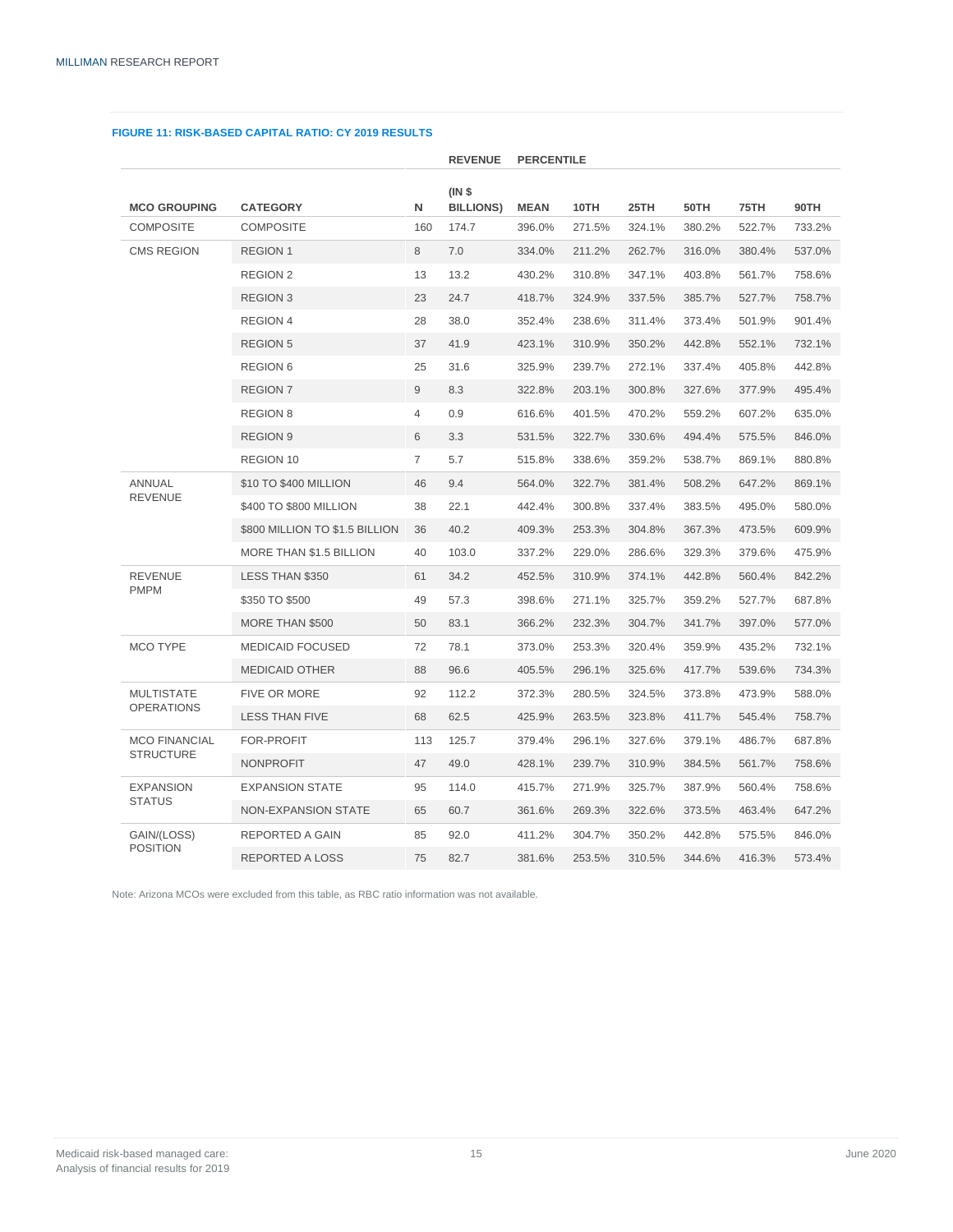|                      |                                |                | <b>REVENUE</b>            | <b>PERCENTILE</b> |      |       |       |       |       |
|----------------------|--------------------------------|----------------|---------------------------|-------------------|------|-------|-------|-------|-------|
| <b>MCO GROUPING</b>  | <b>CATEGORY</b>                | N              | (INS)<br><b>BILLIONS)</b> | <b>MEAN</b>       | 10TH | 25TH  | 50TH  | 75TH  | 90TH  |
| <b>COMPOSITE</b>     | <b>COMPOSITE</b>               | 167            | 181.3                     | 11.2%             | 7.5% | 9.5%  | 11.7% | 13.8% | 16.6% |
| <b>CMS REGION</b>    | <b>REGION 1</b>                | 8              | 7.0                       | 8.1%              | 5.6% | 6.8%  | 9.0%  | 11.7% | 15.4% |
|                      | <b>REGION 2</b>                | 13             | 13.2                      | 11.1%             | 7.8% | 9.5%  | 10.3% | 11.4% | 13.3% |
|                      | <b>REGION 3</b>                | 23             | 24.7                      | 11.2%             | 7.3% | 9.1%  | 11.6% | 14.7% | 18.9% |
|                      | <b>REGION 4</b>                | 28             | 38.0                      | 11.1%             | 8.8% | 9.6%  | 11.2% | 13.1% | 14.5% |
|                      | <b>REGION 5</b>                | 37             | 41.9                      | 12.1%             | 7.3% | 11.0% | 13.8% | 16.5% | 19.9% |
|                      | <b>REGION 6</b>                | 25             | 31.6                      | 11.0%             | 8.3% | 10.2% | 12.1% | 13.7% | 16.6% |
|                      | <b>REGION 7</b>                | 9              | 8.3                       | 9.2%              | 5.1% | 8.1%  | 10.9% | 11.8% | 14.0% |
|                      | <b>REGION 8</b>                | $\overline{4}$ | 0.9                       | 10.3%             | 6.8% | 7.2%  | 10.2% | 13.0% | 13.2% |
|                      | <b>REGION 9</b>                | 13             | 9.9                       | 10.7%             | 8.9% | 9.6%  | 10.9% | 14.1% | 16.8% |
|                      | <b>REGION 10</b>               | 7              | 5.7                       | 12.2%             | 8.1% | 10.3% | 11.8% | 12.6% | 13.1% |
| <b>ANNUAL</b>        | \$10 TO \$400 MILLION          | 47             | 9.5                       | 12.4%             | 6.8% | 9.1%  | 13.1% | 15.4% | 19.9% |
| <b>REVENUE</b>       | \$400 TO \$800 MILLION         | 39             | 22.8                      | 11.6%             | 8.9% | 10.0% | 11.4% | 12.7% | 14.9% |
|                      | \$800 MILLION TO \$1.5 BILLION | 39             | 42.9                      | 12.3%             | 7.8% | 9.5%  | 11.8% | 13.9% | 18.2% |
|                      | MORE THAN \$1.5 BILLION        | 42             | 106.2                     | 10.5%             | 7.5% | 8.4%  | 10.3% | 12.7% | 13.7% |
| <b>REVENUE</b>       | LESS THAN \$350                | 61             | 34.2                      | 12.3%             | 8.1% | 9.8%  | 12.5% | 14.8% | 18.4% |
| <b>PMPM</b>          | \$350 TO \$500                 | 54             | 62.3                      | 11.3%             | 8.3% | 10.0% | 11.5% | 13.2% | 14.7% |
|                      | MORE THAN \$500                | 52             | 84.8                      | 10.5%             | 6.6% | 7.8%  | 10.4% | 13.3% | 14.9% |
| <b>MCO TYPE</b>      | <b>MEDICAID FOCUSED</b>        | 79             | 84.7                      | 11.5%             | 8.1% | 9.7%  | 11.6% | 13.5% | 15.6% |
|                      | <b>MEDICAID OTHER</b>          | 88             | 96.6                      | 10.9%             | 7.3% | 9.0%  | 11.9% | 14.0% | 16.8% |
| <b>MULTISTATE</b>    | <b>FIVE OR MORE</b>            | 95             | 114.5                     | 11.2%             | 8.3% | 10.0% | 12.1% | 13.7% | 15.6% |
| <b>OPERATIONS</b>    | <b>LESS THAN FIVE</b>          | 72             | 66.8                      | 11.1%             | 7.2% | 8.8%  | 10.9% | 13.8% | 16.6% |
| <b>MCO FINANCIAL</b> | FOR-PROFIT                     | 117            | 129.8                     | 11.3%             | 8.2% | 9.8%  | 12.1% | 14.0% | 16.7% |
| <b>STRUCTURE</b>     | <b>NONPROFIT</b>               | 50             | 51.5                      | 10.8%             | 7.1% | 8.1%  | 10.5% | 12.6% | 16.0% |
| <b>EXPANSION</b>     | <b>EXPANSION STATE</b>         | 102            | 120.6                     | 11.2%             | 7.2% | 9.0%  | 11.7% | 13.4% | 17.3% |
| <b>STATUS</b>        | NON-EXPANSION STATE            | 65             | 60.7                      | 11.1%             | 8.4% | 10.0% | 11.8% | 13.9% | 16.5% |
| GAIN/(LOSS)          | REPORTED A GAIN                | 88             | 95.2                      | 11.5%             | 8.1% | 10.1% | 12.2% | 14.3% | 18.5% |
| <b>POSITION</b>      | <b>REPORTED A LOSS</b>         | 79             | 86.1                      | 10.8%             | 7.3% | 8.9%  | 10.7% | 13.3% | 14.9% |

#### **FIGURE 12: ADMINISTRATIVE LOSS RATIO: CY 2019 RESULTS**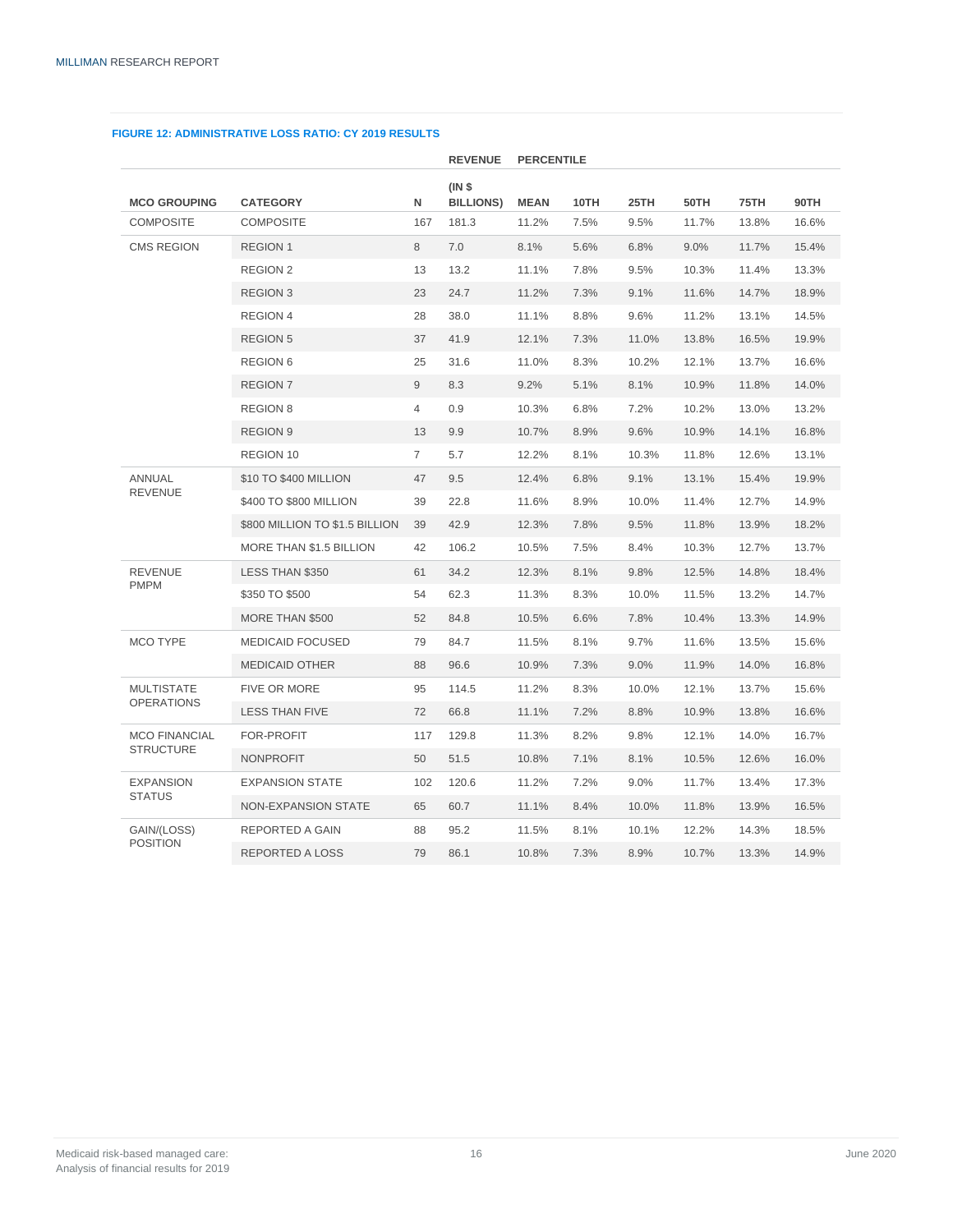|                      |                                | <b>REVENUE</b><br><b>PERCENTILE</b> |                            |             |       |       |       |       |       |
|----------------------|--------------------------------|-------------------------------------|----------------------------|-------------|-------|-------|-------|-------|-------|
| <b>MCO GROUPING</b>  | <b>CATEGORY</b>                | N                                   | (INS)<br><b>BILLIONS</b> ) | <b>MEAN</b> | 10TH  | 25TH  | 50TH  | 75TH  | 90TH  |
| <b>COMPOSITE</b>     | <b>COMPOSITE</b>               | 72                                  | 78.1                       | 8.9%        | 6.5%  | 8.0%  | 9.0%  | 10.5% | 11.9% |
| <b>CMS REGION</b>    | <b>REGION 1</b>                | $\overline{2}$                      | 1.6                        | 8.9%        | 8.1%  | 8.1%  | 9.4%  | 10.6% | 10.6% |
|                      | <b>REGION 2</b>                | 3                                   | 3.5                        | 9.2%        | 8.9%  | 8.9%  | 8.9%  | 9.8%  | 9.8%  |
|                      | <b>REGION 3</b>                | 11                                  | 9.1                        | 9.4%        | 6.8%  | 7.5%  | 9.2%  | 10.5% | 11.7% |
|                      | <b>REGION 4</b>                | 13                                  | 13.7                       | 9.8%        | 8.2%  | 8.7%  | 9.6%  | 12.6% | 13.3% |
|                      | <b>REGION 5</b>                | 14                                  | 24.2                       | 8.5%        | 6.1%  | 7.0%  | 8.2%  | 10.8% | 11.7% |
|                      | <b>REGION 6</b>                | 16                                  | 16.5                       | 8.4%        | 6.5%  | 7.3%  | 8.4%  | 9.3%  | 11.8% |
|                      | <b>REGION 7</b>                | $\overline{7}$                      | 6.5                        | 7.4%        | 5.1%  | 5.2%  | 8.2%  | 10.9% | 11.9% |
|                      | <b>REGION 8</b>                | $\mathbf{1}$                        | 0.1                        | 7.9%        | 7.9%  | 7.9%  | 7.9%  | 7.9%  | 7.9%  |
|                      | <b>REGION 9</b>                | $\overline{2}$                      | 1.0                        | 11.6%       | 11.2% | 11.2% | 11.4% | 11.7% | 11.7% |
|                      | <b>REGION 10</b>               | 3                                   | 1.8                        | 10.2%       | 9.6%  | 9.6%  | 10.3% | 10.3% | 10.3% |
| ANNUAL               | \$10 TO \$400 MILLION          | 14                                  | 3.3                        | 10.9%       | 7.9%  | 9.0%  | 11.0% | 11.9% | 13.8% |
| <b>REVENUE</b>       | \$400 TO \$800 MILLION         | 23                                  | 13.4                       | 9.7%        | 6.5%  | 8.2%  | 9.7%  | 10.9% | 11.9% |
|                      | \$800 MILLION TO \$1.5 BILLION | 20                                  | 21.5                       | 9.1%        | 6.6%  | 7.5%  | 8.3%  | 10.3% | 11.3% |
|                      | MORE THAN \$1.5 BILLION        | 15                                  | 39.9                       | 8.3%        | 6.1%  | 7.6%  | 8.4%  | 8.9%  | 9.2%  |
| <b>REVENUE</b>       | <b>LESS THAN \$350</b>         | 24                                  | 14.1                       | 10.2%       | 6.3%  | 9.0%  | 9.7%  | 11.9% | 13.3% |
| <b>PMPM</b>          | \$350 TO \$500                 | 27                                  | 28.5                       | 8.8%        | 6.8%  | 7.9%  | 8.4%  | 10.4% | 11.7% |
|                      | MORE THAN \$500                | 21                                  | 35.5                       | 8.3%        | 5.9%  | 7.5%  | 8.7%  | 9.2%  | 11.6% |
| <b>MULTISTATE</b>    | <b>FIVE OR MORE</b>            | 49                                  | 52.5                       | 8.9%        | 6.5%  | 8.2%  | 9.2%  | 10.6% | 11.9% |
| <b>OPERATIONS</b>    | <b>LESS THAN FIVE</b>          | 23                                  | 25.6                       | 8.8%        | 6.1%  | 7.0%  | 9.0%  | 10.4% | 11.7% |
| <b>MCO FINANCIAL</b> | FOR-PROFIT                     | 54                                  | 54.1                       | 8.9%        | 6.5%  | 7.9%  | 9.1%  | 10.6% | 11.9% |
| <b>STRUCTURE</b>     | <b>NONPROFIT</b>               | 18                                  | 24.0                       | 8.7%        | 6.1%  | 8.1%  | 9.0%  | 9.7%  | 11.7% |
| <b>EXPANSION</b>     | <b>EXPANSION STATE</b>         | 45                                  | 58.6                       | 8.6%        | 6.1%  | 7.6%  | 8.7%  | 10.3% | 11.7% |
| <b>STATUS</b>        | <b>NON-EXPANSION STATE</b>     | 27                                  | 19.5                       | 9.6%        | 7.5%  | 8.4%  | 9.6%  | 11.9% | 13.8% |
| GAIN/(LOSS)          | REPORTED A GAIN                | 39                                  | 39.5                       | 8.8%        | 5.9%  | 7.6%  | 9.0%  | 10.5% | 11.9% |
| <b>POSITION</b>      | <b>REPORTED A LOSS</b>         | 33                                  | 38.5                       | 8.9%        | 7.0%  | 8.1%  | 9.0%  | 10.6% | 11.9% |

#### **FIGURE 13: ADMINISTRATIVE LOSS RATIO NET OF TAXES (MEDICAID-FOCUSED MCOS): CY 2019 RESULTS**

Note: This table is limited to Medicaid-focused MCOs. Arizona MCOs were additionally excluded from this table, as detailed administrative cost information was not available.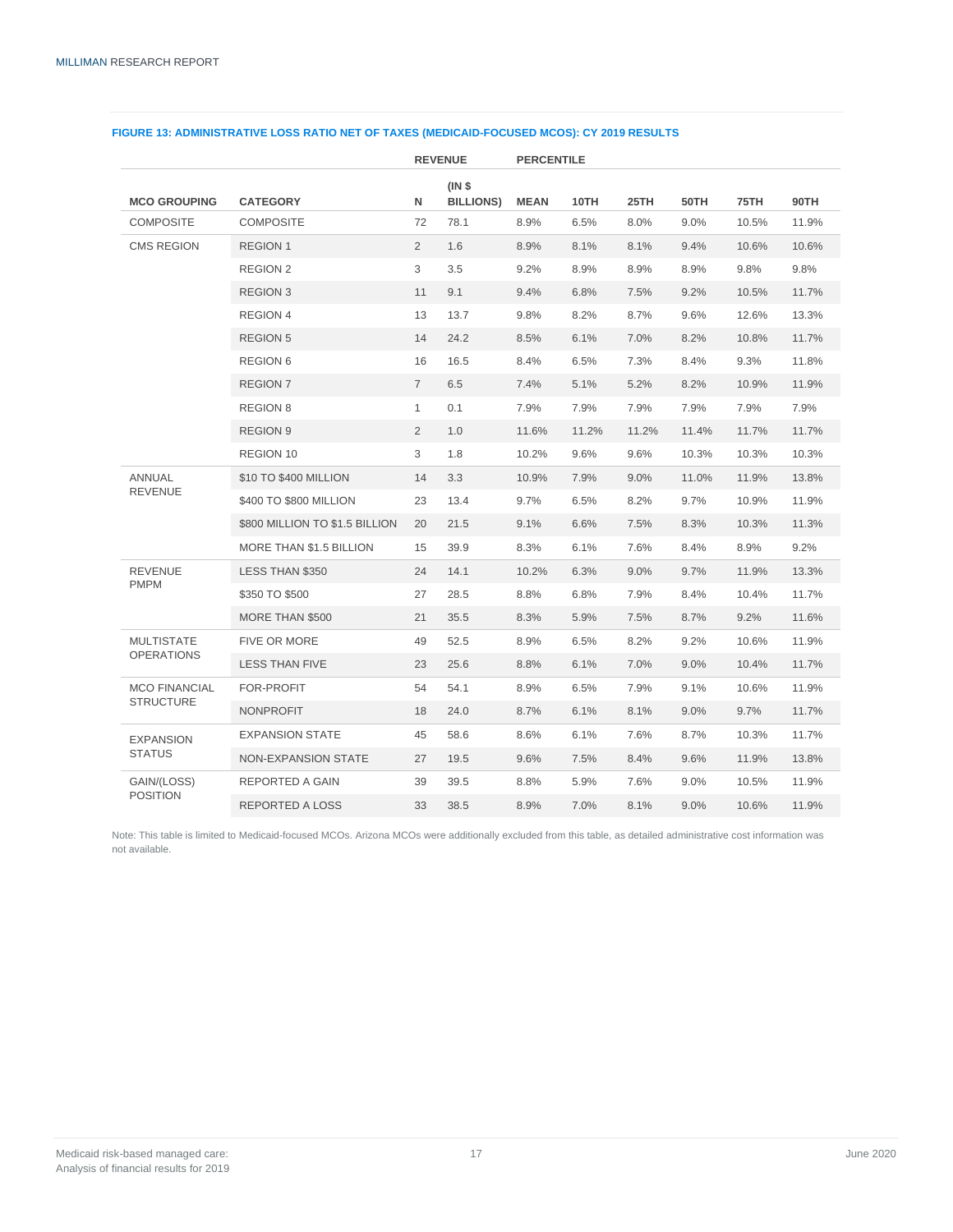|                      |                                | <b>REVENUE</b><br><b>PERCENTILE</b> |                           |             |            |            |            |            |         |
|----------------------|--------------------------------|-------------------------------------|---------------------------|-------------|------------|------------|------------|------------|---------|
| <b>MCO GROUPING</b>  | <b>CATEGORY</b>                | N                                   | (INS)<br><b>BILLIONS)</b> | <b>MEAN</b> | 10TH       | 25TH       | 50TH       | 75TH       | 90TH    |
| <b>COMPOSITE</b>     | <b>COMPOSITE</b>               | 72                                  | 78.1                      | 3.8%        | $(51.1\%)$ | $(13.4\%)$ | 9.8%       | 19.1%      | 26.5%   |
| <b>CMS REGION</b>    | <b>REGION 1</b>                | $\overline{2}$                      | 1.6                       | $(2.2\%)$   | (20.7%)    | (20.7%)    | $(8.6\%)$  | 3.6%       | 3.6%    |
|                      | <b>REGION 2</b>                | 3                                   | 3.5                       | $(11.4\%)$  | $(24.2\%)$ | (24.2%)    | 18.9%      | 26.7%      | 26.7%   |
|                      | <b>REGION 3</b>                | 11                                  | 9.1                       | 14.7%       | 1.3%       | 4.8%       | 13.7%      | 20.0%      | 21.8%   |
|                      | <b>REGION 4</b>                | 13                                  | 13.7                      | 7.7%        | $(55.0\%)$ | $(22.2\%)$ | 14.6%      | 19.0%      | 31.0%   |
|                      | <b>REGION 5</b>                | 14                                  | 24.2                      | 3.5%        | $(45.0\%)$ | $(1.8\%)$  | 13.6%      | 24.1%      | 32.5%   |
|                      | <b>REGION 6</b>                | 16                                  | 16.5                      | $(5.9\%)$   | $(48.6\%)$ | (27.6%)    | $(3.5\%)$  | 9.3%       | 13.6%   |
|                      | <b>REGION 7</b>                | $\overline{7}$                      | 6.5                       | 8.1%        | $(73.1\%)$ | $(7.9\%)$  | 20.5%      | 26.5%      | 29.0%   |
|                      | <b>REGION 8</b>                | 1                                   | 0.1                       | $(13.7\%)$  | $(13.7\%)$ | $(13.7\%)$ | (13.7%)    | $(13.7\%)$ | (13.7%) |
|                      | <b>REGION 9</b>                | $\overline{2}$                      | 1.0                       | $(9.9\%)$   | $(58.0\%)$ | $(58.0\%)$ | $(20.8\%)$ | 16.4%      | 16.4%   |
|                      | REGION 10                      | 3                                   | 1.8                       | 11.5%       | $(10.0\%)$ | $(10.0\%)$ | 16.2%      | 20.8%      | 20.8%   |
| ANNUAL               | \$10 TO \$400 MILLION          | 14                                  | 3.3                       | $(10.9\%)$  | $(58.0\%)$ | $(48.6\%)$ | $(6.3\%)$  | 15.3%      | 25.2%   |
| <b>REVENUE</b>       | \$400 TO \$800 MILLION         | 23                                  | 13.4                      | 1.9%        | $(61.0\%)$ | $(13.1\%)$ | 14.6%      | 20.8%      | 26.7%   |
|                      | \$800 MILLION TO \$1.5 BILLION | 20                                  | 21.5                      | 6.1%        | $(43.2\%)$ | $(8.8\%)$  | 11.7%      | 17.5%      | 28.6%   |
|                      | MORE THAN \$1.5 BILLION        | 15                                  | 39.9                      | 5.0%        | $(16.6\%)$ | $(2.2\%)$  | 9.8%       | 16.9%      | 31.0%   |
| <b>REVENUE</b>       | LESS THAN \$350                | 24                                  | 14.1                      | 5.9%        | $(73.1\%)$ | $(11.8\%)$ | 15.3%      | 20.4%      | 24.1%   |
| <b>PMPM</b>          | \$350 TO \$500                 | 27                                  | 28.5                      | 3.0%        | $(55.0\%)$ | $(16.6\%)$ | 9.8%       | 16.4%      | 29.0%   |
|                      | MORE THAN \$500                | 21                                  | 35.5                      | 3.4%        | $(45.0\%)$ | $(12.1\%)$ | 3.6%       | 16.9%      | 26.5%   |
| <b>MULTISTATE</b>    | FIVE OR MORE                   | 49                                  | 52.5                      | 5.7%        | $(52.8\%)$ | $(10.0\%)$ | 12.0%      | 20.5%      | 26.7%   |
| <b>OPERATIONS</b>    | <b>LESS THAN FIVE</b>          | 23                                  | 25.6                      | $(0.5\%)$   | $(51.1\%)$ | $(20.1\%)$ | 1.1%       | 15.3%      | 21.6%   |
| <b>MCO FINANCIAL</b> | FOR-PROFIT                     | 54                                  | 54.1                      | 6.0%        | $(48.6\%)$ | $(10.0\%)$ | 12.6%      | 20.0%      | 26.5%   |
| <b>STRUCTURE</b>     | <b>NONPROFIT</b>               | 18                                  | 24.0                      | $(1.6\%)$   | $(58.0\%)$ | $(45.0\%)$ | 1.1%       | 14.6%      | 32.5%   |
| <b>EXPANSION</b>     | <b>EXPANSION STATE</b>         | 45                                  | 58.6                      | 6.4%        | $(45.0\%)$ | $(4.9\%)$  | 12.0%      | 20.5%      | 31.0%   |
| <b>STATUS</b>        | NON-EXPANSION STATE            | 27                                  | 19.5                      | $(3.9\%)$   | $(73.1\%)$ | $(22.2\%)$ | 1.0%       | 16.4%      | 26.5%   |
| GAIN/(LOSS)          | REPORTED A GAIN                | 39                                  | 39.5                      | 17.1%       | 1.1%       | 13.6%      | 16.9%      | 24.1%      | 31.0%   |
| <b>POSITION</b>      | <b>REPORTED A LOSS</b>         | 33                                  | 38.5                      | $(15.6\%)$  | $(61.0\%)$ | $(48.6\%)$ | $(16.6\%)$ | $(1.8\%)$  | 6.6%    |

#### **FIGURE 14: RETURN ON INVESTED CAPITAL (MEDICAID-FOCUSED MCOS): CY 2019 RESULTS**

Note: This table is limited to Medicaid-focused MCOs. Arizona MCOs were additionally excluded from this table, as total adjusted capital information was not available.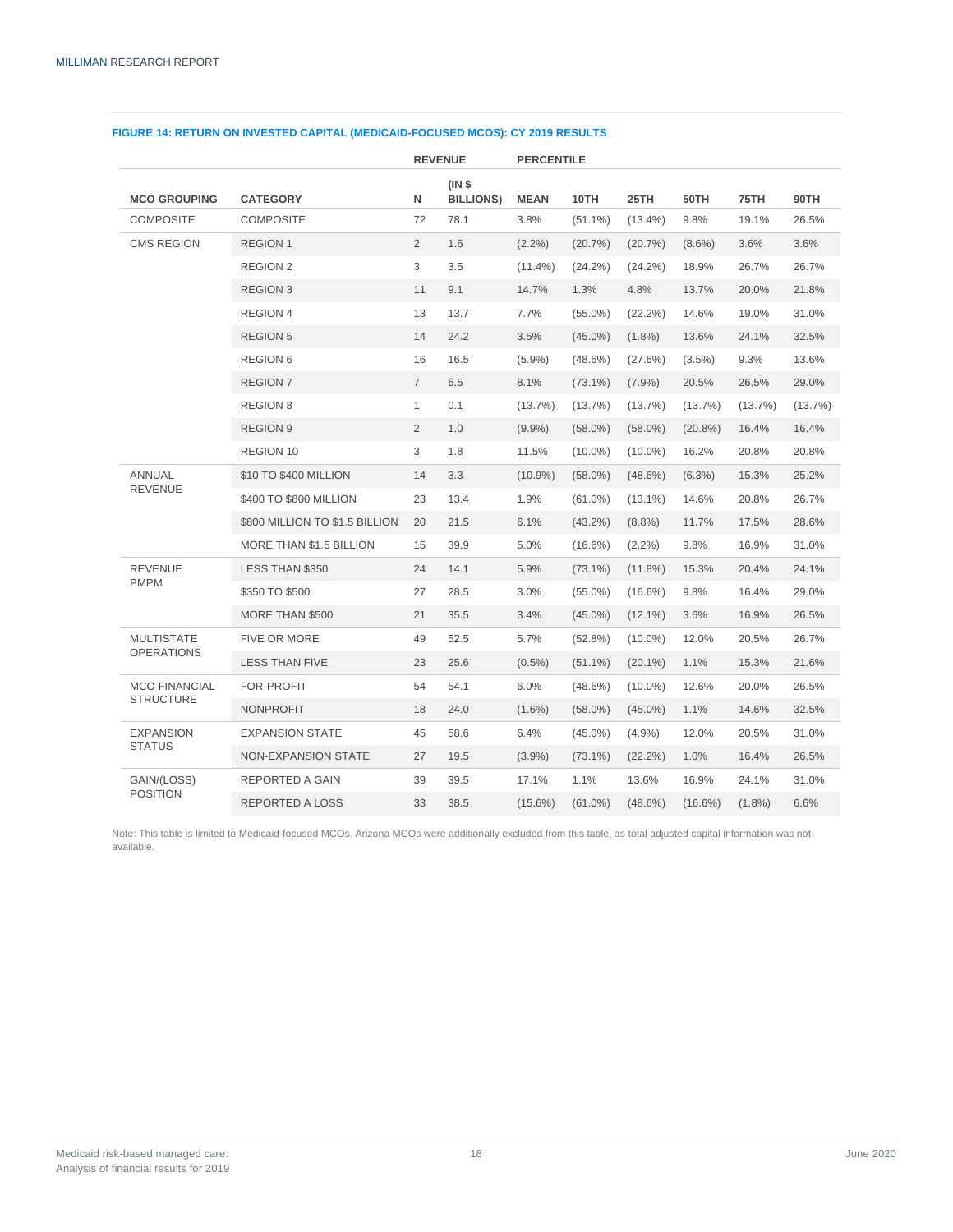### <span id="page-20-0"></span>Appendix 2: Definition of financial metrics

The financial metrics calculated for purposes of this report include the medical loss ratio (MLR), underwriting ratio (UW ratio), risk-based capital ratio (RBC ratio), administrative loss ratio (ALR), and administrative cost PMPM. These selected metrics focus primarily on the income statement values of the financial statement, with the exception of the RBC ratio, which is a capital (or solvency) measure.

The financial metrics selected encompass five of the primary ratios used by MCOs, state Medicaid agencies, and other stakeholders to evaluate the financial performance of an MCO. The metrics are defined in greater detail below.

#### **MEDICAL LOSS RATIO (MLR)**

MLR is a common financial metric used to report and benchmark the financial performance of an MCO. The MLR represents the proportion of revenue that was used by the MCO to fund claim expenses. The MLR is stated as a percentage, with claim expense in the numerator and revenue in the denominator.

In terms of the statutory annual statement, the MLR was defined as follows:

| $MLR =$ | TOTAL HOSPITAL AND MEDICAL EXPENSES + INCREASE IN RESERVES FOR A&H CONTRACTS                                                                                                                                                          |
|---------|---------------------------------------------------------------------------------------------------------------------------------------------------------------------------------------------------------------------------------------|
|         | <b>TOTAL REVENUE</b>                                                                                                                                                                                                                  |
| WHERE:  | TOTAL HOSPITAL AND MEDICAL EXPENSES: TITLE XIX-MEDICAID (P.7, L.17, C.8)<br>INCREASE IN RESERVES FOR ACCIDENT AND HEALTH (A&H) CONTRACTS:<br>TITLE XIX-MEDICAID (P.7, L.21, C.8)<br>TOTAL REVENUE: TITLE XIX-MEDICAID (P.7, L.7, C.8) |

Certain states include pass-through type programs such as franchise fees or provider taxes. This would also include amounts related to the health insurer assessment fee and applicable income tax gross-ups. These items may or may not be included in the total revenue reported by the MCO because the reporting practices vary among plans. If reported in the total revenue, there should be a corresponding offset amount included in the administrative costs for this as well.

Actuaries and financial analysts use the MLR as a measure of premium adequacy and often compare the resulting MLR with a "target" level. The MLR alone is not sufficient to compare MCO financial results among various states and programs. The target loss ratios (the claim cost included in the premium or capitation rate) vary by state and populations enrolled. Additionally, there may be reporting differences among MCOs as to what is classified as medical expense versus administrative expense.

As previously noted, the definition of MLR for purposes of this report may not be consistent with other definitions, in particular the Medicaid and Children's Health Insurance Program (CHIP) managed care final rule (CMS-2390-F). The Medicaid and CHIP managed care final rule allows for the reduction of taxes, licensing, and regulatory fees from the revenue and a credibility adjustment, as well as the addition of quality improvement expenditures to the hospital and medical expenses in the numerator. The estimated CMS MLR in Figure 3 of this report above includes a 2% adjustment for quality improvement expenditures and removal of estimated Medicaid taxes, licensing, and regulatory fees from the revenue, which generally results in an additional 2% to 3% increase in the CMS MLR. However, other provisions, such as the exclusion of pass-through payments from the numerator and denominator of the MLR formula, could decrease the MLR percentage.

#### **UNDERWRITING RATIO**

The UW ratio is the sum of the MLR and the ALR (defined below) subtracted from 100%. A positive UW ratio indicates a financial gain, while a negative UW ratio indicates a loss. This financial metric is used to report and benchmark the financial performance of an MCO in consideration of both medical and administrative expenses. The UW ratio represents the proportion of revenue that was "left over" to fund the MCO's contribution to surplus and profit after funding medical and administrative expenses. The UW ratio is stated as a percentage, with total underwriting gain or loss in the numerator and revenue in the denominator.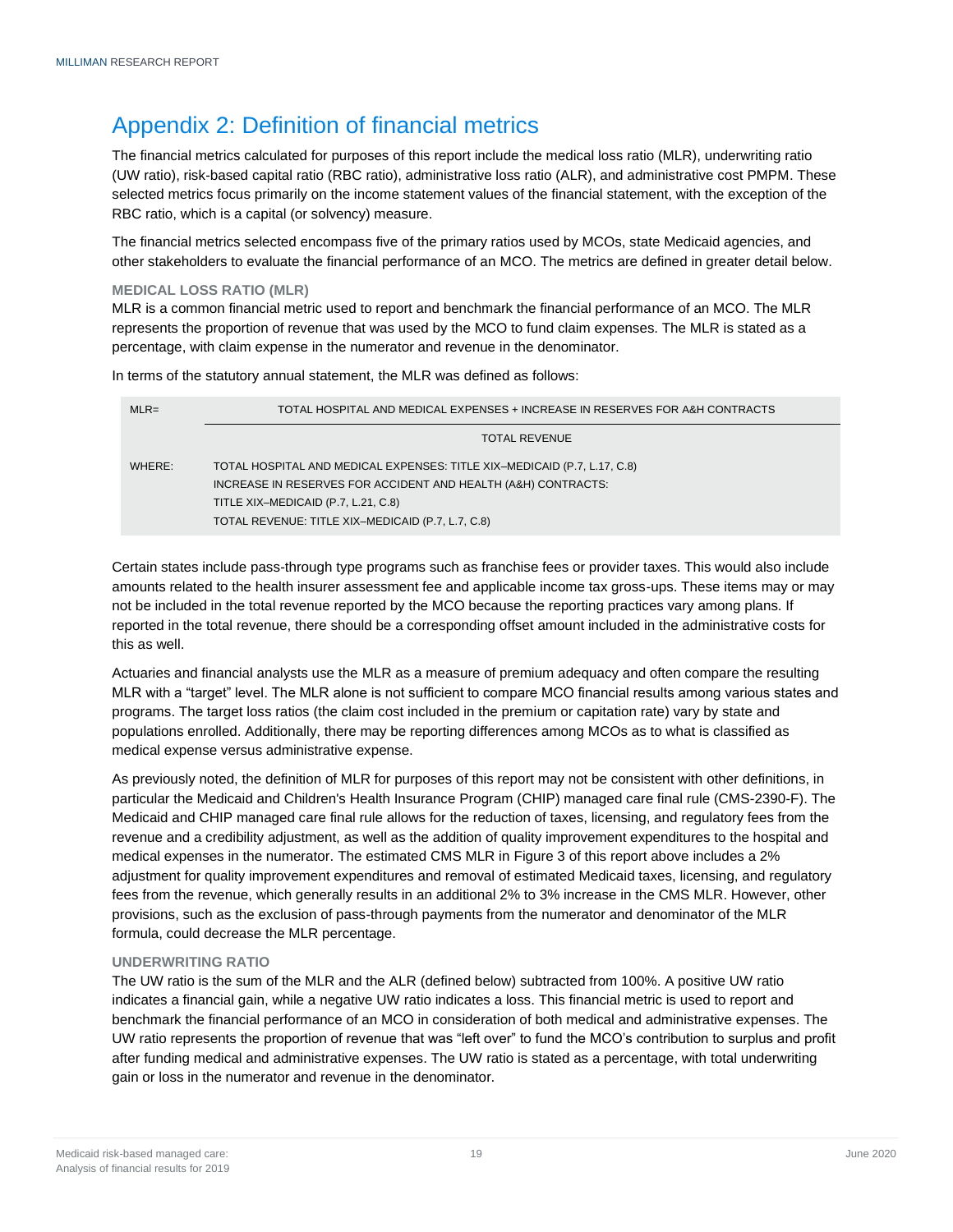In terms of the statutory annual statement, the UW ratio was defined as follows:

| UW RATIO= | NET UNDERWRITING GAIN OR (LOSS)                                                                                           |  |  |  |  |  |  |
|-----------|---------------------------------------------------------------------------------------------------------------------------|--|--|--|--|--|--|
|           | <b>TOTAL REVENUE</b>                                                                                                      |  |  |  |  |  |  |
| WHERE:    | NET UNDERWRITING GAIN OR (LOSS): TITLE XIX-MEDICAID (P.7, L.24, C.8)<br>TOTAL REVENUE: TITLE XIX-MEDICAID (P.7, L.7, C.8) |  |  |  |  |  |  |

The UW ratio is focused on the income from operations and excludes consideration of investment income and income taxes. The UW ratio requires interpretation and considerations similar in nature to the MLR and ALR metrics.

#### **RISK-BASED CAPITAL RATIO (RBC RATIO)**

The RBC ratio is a financial metric used by many insurance regulators to monitor the solvency of the MCOs. The RBC ratio represents the proportion of the required minimum capital that is held by the MCO as of a specific date (the end of the financial reporting period). The RBC ratio is stated as a percentage or a ratio, with total adjusted capital (TAC) in the numerator and authorized control level (ACL) in the denominator.

The NAIC prescribes a specific formula to develop both the TAC and the ACL. Further, the MCO is subjected to various action levels based on the resulting RBC ratio, as follows:

- Company action level (TAC is between 150% and 200% of the ACL RBC)
- Regulatory action level (TAC is between 100% and 150% of the ACL RBC)
- Authorized control level (TAC is between 70% and 100% of the ACL RBC)
- Mandatory control level (TAC is less than 70% of the ACL RBC)

Further details and discussion of the RBC requirements may be found at the NAIC website.<sup>7</sup>

In terms of the statutory annual statement, the RBC ratio was defined as follows:

| RBC RATIO= | TOTAL ADJUSTED CAPITAL                                                                                                                                             |
|------------|--------------------------------------------------------------------------------------------------------------------------------------------------------------------|
|            | AUTHORIZED CONTROL LEVEL                                                                                                                                           |
| WHERE:     | TOTAL ADJUSTED CAPITAL: TOTAL ADJUSTED CAPITAL-CURRENT YEAR (P.28, L.14, C.1)<br>AUTHORIZED CONTROL LEVEL: AUTHORIZED CONTROL LEVEL-CURRENT YEAR (P.28, L.15, C.1) |

Note: The RBC ratio is not unique to the Medicaid Title XIX line of business as it is calculated at the company level. Therefore, companies reporting non-Medicaid business will reflect composite RBC ratios for all lines of business within the reported legal entity.

#### **ADMINISTRATIVE LOSS RATIO (ALR)**

ALR is also a common financial metric used to report and benchmark the financial performance of an MCO. The ALR represents the proportion of revenue that was used by the MCO to fund administrative expenses. The ALR is stated as a percentage, with administrative expense in the numerator and revenue in the denominator.

In terms of the statutory annual statement, the ALR was defined as follows:

| $ALR=$ | CLAIM ADJUSTMENT EXPENSES + GENERAL ADMINISTRATIVE EXPENSES          |
|--------|----------------------------------------------------------------------|
|        | <b>TOTAL REVENUE</b>                                                 |
| WHERE: | CLAIM ADJUSTMENT EXPENSES: TITLE XIX-MEDICAID (P.7, L.19, C.8)       |
|        | GENERAL ADMINISTRATIVE EXPENSES: TITLE XIX-MEDICAID (P.7, L.20, C.8) |
|        | TOTAL REVENUE: TITLE XIX-MEDICAID (P.7, L.7, C.8)                    |

<sup>7</sup> See [https://www.naic.org/.](https://www.naic.org/)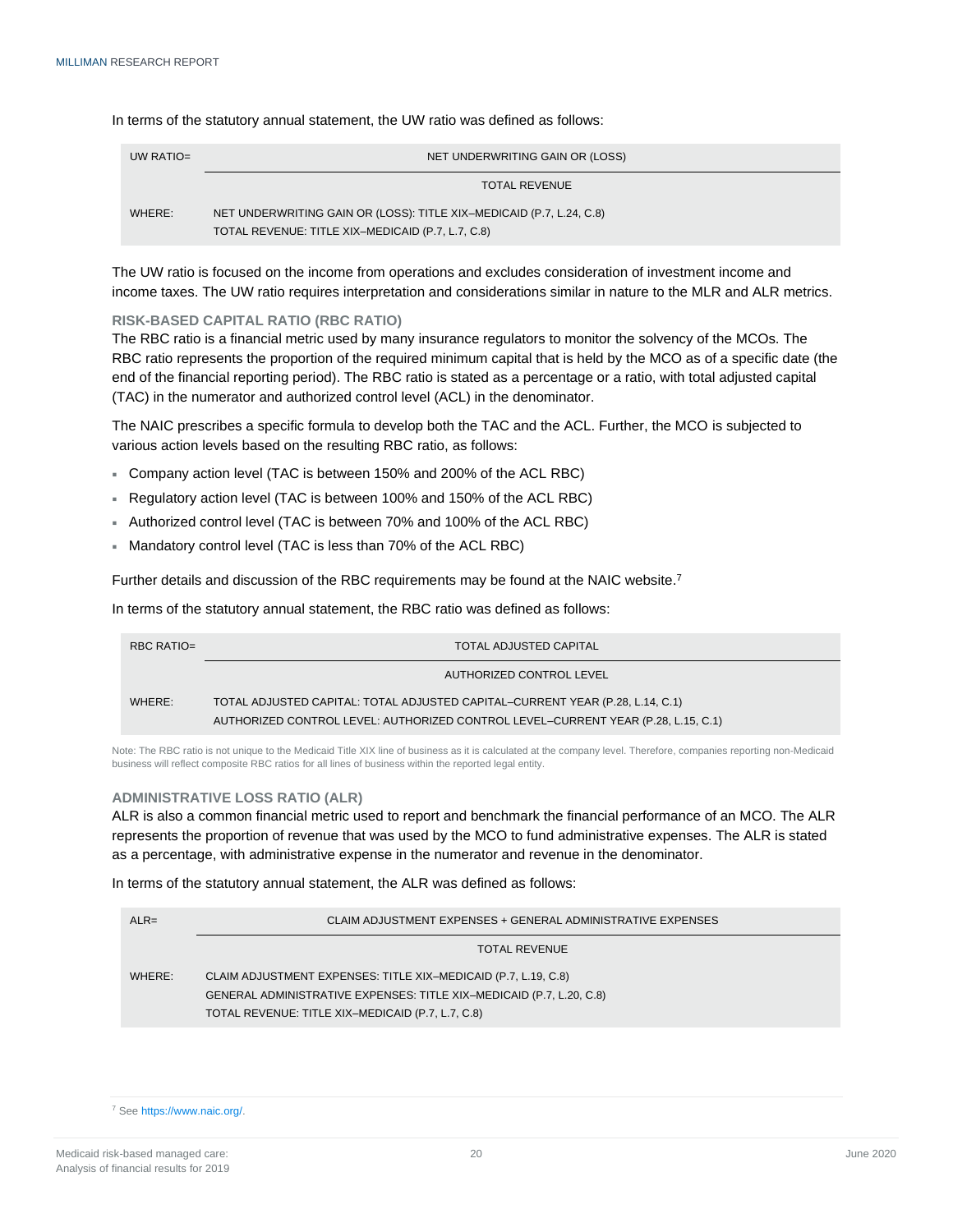The ALR requires interpretation and considerations similar in nature to the MLR metric outlined above, most notably impacted by the state and federal taxes levied on MCOs across the different states. The ALR net of taxes and fees was estimated for Medicaid-focused MCOs by distributing the total Medicaid CAE and GAE expenses by the expense allocation reported on the *Underwriting and Investment Exhibit Part 3 – Analysis of Expenses* page and then subtracting out the estimated taxes. The ALR values net of taxes and fees illustrated in this report were calculated by excluding taxes and fees from both the numerator and denominator of the ALR formula.

#### **ADMINISTRATIVE COST PMPM**

The administrative cost PMPM is the second metric for analyzing administrative expenses because of the fixed cost nature of certain components of the administrative expense. The administrative cost PMPM was defined as follows:

| $ADMIN$ PMPM $=$ | CLAIM ADJUSTMENT EXPENSES + GENERAL ADMINISTRATIVE EXPENSES           |  |  |  |  |  |  |  |
|------------------|-----------------------------------------------------------------------|--|--|--|--|--|--|--|
|                  | <b>CURRENT YEAR MEMBER MONTHS</b>                                     |  |  |  |  |  |  |  |
| WHERE:           | CLAIM ADJUSTMENT EXPENSES: TITLE XIX-MEDICAID (P.7, L.19, C.8)        |  |  |  |  |  |  |  |
|                  | GENERAL ADMINISTRATIVE EXPENSES: TITLE XIXI-MEDICAID (P.7, L.20, C.8) |  |  |  |  |  |  |  |
|                  | CURRENT YEAR MEMBER MONTHS: TITLE XIX-MEDICAID (P.30 GT, L.6, C.9)    |  |  |  |  |  |  |  |

The administrative cost PMPM net of taxes and fees illustrated in this report estimated the taxes and fees consistently with the methodology utilized for the ALR net of taxes and fees.

#### **ADMINISTRATIVE EXPENSE CATEGORIES**

The administrative expenses reported on the *Underwriting and Investment Exhibit Part 3 – Analysis of Expenses* page are broken out into 25 specific line items. These line items were grouped into five administrative expense categories to better illustrate the components of administrative cost incurred by the MCOs. The subcategories were selected to be intuitive groupings as well as meaningful with respect to their relative magnitudes. The following descriptions outline each administrative expense category:

- Human capital: Administrative costs associated with the employment of MCO staff.
- Outsourcing: Administrative costs associated with functions outsourced to a third party.
- Operating expenses: Administrative costs associated with the day-to-day costs of running the MCO.
- Taxes and fees: Administrative costs associated with taxes and fees incurred by the MCO. Payroll taxes were assigned to the human capital category. Real estate taxes were assigned to the operating expenses category. Federal and state income taxes are not included on the *Underwriting and Investment Exhibit Part 3 – Analysis of Expenses* page, and are not included in this administrative expense category.
- Other expenses: Administrative costs for aggregate write-ins.

The *Underwriting and Investment Exhibit Part 3 – Analysis of Expenses* page illustrates administrative expenses across all lines of business. Throughout the figures illustrated in this report, the administrative costs in each administrative expense category were proportionally adjusted so the total Medicaid administrative expenses would match the amounts reported on the *Analysis of Operations by Line of Business* page.

Additionally, line 19 and line 20 of the *Underwriting and Investment Exhibit Part 3 – Analysis of Expenses* page, "Reimbursements by uninsured plans" and "Reimbursements from fiscal intermediaries," were excluded from the administrative cost grouping, because these lines would likely be attributable to non-Medicaid business.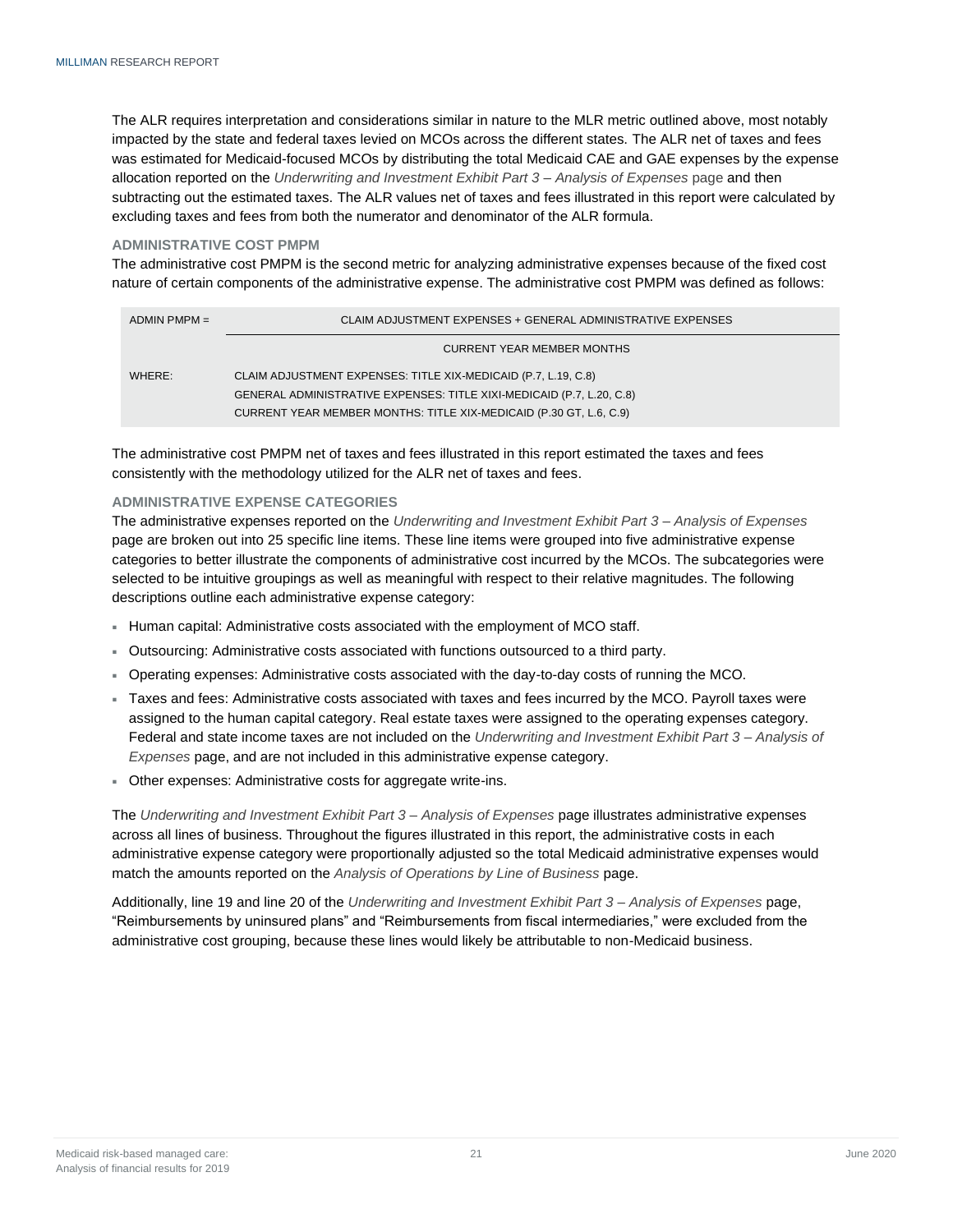| <b>ADMINISTRATIVE EXPENSE BREAKDOWN</b> |                                                               | <b>U&amp;I EXHIBIT PART 3</b><br><b>EXPENSES (COLUMNS 3-4)</b> |
|-----------------------------------------|---------------------------------------------------------------|----------------------------------------------------------------|
| <b>HUMAN CAPITAL</b>                    | SALARIES, WAGES, AND OTHER BENEFITS                           | LINE <sub>2</sub>                                              |
|                                         | BOARDS, BUREAUS, AND ASSOCIATION FEES                         | <b>LINE 15</b>                                                 |
|                                         | INSURANCE, EXCEPT ON REAL ESTATE                              | <b>LINE 16</b>                                                 |
|                                         | <b>PAYROLL TAXES</b>                                          | LINE 23.4                                                      |
| <b>OUTSOURCING</b>                      | AUDITING, ACTUARIAL, AND OTHER CONSULTING SERVICES            | LINE <sub>6</sub>                                              |
|                                         | OUTSOURCED SERVICES INCLUDING EDP, CLAIMS, AND OTHER SERVICES | <b>LINE 14</b>                                                 |
| <b>OPERATING EXPENSES</b>               | <b>RENT</b>                                                   | LINE 1                                                         |
|                                         | <b>COMMISSIONS</b>                                            | LINE <sub>3</sub>                                              |
|                                         | LEGAL FEES AND EXPENSES                                       | LINE 4                                                         |
|                                         | CERTIFICATIONS AND ACCREDIDATION FEES                         | LINE <sub>5</sub>                                              |
|                                         | <b>TRAVELING EXPENSES</b>                                     | LINE 7                                                         |
|                                         | MARKETING AND ADVERTISING                                     | LINE 8                                                         |
|                                         | POSTAGE, EXPRESS, AND TELEPHONE                               | LINE 9                                                         |
|                                         | PRINTING AND OFFICE SUPPLIES                                  | <b>LINE 10</b>                                                 |
|                                         | OCCUPANCY, DEPRECIATION, AND AMORTIZATION                     | <b>LINE 11</b>                                                 |
|                                         | <b>EQUIPMENT</b>                                              | <b>LINE 12</b>                                                 |
|                                         | COST OR DEPRECIATION OF EDP EQUIPMENT AND SOFTWARE            | <b>LINE 13</b>                                                 |
|                                         | COLLECTION AND BANK SERVICE CHARGES                           | <b>LINE 17</b>                                                 |
|                                         | <b>GROUP SERVICE AND ADMINISTRATION FEES</b>                  | LINE 18                                                        |
|                                         | REAL ESTATE EXPENSES                                          | <b>LINE 21</b>                                                 |
|                                         | <b>REAL ESTATE TAXES</b>                                      | <b>LINE 22</b>                                                 |
|                                         | INVESTMENT EXPENSES NOT INCLUDED ELSEWHERE                    | LINE 24                                                        |
| TAXES AND FEES                          | STATE AND LOCAL INSURANCE TAXES                               | LINE 23.1                                                      |
|                                         | <b>STATE PREMIUM TAXES</b>                                    | LINE 23.2                                                      |
|                                         | REGULATORY AUTHORITY LICENSES AND FEES                        | LINE 23.3                                                      |
|                                         | OTHER (EXCLUDING FEDERAL INCOME AND REAL ESTATE TAXES)        | LINE 23.5                                                      |
| <b>OTHER</b>                            | AGGREGATE WRITE-INS FOR EXPENSES                              | <b>LINE 25</b>                                                 |
| EXCLUDED <sup>8</sup>                   | REIMBURSEMENTS BY UNINSURED PLANS                             | <b>LINE 19</b>                                                 |
|                                         | REIMBURSEMENTS FROM FISCAL INTERMEDIARIES                     | LINE 20                                                        |

#### **FIGURE 15: ADMINISTRATIVE CATEGORY DEFINITION**

<sup>8</sup> These administrative expenses are excluded for purposes of allocating the expenses only; the actual Medicaid administrative expenses reported were not adjusted.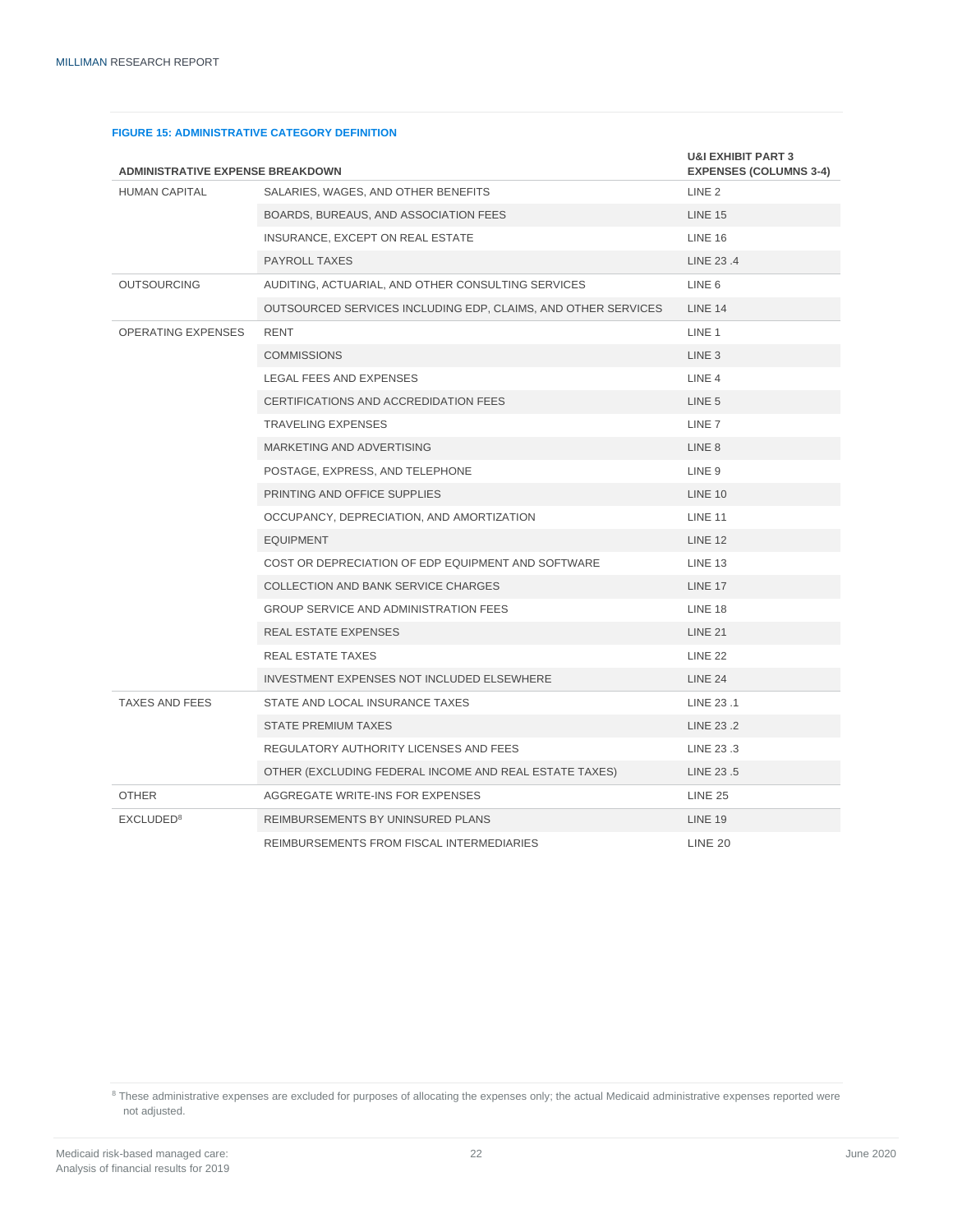# <span id="page-24-0"></span>Appendix 3: CMS regions

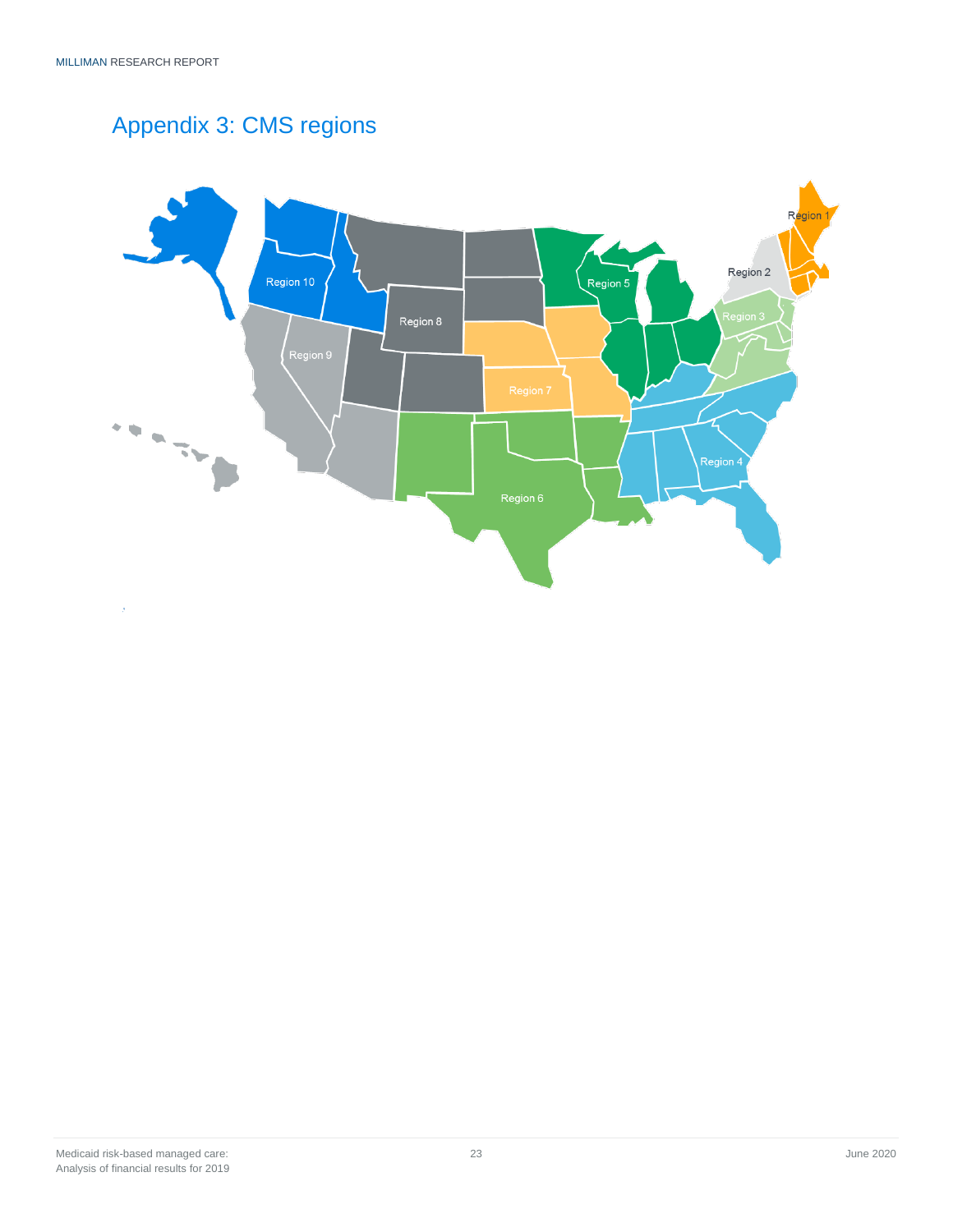### <span id="page-25-0"></span>Appendix 4: Financial results by state

While the Medicaid managed care financial results are relatively stable at a nationwide level, the financial results may vary significantly from state to state. Figure 16 provides the average MLR, ALR, and UW ratio for each state or territory with at least one MCO included in this analysis. Please note that MCOs were assigned to their states of domicile, and results for MCOs that report operations from multiple states within one entity would therefore be included within a single state. For a limited number of MCOs, the state of domicile was manually adjusted to represent the state where the Medicaid business is currently operated. Additionally, the state of domicile, in certain cases, may contain only a limited number of MCOs operating in the state Medicaid managed care market to the extent certain MCOs operating in the state are excluded for reasons cited earlier in this report.

#### **FIGURE 16: STATE OF DOMICILE**

| <b>STATE</b>                | N                         | <b>MLR</b> | <b>ALR</b> | <b>UW RATIO</b> | <b>RBC RATIO</b> |
|-----------------------------|---------------------------|------------|------------|-----------------|------------------|
| <b>ARIZONA</b>              | $\overline{7}$            | 89.6%      | 10.1%      | 0.3%            | N/A              |
| <b>COLORADO</b>             | $\mathbf{1}$              | 86.7%      | 12.8%      | 0.5%            | 579.5%           |
| <b>DISTRICT OF COLUMBIA</b> | 3                         | 84.5%      | 17.0%      | $(1.5\%)$       | 615.5%           |
| <b>FLORIDA</b>              | $\boldsymbol{9}$          | 89.1%      | 9.9%       | 1.0%            | 268.5%           |
| <b>GEORGIA</b>              | $\overline{4}$            | 83.0%      | 12.8%      | 4.2%            | 438.6%           |
| <b>HAWAII</b>               | $\ensuremath{\mathsf{3}}$ | 94.9%      | 11.9%      | (6.8%)          | 509.6%           |
| <b>IOWA</b>                 | $\overline{2}$            | 91.5%      | 5.2%       | 3.3%            | 307.4%           |
| <b>ILLINOIS</b>             | $\ensuremath{\mathsf{3}}$ | 91.8%      | 10.0%      | $(1.8\%)$       | 304.0%           |
| <b>INDIANA</b>              | 3                         | 86.8%      | 8.4%       | 4.8%            | 401.7%           |
| <b>KANSAS</b>               | $\overline{2}$            | 88.5%      | 14.0%      | (2.5%)          | 325.1%           |
| <b>KENTUCKY</b>             | $\overline{4}$            | 89.7%      | 9.2%       | 1.1%            | 396.3%           |
| <b>LOUISIANA</b>            | $\,$ 5 $\,$               | 87.0%      | 13.1%      | $(0.1\%)$       | 300.3%           |
| <b>MARYLAND</b>             | 4                         | 83.6%      | 11.5%      | 4.9%            | 454.4%           |
| <b>MASSACHUSETTS</b>        | 5                         | 95.4%      | 7.0%       | $(2.5\%)$       | 350.8%           |
| <b>MICHIGAN</b>             | 8                         | 79.7%      | 16.0%      | 4.3%            | 450.4%           |
| <b>MINNESOTA</b>            | $\overline{4}$            | 93.9%      | 8.8%       | (2.8%)          | 565.0%           |
| <b>MISSISSIPPI</b>          | 3                         | 91.5%      | 12.8%      | (4.4%)          | 371.0%           |
| <b>MISSOURI</b>             | $\overline{c}$            | 95.0%      | 9.8%       | $(4.8\%)$       | 339.7%           |
| <b>NEBRASKA</b>             | 3                         | 86.7%      | 10.9%      | 2.4%            | 329.4%           |
| <b>NEVADA</b>               | 3                         | 83.0%      | 12.1%      | 5.0%            | 566.5%           |
| <b>NEW HAMPSHIRE</b>        | $\mathbf{1}$              | 89.4%      | 12.7%      | $(2.1\%)$       | 253.5%           |
| <b>NEW JERSEY</b>           | $\overline{4}$            | 91.1%      | 11.6%      | (2.7%)          | 347.4%           |
| <b>NEW MEXICO</b>           | $\overline{2}$            | 86.8%      | 12.5%      | 0.6%            | 275.8%           |
| <b>NEW YORK</b>             | $\overline{\mathcal{I}}$  | 92.9%      | 11.1%      | $(3.9\%)$       | 450.8%           |
| OHIO                        | 5                         | 85.9%      | 13.6%      | 0.4%            | 330.7%           |
| <b>OREGON</b>               | $\overline{2}$            | 89.0%      | 9.7%       | 1.3%            | 691.1%           |
| PENNSYLVANIA                | 6                         | 86.9%      | 13.0%      | 0.1%            | 405.4%           |
| PUERTO RICO                 | $\overline{2}$            | 91.3%      | 9.6%       | $(0.9\%)$       | 408.1%           |
| RHODE ISLAND                | 2                         | 91.3%      | 10.0%      | $(1.3\%)$       | 290.5%           |
| SOUTH CAROLINA              | 5                         | 89.6%      | 10.6%      | $(0.2\%)$       | 519.5%           |
| <b>TENNESSEE</b>            | 3                         | 84.6%      | 13.8%      | 1.6%            | 439.7%           |
| <b>TEXAS</b>                | 18                        | 90.2%      | 10.0%      | $(0.3\%)$       | 336.4%           |
| <b>UTAH</b>                 | 3                         | 86.6%      | 9.2%       | 4.2%            | 620.5%           |
| <b>VIRGINIA</b>             | 6                         | 89.2%      | 9.2%       | 1.6%            | 390.3%           |
| <b>WASHINGTON</b>           | 5                         | 86.6%      | 12.6%      | 0.8%            | 470.5%           |
| <b>WEST VIRGINIA</b>        | 4                         | 91.7%      | 8.2%       | 0.1%            | 474.8%           |
| <b>WISCONSIN</b>            | 14                        | 83.7%      | 13.3%      | 3.1%            | 495.3%           |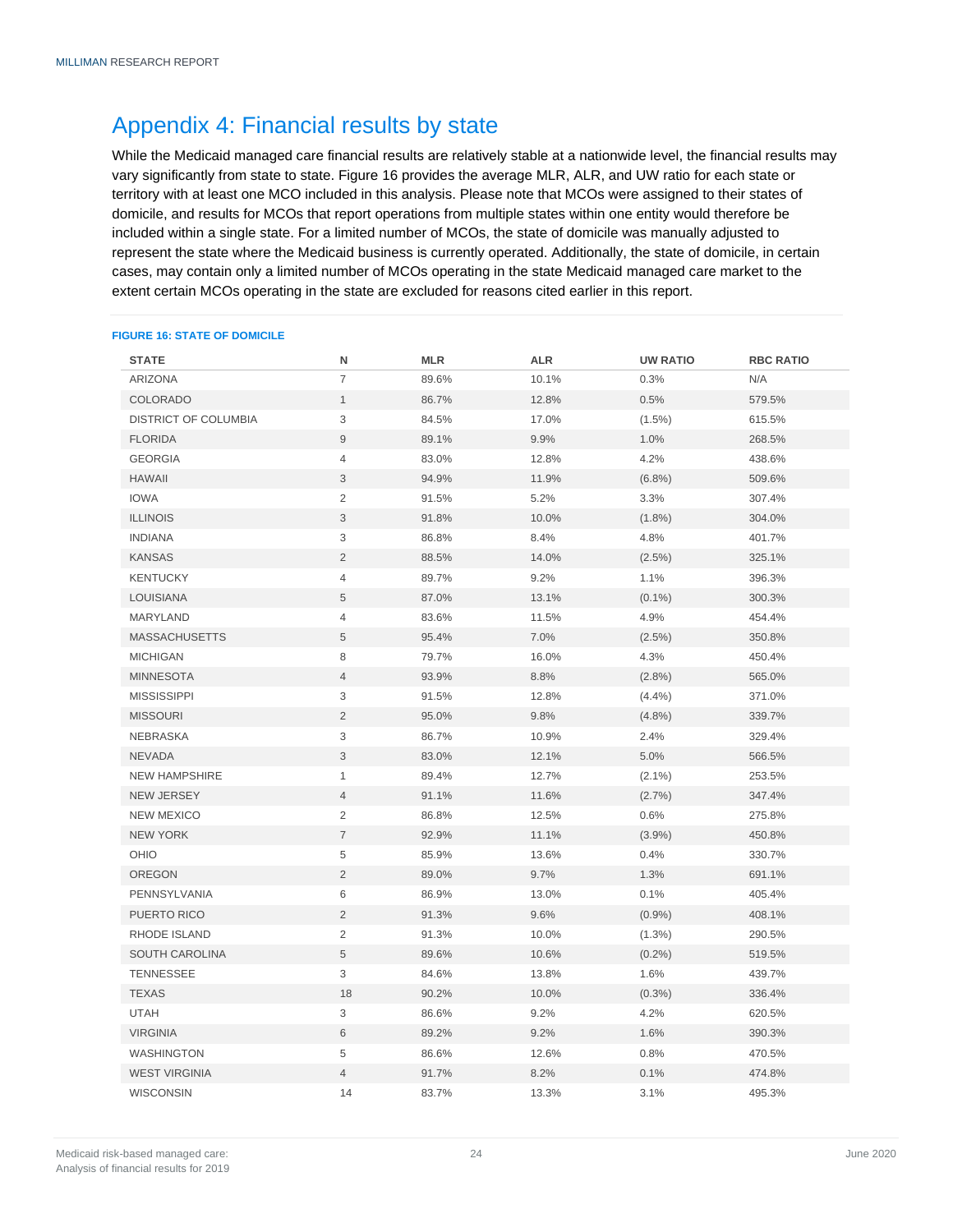## <span id="page-26-0"></span>Appendix 5: MCO groupings

| <b>STATE</b>                          | <b>MCO</b>                                       | <b>CMS</b><br><b>REGION</b> | <b>ANNUAL</b><br><b>REVENUE</b> | <b>REVENUE</b><br><b>PMPM</b> | <b>MCO TYPE</b>                 | <b>MULTISTATE</b><br><b>OPERATIONS</b> | <b>FINANCIAL</b><br><b>STRUCTURE</b> | <b>GAIN</b><br>OR LOSS | <b>EXPANSION</b><br><b>STATUS</b> |
|---------------------------------------|--------------------------------------------------|-----------------------------|---------------------------------|-------------------------------|---------------------------------|----------------------------------------|--------------------------------------|------------------------|-----------------------------------|
| <b>ARIZONA</b>                        | ARIZONA COMPLETE REGION 9<br><b>HEALTH</b>       |                             | \$800M TO<br>\$1.5 B            | \$350 TO<br>\$500             | <b>MEDICAID</b><br><b>ONLY</b>  | <b>LESS THAN</b><br><b>FIVE</b>        | FOR-PROFIT                           | <b>LOSS</b>            | <b>EXPANSION STATE</b>            |
| <b>ARIZONA</b>                        | BANNER-UNIVERSITY REGION 9<br><b>FAMILY CARE</b> |                             | \$800M TO<br>\$1.5 B            | \$350 TO<br>\$500             | <b>MEDICAID</b><br><b>ONLY</b>  | <b>LESS THAN</b><br><b>FIVE</b>        | <b>NONPROFIT</b>                     | <b>LOSS</b>            | <b>EXPANSION STATE</b>            |
| <b>ARIZONA</b>                        | CARE 1ST                                         | <b>REGION 9</b>             | \$400M TO<br>\$800M             | \$350 TO<br>\$500             | <b>MEDICAID</b><br><b>ONLY</b>  | <b>FIVE OR</b><br><b>MORE</b>          | FOR-PROFIT                           | GAIN                   | <b>EXPANSION STATE</b>            |
| <b>ARIZONA</b>                        | <b>HEALTH CHOICE</b><br><b>ARIZONA</b>           | <b>REGION 9</b>             | \$800M TO<br>\$1.5 B            | \$350 TO<br>\$500             | <b>MEDICAID</b><br><b>ONLY</b>  | <b>LESS THAN</b><br><b>FIVE</b>        | <b>FOR-PROFIT</b>                    | <b>GAIN</b>            | <b>EXPANSION STATE</b>            |
| <b>ARIZONA</b>                        | MAGELLAN                                         | <b>REGION 9</b>             | \$10M TO<br>\$400M              | $$500+$                       | <b>MEDICAID</b><br><b>ONLY</b>  | <b>FIVE OR</b><br><b>MORE</b>          | <b>NONPROFIT</b>                     | <b>LOSS</b>            | <b>EXPANSION STATE</b>            |
| <b>ARIZONA</b>                        | <b>MERCY CARE PLAN</b>                           | <b>REGION 9</b>             | $$1.5 B+$                       | $$500+$                       | <b>MEDICAID</b><br><b>ONLY</b>  | <b>LESS THAN</b><br><b>FIVE</b>        | <b>NONPROFIT</b>                     | <b>GAIN</b>            | <b>EXPANSION STATE</b>            |
| <b>ARIZONA</b>                        | <b>UNITED</b><br><b>HEALTHCARE</b>               | <b>REGION 9</b>             | $$1.5 B+$                       | \$350 TO<br>\$500             | <b>MEDICAID</b><br><b>ONLY</b>  | FIVE OR<br><b>MORE</b>                 | FOR-PROFIT                           | <b>LOSS</b>            | <b>EXPANSION STATE</b>            |
| <b>COLORADO</b>                       | ROCKY MTN HLTH<br>MAINTENANCE ORG                | <b>REGION 8</b>             | \$10M TO<br>\$400M              | $$500+$                       | <b>MEDICAID</b><br><b>OTHER</b> | <b>FIVE OR</b><br><b>MORE</b>          | <b>FOR-PROFIT</b>                    | <b>GAIN</b>            | <b>EXPANSION STATE</b>            |
| <b>DISTRICT OF</b><br><b>COLUMBIA</b> | AMERIGROUP<br><b>DISTRICT</b>                    | <b>REGION 3</b>             | \$10M TO<br>\$400M              | \$0 TO<br>\$350               | <b>MEDICAID</b><br><b>ONLY</b>  | <b>FIVE OR</b><br><b>MORE</b>          | FOR-PROFIT                           | GAIN                   | <b>EXPANSION STATE</b>            |
| <b>DISTRICT OF</b><br><b>COLUMBIA</b> | AMERIHEALTH<br><b>CARITAS DISTRICT</b>           | <b>REGION 3</b>             | \$400M TO<br>\$800M             | \$350 TO<br>\$500             | <b>MEDICAID</b><br><b>ONLY</b>  | <b>FIVE OR</b><br><b>MORE</b>          | <b>FOR-PROFIT</b>                    | <b>LOSS</b>            | <b>EXPANSION STATE</b>            |
| <b>DISTRICT OF</b><br><b>COLUMBIA</b> | <b>TRUSTED HEALTH</b><br><b>PLAN</b>             | <b>REGION 3</b>             | \$10M TO<br>\$400M              | \$0 TO<br>\$350               | <b>MEDICAID</b><br><b>OTHER</b> | <b>LESS THAN</b><br><b>FIVE</b>        | FOR-PROFIT                           | GAIN                   | <b>EXPANSION STATE</b>            |
| <b>FLORIDA</b>                        | AETNA BETTER HLTH REGION 4<br>OF FL INC.         |                             | \$400M TO<br>\$800M             | \$350 TO<br>\$500             | <b>MEDICAID</b><br><b>OTHER</b> | <b>FIVE OR</b><br><b>MORE</b>          | <b>FOR-PROFIT</b>                    | <b>GAIN</b>            | NON-EXPANSION<br><b>STATE</b>     |
| <b>FLORIDA</b>                        | FLORIDA MHS INC.                                 | <b>REGION 4</b>             | \$10M TO<br>\$400M              | \$500+                        | <b>MEDICAID</b><br><b>ONLY</b>  | FIVE OR<br><b>MORE</b>                 | FOR-PROFIT                           | <b>LOSS</b>            | NON-EXPANSION<br><b>STATE</b>     |
| <b>FLORIDA</b>                        | <b>FLORIDA TRUE</b><br>HEALTH INC.               | <b>REGION 4</b>             | \$10M TO<br>\$400M              | \$0 TO<br>\$350               | <b>MEDICAID</b><br><b>ONLY</b>  | <b>FIVE OR</b><br><b>MORE</b>          | <b>FOR-PROFIT</b>                    | <b>LOSS</b>            | NON-EXPANSION<br><b>STATE</b>     |
| <b>FLORIDA</b>                        | HUMANA MEDICAL<br>PLAN INC.                      | <b>REGION 4</b>             | $$1.5 B+$                       | \$350 TO<br>\$500             | <b>MEDICAID</b><br><b>OTHER</b> | <b>LESS THAN</b><br><b>FIVE</b>        | FOR-PROFIT                           | <b>LOSS</b>            | NON-EXPANSION<br><b>STATE</b>     |
| <b>FLORIDA</b>                        | <b>MOLINA</b><br><b>HEALTHCARE OF FL</b><br>INC. | <b>REGION 4</b>             | \$400M TO<br>\$800M             | \$0 TO<br>\$350               | <b>MEDICAID</b><br><b>OTHER</b> | <b>FIVE OR</b><br><b>MORE</b>          | <b>FOR-PROFIT</b>                    | <b>GAIN</b>            | NON-EXPANSION<br><b>STATE</b>     |
| <b>FLORIDA</b>                        | SIMPLY HEALTHCARE REGION 4<br>PLANS INC.         |                             | $$1.5 B+$                       | \$0 TO<br>\$350               | <b>MEDICAID</b><br><b>OTHER</b> | FIVE OR<br><b>MORE</b>                 | FOR-PROFIT                           | GAIN                   | NON-EXPANSION<br><b>STATE</b>     |
| <b>FLORIDA</b>                        | SUNSHINE STATE<br><b>HEALTH PLAN INC</b>         | REGION 4                    | $$1.5 B+$                       | \$0 TO<br>\$350               | MEDICAID<br><b>OTHER</b>        | FIVE OR<br><b>MORE</b>                 | FOR-PROFIT GAIN                      |                        | NON-EXPANSION<br><b>STATE</b>     |
| <b>FLORIDA</b>                        | UNITEDHEALTHCARE REGION 4<br>OF FL INC.          |                             | \$800M TO<br>\$1.5 B            | \$350 TO<br>\$500             | <b>MEDICAID</b><br><b>OTHER</b> | FIVE OR<br><b>MORE</b>                 | FOR-PROFIT LOSS                      |                        | NON-EXPANSION<br><b>STATE</b>     |
| <b>FLORIDA</b>                        | <b>WELLCARE OF</b><br>FLORIDA INC.               | <b>REGION 4</b>             | $$1.5 B+$                       | \$350 TO<br>\$500             | <b>MEDICAID</b><br><b>OTHER</b> | <b>FIVE OR</b><br><b>MORE</b>          | FOR-PROFIT                           | <b>GAIN</b>            | NON-EXPANSION<br><b>STATE</b>     |
| <b>GEORGIA</b>                        | AMGP GEORGIA<br>MANAGED CARE CO.                 | <b>REGION 4</b>             | \$800M TO<br>\$1.5 B            | \$0 TO<br>\$350               | <b>MEDICAID</b><br>ONLY         | FIVE OR<br><b>MORE</b>                 | FOR-PROFIT                           | GAIN                   | NON-EXPANSION<br><b>STATE</b>     |
| <b>GEORGIA</b>                        | CARESOURCE<br>GEORGIA CO.                        | <b>REGION 4</b>             | \$400M TO<br>\$800M             | \$0 TO<br>\$350               | <b>MEDICAID</b><br><b>ONLY</b>  | <b>LESS THAN</b><br><b>FIVE</b>        | <b>NONPROFIT</b>                     | <b>GAIN</b>            | NON-EXPANSION<br><b>STATE</b>     |
| <b>GEORGIA</b>                        | PEACH STATE<br>HEALTH PLAN INC.                  | <b>REGION 4</b>             | \$800M TO<br>\$1.5 B            | \$0 TO<br>\$350               | <b>MEDICAID</b><br><b>ONLY</b>  | FIVE OR<br><b>MORE</b>                 | FOR-PROFIT                           | GAIN                   | NON-EXPANSION<br><b>STATE</b>     |
| <b>GEORGIA</b>                        | <b>WELLCARE OF</b><br><b>GEORGIA INC.</b>        | <b>REGION 4</b>             | \$800M TO<br>\$1.5 B            | \$0 TO<br>\$350               | <b>MEDICAID</b><br><b>OTHER</b> | <b>FIVE OR</b><br><b>MORE</b>          | FOR-PROFIT                           | <b>GAIN</b>            | NON-EXPANSION<br><b>STATE</b>     |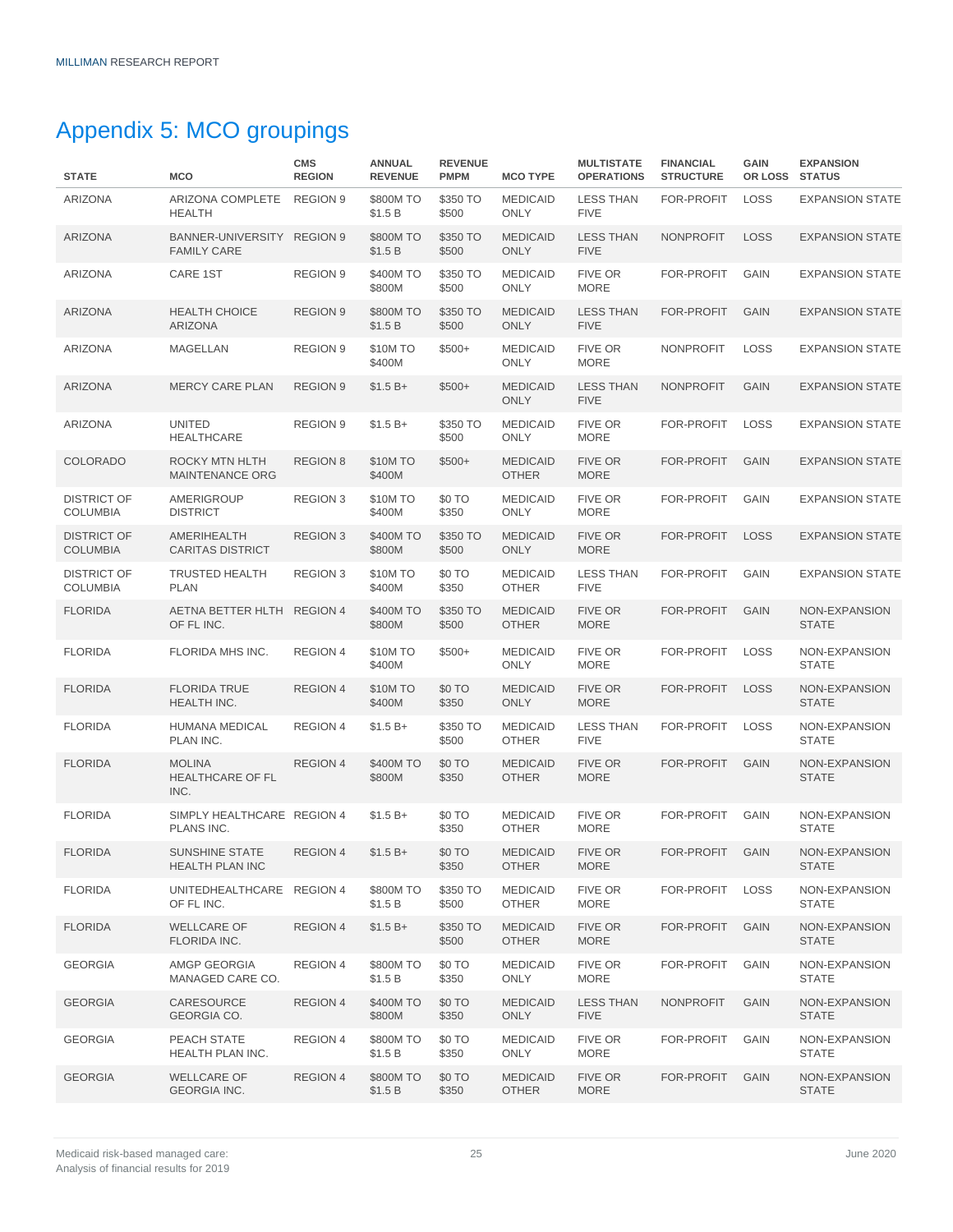| <b>STATE</b>     | <b>MCO</b>                                             | <b>CMS</b><br><b>REGION</b> | <b>ANNUAL</b><br><b>REVENUE</b> | <b>REVENUE</b><br><b>PMPM</b> | <b>MCO TYPE</b>                 | <b>MULTISTATE</b><br><b>OPERATIONS</b> | <b>FINANCIAL</b><br><b>STRUCTURE</b> | <b>GAIN</b><br>OR LOSS | <b>EXPANSION</b><br><b>STATUS</b> |
|------------------|--------------------------------------------------------|-----------------------------|---------------------------------|-------------------------------|---------------------------------|----------------------------------------|--------------------------------------|------------------------|-----------------------------------|
| <b>HAWAII</b>    | <b>ALOHACARE</b>                                       | <b>REGION 9</b>             | \$10M TO<br>\$400M              | \$350 TO<br>\$500             | <b>MEDICAID</b><br><b>ONLY</b>  | <b>LESS THAN</b><br><b>FIVE</b>        | <b>NONPROFIT</b>                     | <b>LOSS</b>            | <b>EXPANSION STATE</b>            |
| <b>HAWAII</b>    | <b>HAWAII MEDICAL</b><br>SERVICE ASSN.                 | <b>REGION 9</b>             | \$400M TO<br>\$800M             | \$350 TO<br>\$500             | <b>MEDICAID</b><br><b>OTHER</b> | <b>LESS THAN</b><br><b>FIVE</b>        | <b>NONPROFIT</b>                     | <b>LOSS</b>            | <b>EXPANSION STATE</b>            |
| HAWAII           | <b>WELLCARE HEALTH</b><br>INS OF AZ INC.               | <b>REGION 9</b>             | \$400M TO<br>\$800M             | $$500+$                       | <b>MEDICAID</b><br><b>OTHER</b> | <b>FIVE OR</b><br><b>MORE</b>          | FOR-PROFIT                           | <b>LOSS</b>            | <b>EXPANSION STATE</b>            |
| <b>ILLINOIS</b>  | <b>ILLINICARE HEALTH</b><br>PLAN INC.                  | <b>REGION 5</b>             | $$1.5 B+$                       | $$500+$                       | <b>MEDICAID</b><br><b>ONLY</b>  | <b>FIVE OR</b><br><b>MORE</b>          | FOR-PROFIT                           | <b>LOSS</b>            | <b>EXPANSION STATE</b>            |
| <b>ILLINOIS</b>  | <b>MERIDIAN HEALTH</b><br>PLAN OF IL INC               | <b>REGION 5</b>             | $$1.5 B+$                       | \$350 TO<br>\$500             | <b>MEDICAID</b><br><b>ONLY</b>  | <b>FIVE OR</b><br><b>MORE</b>          | FOR-PROFIT                           | <b>LOSS</b>            | <b>EXPANSION STATE</b>            |
| <b>ILLINOIS</b>  | <b>MOLINA</b><br><b>HEALTHCARE OF IL</b><br><b>INC</b> | <b>REGION 5</b>             | \$800M TO<br>\$1.5 B            | \$350 TO<br>\$500             | <b>MEDICAID</b><br><b>ONLY</b>  | <b>FIVE OR</b><br><b>MORE</b>          | <b>FOR-PROFIT</b>                    | <b>GAIN</b>            | <b>EXPANSION STATE</b>            |
| <b>INDIANA</b>   | ANTHEM INSURANCE<br><b>COMPANIES INC</b>               | <b>REGION 5</b>             | $$1.5 B+$                       | $$500+$                       | <b>MEDICAID</b><br><b>OTHER</b> | <b>FIVE OR</b><br><b>MORE</b>          | FOR-PROFIT                           | <b>GAIN</b>            | <b>EXPANSION STATE</b>            |
| <b>INDIANA</b>   | CARESOURCE<br>INDIANA INC.                             | <b>REGION 5</b>             | \$10M TO<br>\$400M              | \$0 TO<br>\$350               | <b>MEDICAID</b><br><b>OTHER</b> | <b>LESS THAN</b><br><b>FIVE</b>        | <b>NONPROFIT</b>                     | <b>GAIN</b>            | <b>EXPANSION STATE</b>            |
| <b>INDIANA</b>   | COORDINATED CARE REGION 5<br>CORP.                     |                             | \$800M TO<br>\$1.5 B            | \$350 TO<br>\$500             | <b>MEDICAID</b><br><b>OTHER</b> | <b>FIVE OR</b><br><b>MORE</b>          | FOR-PROFIT                           | <b>LOSS</b>            | <b>EXPANSION STATE</b>            |
| <b>IOWA</b>      | <b>AMERIGROUP IOWA</b><br>INC.                         | <b>REGION 7</b>             | $$1.5 B+$                       | $$500+$                       | <b>MEDICAID</b><br><b>ONLY</b>  | <b>FIVE OR</b><br><b>MORE</b>          | <b>FOR-PROFIT</b>                    | <b>GAIN</b>            | <b>EXPANSION STATE</b>            |
| <b>IOWA</b>      | <b>IOWA TOTAL CARE</b><br>INC.                         | <b>REGION 7</b>             | \$800M TO<br>\$1.5 B            | $$500+$                       | <b>MEDICAID</b><br><b>ONLY</b>  | <b>FIVE OR</b><br><b>MORE</b>          | FOR-PROFIT                           | <b>GAIN</b>            | <b>EXPANSION STATE</b>            |
| <b>KANSAS</b>    | <b>AETNA BETTER</b><br>HEALTH OF KS INC.               | <b>REGION 7</b>             | \$800M TO<br>\$1.5 B            | $$500+$                       | <b>MEDICAID</b><br><b>ONLY</b>  | <b>FIVE OR</b><br><b>MORE</b>          | FOR-PROFIT                           | <b>LOSS</b>            | NON-EXPANSION<br><b>STATE</b>     |
| <b>KANSAS</b>    | <b>SUNFLOWER STATE</b><br>HLTH PLAN INC.               | <b>REGION 7</b>             | \$800M TO<br>\$1.5 B            | $$500+$                       | <b>MEDICAID</b><br><b>OTHER</b> | <b>FIVE OR</b><br><b>MORE</b>          | FOR-PROFIT                           | <b>LOSS</b>            | NON-EXPANSION<br><b>STATE</b>     |
| <b>KENTUCKY</b>  | AETNA BETTER HLTH REGION 4<br>OF KY INS CO             |                             | \$800M TO<br>\$1.5 B            | \$350 TO<br>\$500             | <b>MEDICAID</b><br><b>ONLY</b>  | <b>FIVE OR</b><br><b>MORE</b>          | FOR-PROFIT                           | <b>GAIN</b>            | <b>EXPANSION STATE</b>            |
| <b>KENTUCKY</b>  | <b>ANTHEM KY MNGD</b><br>CARE PLAN INC.                | <b>REGION 4</b>             | \$400M TO<br>\$800M             | \$350 TO<br>\$500             | <b>MEDICAID</b><br><b>ONLY</b>  | <b>FIVE OR</b><br><b>MORE</b>          | FOR-PROFIT                           | <b>LOSS</b>            | <b>EXPANSION STATE</b>            |
| <b>KENTUCKY</b>  | UNIVERSITY HEALTH<br>CARE INC.                         | <b>REGION 4</b>             | $$1.5 B+$                       | $$500+$                       | <b>MEDICAID</b><br><b>ONLY</b>  | <b>LESS THAN</b><br><b>FIVE</b>        | <b>NONPROFIT</b>                     | <b>LOSS</b>            | <b>EXPANSION STATE</b>            |
| <b>KENTUCKY</b>  | <b>WELLCARE HLTH INS</b><br>CO. OF KY                  | <b>REGION 4</b>             | $$1.5 B+$                       | $$500+$                       | <b>MEDICAID</b><br><b>ONLY</b>  | <b>FIVE OR</b><br><b>MORE</b>          | FOR-PROFIT                           | <b>GAIN</b>            | <b>EXPANSION STATE</b>            |
| LOUISIANA        | <b>AETNA BETTER</b><br><b>HEALTH INC. (LA)</b>         | <b>REGION 6</b>             | \$400M TO<br>\$800M             | \$350 TO<br>\$500             | <b>MEDICAID</b><br><b>ONLY</b>  | FIVE OR<br><b>MORE</b>                 | FOR-PROFIT GAIN                      |                        | <b>EXPANSION STATE</b>            |
| <b>LOUISIANA</b> | AMERIHEALTH<br>CARITAS LA INC.                         | <b>REGION 6</b>             | \$800M TO<br>\$1.5 B            | \$350 TO<br>\$500             | <b>MEDICAID</b><br><b>ONLY</b>  | FIVE OR<br><b>MORE</b>                 | FOR-PROFIT LOSS                      |                        | <b>EXPANSION STATE</b>            |
| <b>LOUISIANA</b> | <b>CMNTY CARE HLTH</b><br>PLAN OF LA INC               | <b>REGION 6</b>             | \$800M TO<br>\$1.5 B            | \$350 TO<br>\$500             | <b>MEDICAID</b><br><b>ONLY</b>  | FIVE OR<br><b>MORE</b>                 | FOR-PROFIT                           | <b>GAIN</b>            | <b>EXPANSION STATE</b>            |
| <b>LOUISIANA</b> | LA HEALTHCARE<br>CONNECTIONS INC.                      | <b>REGION 6</b>             | $$1.5 B+$                       | \$350 TO<br>\$500             | <b>MEDICAID</b><br><b>ONLY</b>  | FIVE OR<br><b>MORE</b>                 | FOR-PROFIT                           | LOSS                   | <b>EXPANSION STATE</b>            |
| <b>LOUISIANA</b> | UNITEDHEALTHCARE REGION 6<br>OF LA INC.                |                             | $$1.5 B+$                       | \$350 TO<br>\$500             | <b>MEDICAID</b><br><b>ONLY</b>  | FIVE OR<br><b>MORE</b>                 | FOR-PROFIT                           | <b>GAIN</b>            | <b>EXPANSION STATE</b>            |
| MARYLAND         | AETNA HEALTH INC.<br>(A PA CORP.)                      | <b>REGION 3</b>             | \$10M TO<br>\$400M              | \$350 TO<br>\$500             | <b>MEDICAID</b><br><b>OTHER</b> | FIVE OR<br><b>MORE</b>                 | FOR-PROFIT                           | GAIN                   | <b>EXPANSION STATE</b>            |
| MARYLAND         | AMERIGROUP<br>MARYLAND INC.                            | <b>REGION 3</b>             | \$800M TO<br>\$1.5 B            | \$350 TO<br>\$500             | <b>MEDICAID</b><br><b>ONLY</b>  | FIVE OR<br><b>MORE</b>                 | FOR-PROFIT                           | <b>GAIN</b>            | <b>EXPANSION STATE</b>            |
| MARYLAND         | KAISER FOUNDATION REGION 3<br><b>HEALTH PLAN</b>       |                             | \$10M TO<br>\$400M              | \$350 TO<br>\$500             | <b>MEDICAID</b><br><b>OTHER</b> | <b>LESS THAN</b><br><b>FIVE</b>        | NONPROFIT                            | LOSS                   | <b>EXPANSION STATE</b>            |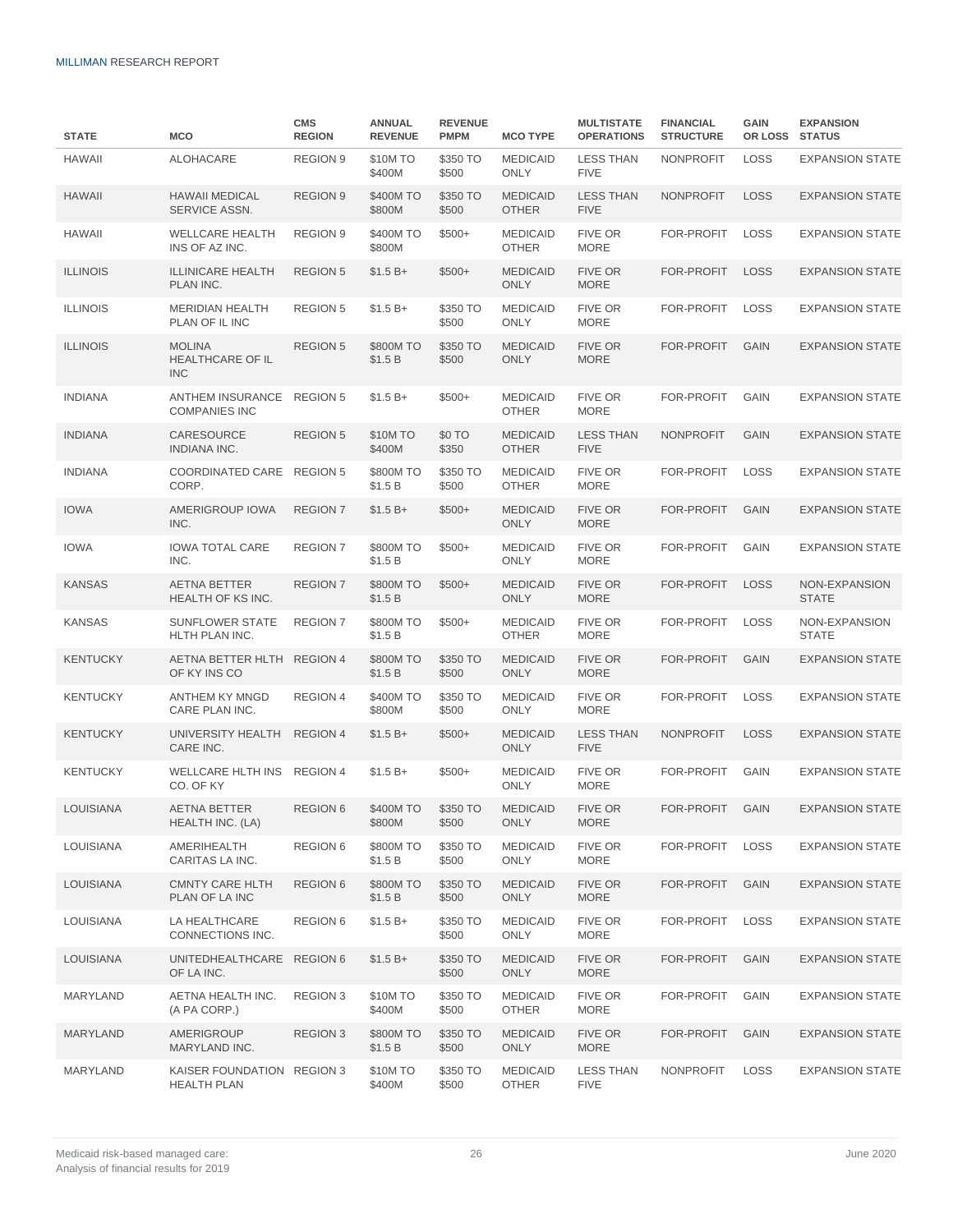| <b>STATE</b>               | <b>MCO</b>                                             | <b>CMS</b><br><b>REGION</b> | ANNUAL<br><b>REVENUE</b> | <b>REVENUE</b><br><b>PMPM</b> | <b>MCO TYPE</b>                 | <b>MULTISTATE</b><br><b>OPERATIONS</b> | <b>FINANCIAL</b><br><b>STRUCTURE</b> | GAIN<br>OR LOSS | <b>EXPANSION</b><br><b>STATUS</b> |
|----------------------------|--------------------------------------------------------|-----------------------------|--------------------------|-------------------------------|---------------------------------|----------------------------------------|--------------------------------------|-----------------|-----------------------------------|
| <b>MARYLAND</b>            | <b>MEDSTAR FAMILY</b><br>CHOICE INC.                   | <b>REGION 3</b>             | \$400M TO<br>\$800M      | \$350 TO<br>\$500             | <b>MEDICAID</b><br><b>ONLY</b>  | <b>LESS THAN</b><br><b>FIVE</b>        | FOR-PROFIT                           | <b>LOSS</b>     | <b>EXPANSION STATE</b>            |
|                            | MASSACHUSETTS ALLWAYS HEALTH<br>PARTNERS INC           | <b>REGION 1</b>             | \$10M TO<br>\$400M       | \$350 TO<br>\$500             | <b>MEDICAID</b><br><b>OTHER</b> | <b>LESS THAN</b><br><b>FIVE</b>        | <b>NONPROFIT</b>                     | <b>LOSS</b>     | <b>EXPANSION STATE</b>            |
| MASSACHUSETTS BOSTON MED   | <b>CENTER HEALTH</b><br><b>PLAN</b>                    | <b>REGION 1</b>             | $$1.5 B+$                | $$500+$                       | <b>MEDICAID</b><br><b>OTHER</b> | <b>LESS THAN</b><br><b>FIVE</b>        | <b>NONPROFIT</b>                     | <b>LOSS</b>     | <b>EXPANSION STATE</b>            |
|                            | MASSACHUSETTS FALLON COMMUNITY<br><b>HLTH PLAN INC</b> | <b>REGION 1</b>             | \$400M TO<br>\$800M      | $$500+$                       | <b>MEDICAID</b><br><b>OTHER</b> | <b>LESS THAN</b><br><b>FIVE</b>        | <b>NONPROFIT</b>                     | <b>LOSS</b>     | <b>EXPANSION STATE</b>            |
| MASSACHUSETTS HEALTH NEW   | ENGLAND INC.                                           | <b>REGION 1</b>             | \$10M TO<br>\$400M       | $$500+$                       | <b>MEDICAID</b><br><b>OTHER</b> | <b>LESS THAN</b><br><b>FIVE</b>        | <b>NONPROFIT</b>                     | <b>LOSS</b>     | <b>EXPANSION STATE</b>            |
| MASSACHUSETTS TUFTS HEALTH | PUBLIC PLANS INC.                                      | <b>REGION 1</b>             | $$1.5 B+$                | \$350 TO<br>\$500             | <b>MEDICAID</b><br><b>OTHER</b> | <b>LESS THAN</b><br><b>FIVE</b>        | FOR-PROFIT                           | <b>LOSS</b>     | <b>EXPANSION STATE</b>            |
| <b>MICHIGAN</b>            | <b>AETNA BETTER</b><br>HEALTH OF MI INC.               | <b>REGION 5</b>             | \$10M TO<br>\$400M       | \$0 TO<br>\$350               | <b>MEDICAID</b><br><b>OTHER</b> | <b>FIVE OR</b><br><b>MORE</b>          | FOR-PROFIT                           | <b>GAIN</b>     | <b>EXPANSION STATE</b>            |
| <b>MICHIGAN</b>            | <b>BLUE CROSS</b><br>COMPLETE OF MI LLC                | <b>REGION 5</b>             | \$800M TO<br>\$1.5 B     | \$0 TO<br>\$350               | <b>MEDICAID</b><br><b>ONLY</b>  | <b>LESS THAN</b><br><b>FIVE</b>        | FOR-PROFIT                           | <b>GAIN</b>     | <b>EXPANSION STATE</b>            |
| <b>MICHIGAN</b>            | <b>MCLAREN HEALTH</b><br>PLAN INC.                     | <b>REGION 5</b>             | \$400M TO<br>\$800M      | \$0 TO<br>\$350               | <b>MEDICAID</b><br><b>ONLY</b>  | <b>LESS THAN</b><br><b>FIVE</b>        | <b>NONPROFIT</b>                     | <b>GAIN</b>     | <b>EXPANSION STATE</b>            |
| <b>MICHIGAN</b>            | MERIDIAN HLTH PLAN REGION 5<br>OF MI INC.              |                             | $$1.5 B+$                | \$0 TO<br>\$350               | <b>MEDICAID</b><br><b>OTHER</b> | <b>FIVE OR</b><br><b>MORE</b>          | FOR-PROFIT                           | <b>GAIN</b>     | <b>EXPANSION STATE</b>            |
| <b>MICHIGAN</b>            | <b>MOLINA</b><br><b>HEALTHCARE OF MI</b><br>INC.       | <b>REGION 5</b>             | \$800M TO<br>\$1.5 B     | \$0 TO<br>\$350               | <b>MEDICAID</b><br><b>OTHER</b> | <b>FIVE OR</b><br><b>MORE</b>          | <b>FOR-PROFIT</b>                    | <b>GAIN</b>     | <b>EXPANSION STATE</b>            |
| <b>MICHIGAN</b>            | PRIORITY HEALTH<br>CHOICE INC.                         | <b>REGION 5</b>             | \$400M TO<br>\$800M      | \$0 TO<br>\$350               | <b>MEDICAID</b><br><b>ONLY</b>  | <b>LESS THAN</b><br><b>FIVE</b>        | <b>NONPROFIT</b>                     | GAIN            | <b>EXPANSION STATE</b>            |
| <b>MICHIGAN</b>            | UNITEDHEALTHCARE REGION 5<br>CMNTY (MI)                |                             | \$800M TO<br>\$1.5 B     | \$0 TO<br>\$350               | <b>MEDICAID</b><br><b>ONLY</b>  | <b>FIVE OR</b><br><b>MORE</b>          | FOR-PROFIT                           | <b>GAIN</b>     | <b>EXPANSION STATE</b>            |
| <b>MICHIGAN</b>            | <b>UPPER PENINSULA</b><br>HLTH PLAN LLC                | <b>REGION 5</b>             | \$10M TO<br>\$400M       | \$0 TO<br>\$350               | <b>MEDICAID</b><br><b>OTHER</b> | <b>LESS THAN</b><br><b>FIVE</b>        | <b>FOR-PROFIT</b>                    | <b>GAIN</b>     | <b>EXPANSION STATE</b>            |
| <b>MINNESOTA</b>           | <b>HEALTHPARTNERS</b><br>INC.                          | <b>REGION 5</b>             | \$800M TO<br>\$1.5 B     | $$500+$                       | <b>MEDICAID</b><br><b>OTHER</b> | <b>LESS THAN</b><br><b>FIVE</b>        | <b>NONPROFIT</b>                     | <b>LOSS</b>     | <b>EXPANSION STATE</b>            |
| <b>MINNESOTA</b>           | <b>HENNEPIN HEALTH</b>                                 | <b>REGION 5</b>             | \$10M TO<br>\$400M       | $$500+$                       | <b>MEDICAID</b><br><b>ONLY</b>  | <b>LESS THAN</b><br><b>FIVE</b>        | <b>NONPROFIT</b>                     | <b>LOSS</b>     | <b>EXPANSION STATE</b>            |
| <b>MINNESOTA</b>           | <b>HMO MINNESOTA</b>                                   | <b>REGION 5</b>             | $$1.5 B+$                | $$500+$                       | <b>MEDICAID</b><br><b>ONLY</b>  | <b>LESS THAN</b><br><b>FIVE</b>        | <b>NONPROFIT</b>                     | <b>GAIN</b>     | <b>EXPANSION STATE</b>            |
| <b>MINNESOTA</b>           | <b>UCARE MINNESOTA</b>                                 | <b>REGION 5</b>             | $$1.5 B+$                | $$500+$                       | <b>MEDICAID</b><br><b>OTHER</b> | <b>LESS THAN</b><br><b>FIVE</b>        | NONPROFIT                            | <b>LOSS</b>     | <b>EXPANSION STATE</b>            |
| <b>MISSISSIPPI</b>         | <b>MAGNOLIA HEALTH</b><br>PLAN INC.                    | <b>REGION 4</b>             | \$800M TO<br>\$1.5 B     | \$350 TO<br>\$500             | <b>MEDICAID</b><br><b>ONLY</b>  | FIVE OR<br><b>MORE</b>                 | FOR-PROFIT                           | <b>LOSS</b>     | NON-EXPANSION<br><b>STATE</b>     |
| <b>MISSISSIPPI</b>         | <b>MOLINA</b><br><b>HEALTHCARE OF MS</b><br>INC.       | <b>REGION 4</b>             | \$10M TO<br>\$400M       | \$350 TO<br>\$500             | <b>MEDICAID</b><br><b>ONLY</b>  | FIVE OR<br><b>MORE</b>                 | FOR-PROFIT                           | <b>LOSS</b>     | NON-EXPANSION<br><b>STATE</b>     |
| <b>MISSISSIPPI</b>         | UNITEDHEALTHCARE REGION 4<br>OF MS INC.                |                             | \$800M TO<br>\$1.5 B     | \$350 TO<br>\$500             | <b>MEDICAID</b><br><b>OTHER</b> | <b>FIVE OR</b><br><b>MORE</b>          | FOR-PROFIT                           | <b>GAIN</b>     | NON-EXPANSION<br><b>STATE</b>     |
| <b>MISSOURI</b>            | <b>HOME STATE</b><br>HEALTH PLAN INC.                  | <b>REGION 7</b>             | \$400M TO<br>\$800M      | \$0 TO<br>\$350               | <b>MEDICAID</b><br><b>ONLY</b>  | FIVE OR<br><b>MORE</b>                 | FOR-PROFIT                           | LOSS            | NON-EXPANSION<br><b>STATE</b>     |
| <b>MISSOURI</b>            | MISSOURI CARE INC. REGION 7                            |                             | \$400M TO<br>\$800M      | \$0 TO<br>\$350               | <b>MEDICAID</b><br><b>ONLY</b>  | FIVE OR<br><b>MORE</b>                 | FOR-PROFIT                           | <b>LOSS</b>     | NON-EXPANSION<br><b>STATE</b>     |
| NEBRASKA                   | NEBRASKA TOTAL<br>CARE INC.                            | <b>REGION 7</b>             | \$400M TO<br>\$800M      | \$350 TO<br>\$500             | <b>MEDICAID</b><br><b>ONLY</b>  | FIVE OR<br><b>MORE</b>                 | FOR-PROFIT                           | GAIN            | NON-EXPANSION<br><b>STATE</b>     |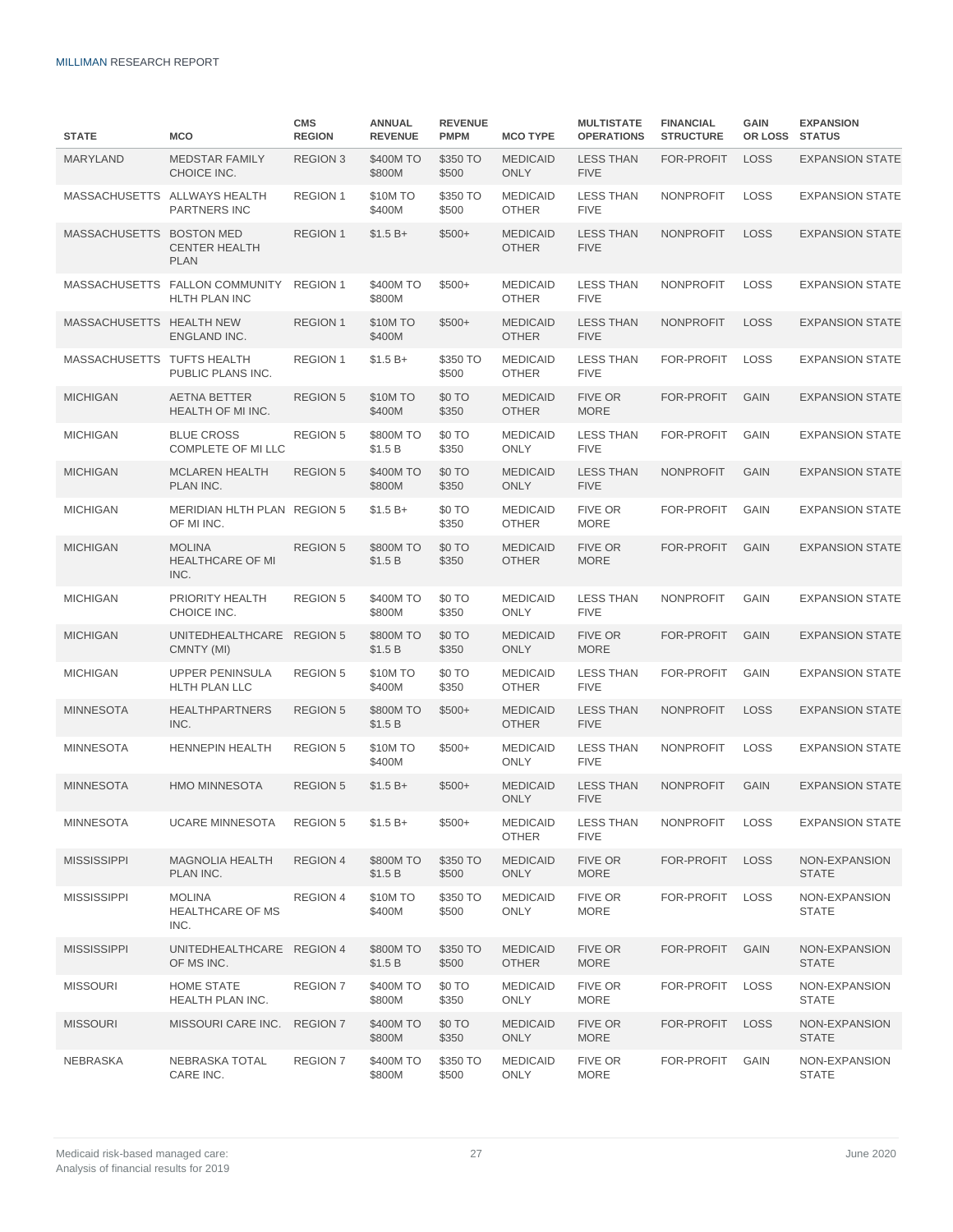| <b>STATE</b>         | <b>MCO</b>                                         | <b>CMS</b><br><b>REGION</b> | ANNUAL<br><b>REVENUE</b> | <b>REVENUE</b><br><b>PMPM</b> | <b>MCO TYPE</b>                 | <b>MULTISTATE</b><br><b>OPERATIONS</b> | <b>FINANCIAL</b><br><b>STRUCTURE</b> | <b>GAIN</b><br>OR LOSS | <b>EXPANSION</b><br><b>STATUS</b> |
|----------------------|----------------------------------------------------|-----------------------------|--------------------------|-------------------------------|---------------------------------|----------------------------------------|--------------------------------------|------------------------|-----------------------------------|
| NEBRASKA             | UNITEDHEALTHCARE REGION 7<br>(MIDLANDS)            |                             | \$400M TO<br>\$800M      | \$350 TO<br>\$500             | <b>MEDICAID</b><br><b>OTHER</b> | <b>FIVE OR</b><br><b>MORE</b>          | FOR-PROFIT                           | <b>LOSS</b>            | NON-EXPANSION<br><b>STATE</b>     |
| NEBRASKA             | <b>WELLCARE OF</b><br>NEBRASKA INC.                | <b>REGION 7</b>             | \$10M TO<br>\$400M       | \$350 TO<br>\$500             | <b>MEDICAID</b><br><b>ONLY</b>  | <b>FIVE OR</b><br><b>MORE</b>          | FOR-PROFIT                           | <b>GAIN</b>            | NON-EXPANSION<br><b>STATE</b>     |
| <b>NEVADA</b>        | <b>CMNTY CARE HLTH</b><br>PLAN OF NV INC           | <b>REGION 9</b>             | \$400M TO<br>\$800M      | \$0 TO<br>\$350               | <b>MEDICAID</b><br><b>ONLY</b>  | <b>FIVE OR</b><br><b>MORE</b>          | FOR-PROFIT                           | <b>GAIN</b>            | <b>EXPANSION STATE</b>            |
| <b>NEVADA</b>        | <b>HEALTH PLAN OF</b><br>NEVADA INC.               | <b>REGION 9</b>             | \$800M TO<br>\$1.5 B     | \$0 TO<br>\$350               | <b>MEDICAID</b><br><b>OTHER</b> | <b>FIVE OR</b><br><b>MORE</b>          | FOR-PROFIT                           | <b>GAIN</b>            | <b>EXPANSION STATE</b>            |
| <b>NEVADA</b>        | <b>SILVERSUMMIT</b><br>HEALTHPLAN INC.             | <b>REGION 9</b>             | \$10M TO<br>\$400M       | \$350 TO<br>\$500             | <b>MEDICAID</b><br><b>OTHER</b> | <b>FIVE OR</b><br><b>MORE</b>          | FOR-PROFIT                           | <b>GAIN</b>            | <b>EXPANSION STATE</b>            |
| <b>NEW HAMPSHIRE</b> | <b>GRANITE STATE</b><br>HEALTH PLAN INC.           | <b>REGION 1</b>             | \$400M TO<br>\$800M      | \$350 TO<br>\$500             | <b>MEDICAID</b><br><b>ONLY</b>  | <b>FIVE OR</b><br><b>MORE</b>          | FOR-PROFIT                           | <b>LOSS</b>            | <b>EXPANSION STATE</b>            |
| <b>NEW JERSEY</b>    | <b>AETNA BETTER</b><br>HEALTH INC. (NJ)            | <b>REGION 2</b>             | \$400M TO<br>\$800M      | $$500+$                       | <b>MEDICAID</b><br><b>ONLY</b>  | <b>FIVE OR</b><br><b>MORE</b>          | FOR-PROFIT                           | <b>GAIN</b>            | <b>EXPANSION STATE</b>            |
| <b>NEW JERSEY</b>    | AMERICHOICE OF<br>NEW JERSEY INC.                  | <b>REGION 2</b>             | $$1.5 B+$                | $$500+$                       | <b>MEDICAID</b><br><b>ONLY</b>  | <b>FIVE OR</b><br><b>MORE</b>          | FOR-PROFIT                           | <b>LOSS</b>            | <b>EXPANSION STATE</b>            |
| <b>NEW JERSEY</b>    | <b>AMERIGROUP NEW</b><br>JERSEY INC.               | <b>REGION 2</b>             | \$800M TO<br>\$1.5 B     | $$500+$                       | <b>MEDICAID</b><br><b>OTHER</b> | <b>FIVE OR</b><br><b>MORE</b>          | FOR-PROFIT                           | <b>LOSS</b>            | <b>EXPANSION STATE</b>            |
| <b>NEW JERSEY</b>    | <b>WELLCARE HLTH</b><br>PLANS OF NJ INC.           | <b>REGION 2</b>             | \$400M TO<br>\$800M      | $$500+$                       | <b>MEDICAID</b><br><b>OTHER</b> | FIVE OR<br><b>MORE</b>                 | FOR-PROFIT                           | <b>LOSS</b>            | <b>EXPANSION STATE</b>            |
| <b>NEW MEXICO</b>    | PRESBYTERIAN<br>HEALTH PLAN INC.                   | <b>REGION 6</b>             | $$1.5 B+$                | $$500+$                       | <b>MEDICAID</b><br><b>OTHER</b> | <b>LESS THAN</b><br><b>FIVE</b>        | FOR-PROFIT                           | <b>GAIN</b>            | <b>EXPANSION STATE</b>            |
| <b>NEW MEXICO</b>    | <b>WESTERN SKY</b><br><b>CMNTY CARE INC</b>        | <b>REGION 6</b>             | \$10M TO<br>\$400M       | $$500+$                       | <b>MEDICAID</b><br><b>ONLY</b>  | FIVE OR<br><b>MORE</b>                 | FOR-PROFIT                           | <b>LOSS</b>            | <b>EXPANSION STATE</b>            |
| <b>NEW YORK</b>      | <b>CAP DISTRICT</b><br>PHYSICIANS' HLTH            | <b>REGION 2</b>             | \$400M TO<br>\$800M      | $$500+$                       | <b>MEDICAID</b><br><b>OTHER</b> | <b>LESS THAN</b><br><b>FIVE</b>        | <b>NONPROFIT</b>                     | <b>LOSS</b>            | <b>EXPANSION STATE</b>            |
| <b>NEW YORK</b>      | <b>EXCELLUS HEALTH</b><br>PLAN INC.                | <b>REGION 2</b>             | \$800M TO<br>\$1.5 B     | \$350 TO<br>\$500             | <b>MEDICAID</b><br><b>OTHER</b> | <b>LESS THAN</b><br><b>FIVE</b>        | <b>NONPROFIT</b>                     | <b>LOSS</b>            | <b>EXPANSION STATE</b>            |
| <b>NEW YORK</b>      | HEALTH INS PLAN OF<br><b>GREATER NY</b>            | <b>REGION 2</b>             | \$800M TO<br>\$1.5 B     | $$500+$                       | <b>MEDICAID</b><br><b>OTHER</b> | <b>LESS THAN</b><br><b>FIVE</b>        | <b>NONPROFIT</b>                     | <b>LOSS</b>            | <b>EXPANSION STATE</b>            |
| <b>NEW YORK</b>      | <b>HEALTHNOW NEW</b><br>YORK INC.                  | <b>REGION 2</b>             | \$10M TO<br>\$400M       | $$500+$                       | <b>MEDICAID</b><br><b>OTHER</b> | <b>LESS THAN</b><br><b>FIVE</b>        | <b>NONPROFIT</b>                     | <b>LOSS</b>            | <b>EXPANSION STATE</b>            |
| <b>NEW YORK</b>      | <b>INDEPENDENT</b><br>HEALTH ASSN.                 | <b>REGION 2</b>             | \$10M TO<br>\$400M       | $$500+$                       | <b>MEDICAID</b><br><b>OTHER</b> | <b>LESS THAN</b><br><b>FIVE</b>        | <b>NONPROFIT</b>                     | <b>LOSS</b>            | <b>EXPANSION STATE</b>            |
| <b>NEW YORK</b>      | <b>MVP HEALTH PLAN</b><br>INC.                     | <b>REGION 2</b>             | \$800M TO<br>\$1.5 B     | $$500+$                       | <b>MEDICAID</b><br><b>OTHER</b> | <b>LESS THAN</b><br><b>FIVE</b>        | <b>NONPROFIT</b>                     | <b>LOSS</b>            | <b>EXPANSION STATE</b>            |
| <b>NEW YORK</b>      | UNITEDHEALTHCARE REGION 2<br>OF NY INC.            |                             | $$1.5 B+$                | \$350 TO<br>\$500             | <b>MEDICAID</b><br><b>OTHER</b> | <b>FIVE OR</b><br><b>MORE</b>          | FOR-PROFIT                           | LOSS                   | <b>EXPANSION STATE</b>            |
| OHIO                 | <b>BUCKEYE CMNTY</b><br>HLTH PLAN INC              | <b>REGION 5</b>             | $$1.5 B+$                | $$500+$                       | <b>MEDICAID</b><br><b>OTHER</b> | FIVE OR<br><b>MORE</b>                 | FOR-PROFIT                           | <b>GAIN</b>            | <b>EXPANSION STATE</b>            |
| OHIO                 | CARESOURCE                                         | <b>REGION 5</b>             | $$1.5 B+$                | $$500+$                       | <b>MEDICAID</b><br><b>ONLY</b>  | <b>LESS THAN</b><br><b>FIVE</b>        | NONPROFIT                            | LOSS                   | <b>EXPANSION STATE</b>            |
| OHIO                 | <b>MOLINA</b><br><b>HEALTHCARE OF</b><br>OHIO INC. | <b>REGION 5</b>             | $$1.5 B+$                | $$500+$                       | <b>MEDICAID</b><br><b>OTHER</b> | FIVE OR<br><b>MORE</b>                 | FOR-PROFIT                           | <b>GAIN</b>            | <b>EXPANSION STATE</b>            |
| OHIO                 | PARAMOUNT<br>ADVANTAGE                             | <b>REGION 5</b>             | \$800M TO<br>\$1.5 B     | $$500+$                       | <b>MEDICAID</b><br><b>ONLY</b>  | <b>LESS THAN</b><br><b>FIVE</b>        | NONPROFIT                            | <b>LOSS</b>            | <b>EXPANSION STATE</b>            |
| OHIO                 | UNITEDHEALTHCARE REGION 5<br>CMNTY (OH)            |                             | $$1.5 B+$                | $$500+$                       | <b>MEDICAID</b><br><b>ONLY</b>  | FIVE OR<br><b>MORE</b>                 | FOR-PROFIT                           | <b>GAIN</b>            | <b>EXPANSION STATE</b>            |
| OREGON               | <b>PROVIDENCE</b><br><b>HEALTH ASSURANCE</b>       | REGION 10                   | \$10M TO<br>\$400M       | \$0 TO<br>\$350               | <b>MEDICAID</b><br><b>OTHER</b> | <b>LESS THAN</b><br><b>FIVE</b>        | NONPROFIT                            | GAIN                   | <b>EXPANSION STATE</b>            |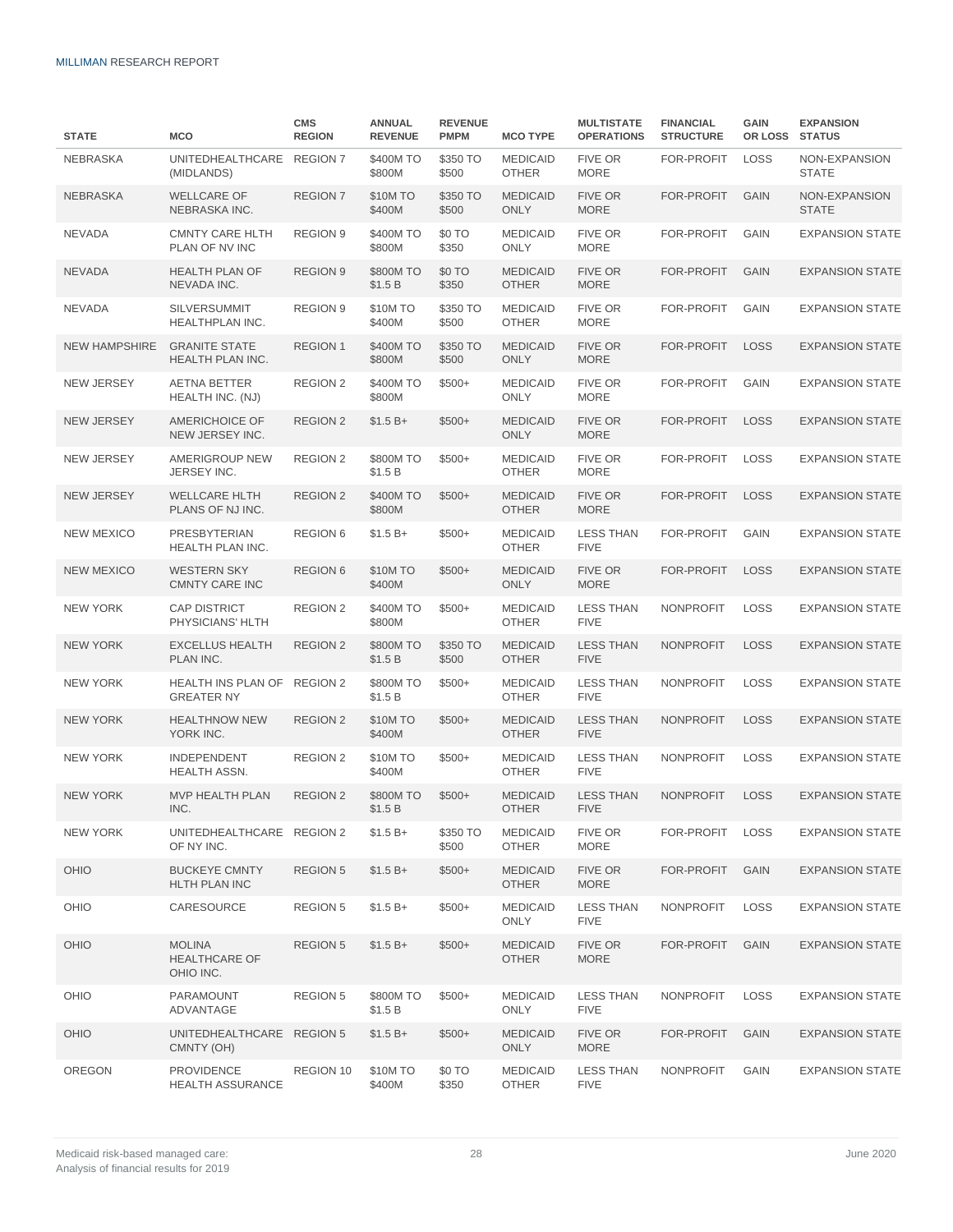| <b>STATE</b>               | <b>MCO</b>                                       | <b>CMS</b><br><b>REGION</b> | ANNUAL<br><b>REVENUE</b> | <b>REVENUE</b><br><b>PMPM</b> | <b>MCO TYPE</b>                 | <b>MULTISTATE</b><br><b>OPERATIONS</b> | <b>FINANCIAL</b><br><b>STRUCTURE</b> | <b>GAIN</b><br>OR LOSS | <b>EXPANSION</b><br><b>STATUS</b> |
|----------------------------|--------------------------------------------------|-----------------------------|--------------------------|-------------------------------|---------------------------------|----------------------------------------|--------------------------------------|------------------------|-----------------------------------|
| <b>OREGON</b>              | <b>TRILLIUM CMNTY</b><br><b>HEALTH PLAN INC</b>  | REGION 10                   | \$400M TO<br>\$800M      | \$350 TO<br>\$500             | <b>MEDICAID</b><br><b>ONLY</b>  | <b>FIVE OR</b><br><b>MORE</b>          | <b>FOR-PROFIT</b>                    | <b>GAIN</b>            | <b>EXPANSION STATE</b>            |
| PENNSYLVANIA               | <b>AETNA BETTER</b><br>HEALTH INC. (PA)          | <b>REGION 3</b>             | \$800M TO<br>\$1.5 B     | \$350 TO<br>\$500             | <b>MEDICAID</b><br><b>ONLY</b>  | <b>FIVE OR</b><br><b>MORE</b>          | <b>FOR-PROFIT</b>                    | <b>GAIN</b>            | <b>EXPANSION STATE</b>            |
| PENNSYLVANIA               | <b>GATEWAY HEALTH</b><br>PLAN INC.               | <b>REGION 3</b>             | $$1.5 B+$                | \$350 TO<br>\$500             | <b>MEDICAID</b><br><b>OTHER</b> | <b>LESS THAN</b><br><b>FIVE</b>        | <b>NONPROFIT</b>                     | <b>LOSS</b>            | <b>EXPANSION STATE</b>            |
| PENNSYLVANIA               | <b>GEISINGER HEALTH</b><br><b>PLAN</b>           | <b>REGION 3</b>             | \$800M TO<br>\$1.5 B     | \$350 TO<br>\$500             | <b>MEDICAID</b><br><b>OTHER</b> | <b>LESS THAN</b><br><b>FIVE</b>        | <b>NONPROFIT</b>                     | <b>LOSS</b>            | <b>EXPANSION STATE</b>            |
| PENNSYLVANIA               | <b>HEALTH PARTNERS</b><br>PLANS INC.             | <b>REGION 3</b>             | \$800M TO<br>\$1.5 B     | $$500+$                       | <b>MEDICAID</b><br><b>OTHER</b> | <b>LESS THAN</b><br><b>FIVE</b>        | <b>NONPROFIT</b>                     | <b>GAIN</b>            | <b>EXPANSION STATE</b>            |
| PENNSYLVANIA               | UNITEDHEALTHCARE REGION 3<br>OF PA INC.          |                             | \$800M TO<br>\$1.5 B     | \$350 TO<br>\$500             | <b>MEDICAID</b><br><b>ONLY</b>  | <b>FIVE OR</b><br><b>MORE</b>          | <b>FOR-PROFIT</b>                    | <b>GAIN</b>            | <b>EXPANSION STATE</b>            |
| PENNSYLVANIA               | UPMC FOR YOU INC.                                | <b>REGION 3</b>             | $$1.5 B+$                | $$500+$                       | <b>MEDICAID</b><br><b>OTHER</b> | <b>LESS THAN</b><br><b>FIVE</b>        | <b>NONPROFIT</b>                     | <b>LOSS</b>            | <b>EXPANSION STATE</b>            |
| PUERTO RICO                | <b>MOLINA</b><br><b>HEALTHCARE OF PR</b><br>INC. | <b>REGION 2</b>             | \$400M TO<br>\$800M      | \$0 TO<br>\$350               | <b>MEDICAID</b><br><b>ONLY</b>  | <b>FIVE OR</b><br><b>MORE</b>          | <b>FOR-PROFIT</b>                    | <b>GAIN</b>            | NON-EXPANSION<br><b>STATE</b>     |
| PUERTO RICO                | TRIPLE-S SALUD INC. REGION 2                     |                             | \$400M TO<br>\$800M      | \$0 TO<br>\$350               | <b>MEDICAID</b><br><b>OTHER</b> | <b>LESS THAN</b><br><b>FIVE</b>        | FOR-PROFIT                           | <b>LOSS</b>            | NON-EXPANSION<br><b>STATE</b>     |
| RHODE ISLAND               | <b>NEIGHBORHOOD</b><br><b>HEALTH PLAN OF RI</b>  | <b>REGION 1</b>             | \$800M TO<br>\$1.5 B     | $$500+$                       | <b>MEDICAID</b><br><b>ONLY</b>  | <b>LESS THAN</b><br><b>FIVE</b>        | <b>NONPROFIT</b>                     | <b>LOSS</b>            | <b>EXPANSION STATE</b>            |
| RHODE ISLAND               | UNITEDHEALTHCARE REGION 1<br>(NEW ENGLAND)       |                             | \$400M TO<br>\$800M      | \$350 TO<br>\$500             | <b>MEDICAID</b><br><b>OTHER</b> | <b>FIVE OR</b><br><b>MORE</b>          | FOR-PROFIT                           | <b>LOSS</b>            | <b>EXPANSION STATE</b>            |
|                            | SOUTH CAROLINA ABSOLUTE TOTAL<br>CARE INC.       | <b>REGION 4</b>             | \$400M TO<br>\$800M      | \$350 TO<br>\$500             | <b>MEDICAID</b><br><b>OTHER</b> | <b>FIVE OR</b><br><b>MORE</b>          | FOR-PROFIT                           | <b>LOSS</b>            | NON-EXPANSION<br><b>STATE</b>     |
| SOUTH CAROLINA BLUECHOICE  | <b>HEALTHPLAN OF SC</b>                          | <b>REGION 4</b>             | \$10M TO<br>\$400M       | \$0 TO<br>\$350               | <b>MEDICAID</b><br><b>OTHER</b> | <b>LESS THAN</b><br><b>FIVE</b>        | FOR-PROFIT                           | <b>LOSS</b>            | NON-EXPANSION<br><b>STATE</b>     |
| SOUTH CAROLINA MOLINA      | <b>HEALTHCARE OF SC</b><br>INC.                  | <b>REGION 4</b>             | \$400M TO<br>\$800M      | \$0 TO<br>\$350               | <b>MEDICAID</b><br><b>ONLY</b>  | FIVE OR<br><b>MORE</b>                 | <b>FOR-PROFIT</b>                    | <b>GAIN</b>            | NON-EXPANSION<br><b>STATE</b>     |
|                            | SOUTH CAROLINA SELECT HEALTH OF<br>SC INC.       | <b>REGION 4</b>             | \$800M TO<br>\$1.5 B     | \$0 TO<br>\$350               | <b>MEDICAID</b><br><b>OTHER</b> | <b>FIVE OR</b><br><b>MORE</b>          | FOR-PROFIT                           | LOSS                   | NON-EXPANSION<br><b>STATE</b>     |
| SOUTH CAROLINA WELLCARE OF | SOUTH CAROLINA<br><b>INC</b>                     | <b>REGION 4</b>             | \$10M TO<br>\$400M       | \$0 TO<br>\$350               | <b>MEDICAID</b><br><b>OTHER</b> | <b>FIVE OR</b><br><b>MORE</b>          | <b>FOR-PROFIT</b>                    | <b>GAIN</b>            | NON-EXPANSION<br><b>STATE</b>     |
| <b>TENNESSEE</b>           | AMERIGROUP<br>TENNESSEE INC.                     | <b>REGION 4</b>             | $$1.5 B+$                | \$350 TO<br>\$500             | <b>MEDICAID</b><br><b>ONLY</b>  | <b>FIVE OR</b><br><b>MORE</b>          | FOR-PROFIT                           | <b>GAIN</b>            | NON-EXPANSION<br><b>STATE</b>     |
| <b>TENNESSEE</b>           | UNITEDHEALTHCARE REGION 4<br><b>PLAN</b>         |                             | $$1.5 B+$                | \$350 TO<br>\$500             | <b>MEDICAID</b><br><b>OTHER</b> | FIVE OR<br><b>MORE</b>                 | FOR-PROFIT                           | <b>GAIN</b>            | NON-EXPANSION<br><b>STATE</b>     |
| <b>TENNESSEE</b>           | <b>VOLUNTEER STATE</b><br>HLTH PLAN INC.         | <b>REGION 4</b>             | $$1.5 B+$                | \$350 TO<br>\$500             | <b>MEDICAID</b><br><b>OTHER</b> | <b>LESS THAN</b><br><b>FIVE</b>        | FOR-PROFIT                           | <b>GAIN</b>            | NON-EXPANSION<br><b>STATE</b>     |
| <b>TEXAS</b>               | <b>AETNA BETTER</b><br>HEALTH OF TX INC.         | <b>REGION 6</b>             | \$10M TO<br>\$400M       | \$0 TO<br>\$350               | <b>MEDICAID</b><br><b>ONLY</b>  | FIVE OR<br><b>MORE</b>                 | FOR-PROFIT                           | <b>LOSS</b>            | NON-EXPANSION<br><b>STATE</b>     |
| <b>TEXAS</b>               | AMERIGROUP<br>INSURANCE CO.                      | <b>REGION 6</b>             | \$800M TO<br>\$1.5 B     | $$500+$                       | <b>MEDICAID</b><br><b>ONLY</b>  | <b>FIVE OR</b><br><b>MORE</b>          | FOR-PROFIT                           | LOSS                   | NON-EXPANSION<br><b>STATE</b>     |
| <b>TEXAS</b>               | AMERIGROUP TEXAS REGION 6<br>INC.                |                             | $$1.5 B+$                | $$500+$                       | <b>MEDICAID</b><br><b>OTHER</b> | <b>FIVE OR</b><br><b>MORE</b>          | FOR-PROFIT                           | <b>LOSS</b>            | NON-EXPANSION<br><b>STATE</b>     |
| <b>TEXAS</b>               | <b>BANKERS RESERVE</b><br>LIFE INS CO.           | <b>REGION 6</b>             | $$1.5 B+$                | \$350 TO<br>\$500             | <b>MEDICAID</b><br><b>ONLY</b>  | <b>FIVE OR</b><br><b>MORE</b>          | FOR-PROFIT                           | <b>GAIN</b>            | NON-EXPANSION<br><b>STATE</b>     |
| <b>TEXAS</b>               | <b>COMMUNITY FIRST</b><br><b>HLTH PLANS INC</b>  | <b>REGION 6</b>             | \$400M TO<br>\$800M      | \$350 TO<br>\$500             | <b>MEDICAID</b><br><b>ONLY</b>  | <b>LESS THAN</b><br><b>FIVE</b>        | <b>NONPROFIT</b>                     | <b>GAIN</b>            | NON-EXPANSION<br><b>STATE</b>     |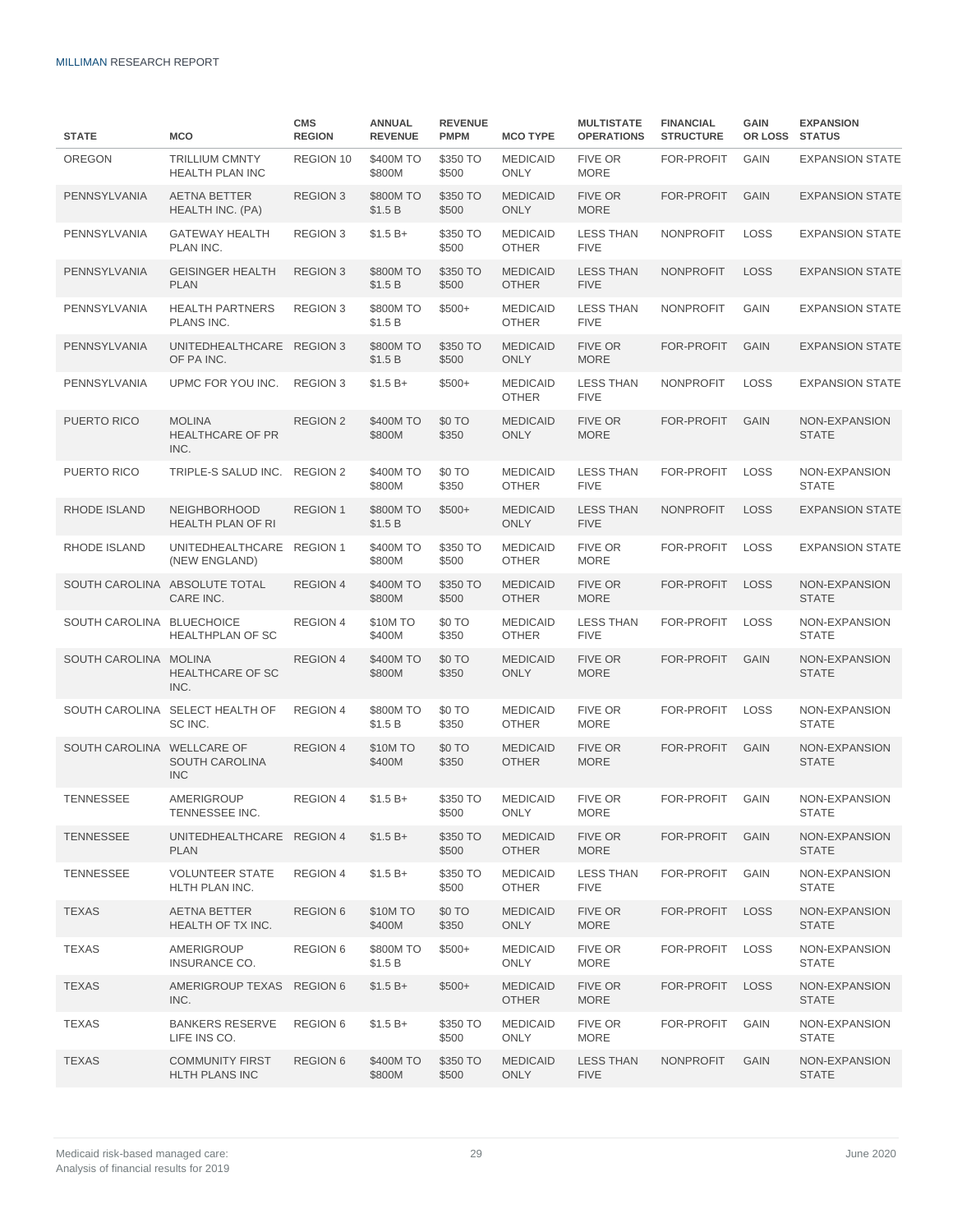| <b>STATE</b>    | <b>MCO</b>                                               | <b>CMS</b><br><b>REGION</b> | <b>ANNUAL</b><br><b>REVENUE</b> | <b>REVENUE</b><br><b>PMPM</b> | <b>MCO TYPE</b>                 | <b>MULTISTATE</b><br><b>OPERATIONS</b> | <b>FINANCIAL</b><br><b>STRUCTURE</b> | <b>GAIN</b><br>OR LOSS | <b>EXPANSION</b><br><b>STATUS</b> |
|-----------------|----------------------------------------------------------|-----------------------------|---------------------------------|-------------------------------|---------------------------------|----------------------------------------|--------------------------------------|------------------------|-----------------------------------|
| <b>TEXAS</b>    | COMMUNITY HEALTH REGION 6<br>CHOICE TX INC               |                             | \$800M TO<br>\$1.5 B            | \$0 TO<br>\$350               | <b>MEDICAID</b><br><b>ONLY</b>  | <b>LESS THAN</b><br><b>FIVE</b>        | <b>NONPROFIT</b>                     | <b>LOSS</b>            | NON-EXPANSION<br><b>STATE</b>     |
| <b>TEXAS</b>    | <b>COOK CHILDREN'S</b><br><b>HEALTH PLAN</b>             | <b>REGION 6</b>             | \$400M TO<br>\$800M             | \$350 TO<br>\$500             | <b>MEDICAID</b><br><b>ONLY</b>  | <b>LESS THAN</b><br><b>FIVE</b>        | <b>NONPROFIT</b>                     | <b>LOSS</b>            | NON-EXPANSION<br><b>STATE</b>     |
| <b>TEXAS</b>    | <b>DRISCOLL</b><br><b>CHILDREN'S HLTH</b><br><b>PLAN</b> | <b>REGION 6</b>             | \$400M TO<br>\$800M             | \$0 TO<br>\$350               | <b>MEDICAID</b><br><b>ONLY</b>  | <b>LESS THAN</b><br><b>FIVE</b>        | <b>NONPROFIT</b>                     | <b>LOSS</b>            | NON-EXPANSION<br><b>STATE</b>     |
| <b>TEXAS</b>    | <b>EL PASO FIRST</b><br><b>HEALTH PLANS INC</b>          | <b>REGION 6</b>             | \$10M TO<br>\$400M              | \$0 TO<br>\$350               | <b>MEDICAID</b><br><b>ONLY</b>  | <b>LESS THAN</b><br><b>FIVE</b>        | <b>NONPROFIT</b>                     | <b>GAIN</b>            | NON-EXPANSION<br><b>STATE</b>     |
| <b>TEXAS</b>    | <b>HEALTHSPRING L&amp;H</b><br>INSURANCE CO.             | <b>REGION 6</b>             | \$800M TO<br>\$1.5 B            | $$500+$                       | <b>MEDICAID</b><br><b>OTHER</b> | <b>LESS THAN</b><br><b>FIVE</b>        | <b>FOR-PROFIT</b>                    | <b>LOSS</b>            | NON-EXPANSION<br><b>STATE</b>     |
| <b>TEXAS</b>    | MOLINA HLTHCR OF<br>TEXAS INC.                           | <b>REGION 6</b>             | $$1.5 B+$                       | $$500+$                       | <b>MEDICAID</b><br><b>OTHER</b> | <b>FIVE OR</b><br><b>MORE</b>          | FOR-PROFIT                           | <b>GAIN</b>            | NON-EXPANSION<br><b>STATE</b>     |
| <b>TEXAS</b>    | PARKLAND CMNTY<br><b>HEALTH PLAN INC</b>                 | <b>REGION 6</b>             | \$400M TO<br>\$800M             | \$0 TO<br>\$350               | <b>MEDICAID</b><br><b>ONLY</b>  | <b>LESS THAN</b><br><b>FIVE</b>        | <b>NONPROFIT</b>                     | <b>LOSS</b>            | NON-EXPANSION<br><b>STATE</b>     |
| <b>TEXAS</b>    | <b>SCOTT &amp; WHITE</b><br><b>HEALTH PLAN</b>           | <b>REGION 6</b>             | \$10M TO<br>\$400M              | \$0 TO<br>\$350               | <b>MEDICAID</b><br><b>OTHER</b> | <b>LESS THAN</b><br><b>FIVE</b>        | <b>NONPROFIT</b>                     | <b>GAIN</b>            | NON-EXPANSION<br><b>STATE</b>     |
| <b>TEXAS</b>    | SETON HEALTH PLAN REGION 6<br>INC.                       |                             | \$10M TO<br>\$400M              | \$0 TO<br>\$350               | <b>MEDICAID</b><br><b>OTHER</b> | <b>LESS THAN</b><br><b>FIVE</b>        | FOR-PROFIT                           | <b>GAIN</b>            | NON-EXPANSION<br><b>STATE</b>     |
| <b>TEXAS</b>    | SHA L.L.C.                                               | <b>REGION 6</b>             | \$10M TO<br>\$400M              | \$0 TO<br>\$350               | <b>MEDICAID</b><br><b>OTHER</b> | <b>LESS THAN</b><br><b>FIVE</b>        | FOR-PROFIT                           | <b>LOSS</b>            | NON-EXPANSION<br><b>STATE</b>     |
| <b>TEXAS</b>    | <b>SUPERIOR</b><br>HEALTHPLAN INC.                       | <b>REGION 6</b>             | $$1.5 B+$                       | $$500+$                       | <b>MEDICAID</b><br><b>OTHER</b> | <b>FIVE OR</b><br><b>MORE</b>          | FOR-PROFIT                           | <b>GAIN</b>            | NON-EXPANSION<br><b>STATE</b>     |
| <b>TEXAS</b>    | <b>TEXAS CHILDREN'S</b><br>HLTH PLAN INC                 | <b>REGION 6</b>             | $$1.5 B+$                       | \$350 TO<br>\$500             | <b>MEDICAID</b><br><b>ONLY</b>  | <b>LESS THAN</b><br><b>FIVE</b>        | <b>NONPROFIT</b>                     | <b>GAIN</b>            | NON-EXPANSION<br><b>STATE</b>     |
| <b>TEXAS</b>    | UNITEDHEALTHCARE REGION 6<br>CMNTY (TX)                  |                             | $$1.5 B+$                       | $$500+$                       | <b>MEDICAID</b><br><b>OTHER</b> | <b>FIVE OR</b><br><b>MORE</b>          | FOR-PROFIT                           | <b>GAIN</b>            | NON-EXPANSION<br><b>STATE</b>     |
| <b>UTAH</b>     | <b>MOLINA</b><br><b>HEALTHCARE OF</b><br>UTAH INC.       | <b>REGION 8</b>             | \$10M TO<br>\$400M              | \$0 TO<br>\$350               | <b>MEDICAID</b><br><b>OTHER</b> | <b>FIVE OR</b><br><b>MORE</b>          | FOR-PROFIT                           | <b>GAIN</b>            | <b>EXPANSION STATE</b>            |
| <b>UTAH</b>     | SELECTHEALTH INC.                                        | <b>REGION 8</b>             | \$10M TO<br>\$400M              | \$0 TO<br>\$350               | <b>MEDICAID</b><br><b>OTHER</b> | <b>LESS THAN</b><br><b>FIVE</b>        | <b>NONPROFIT</b>                     | <b>GAIN</b>            | <b>EXPANSION STATE</b>            |
| <b>UTAH</b>     | <b>STEWARD HEALTH</b><br>CHOICE UTAH INC                 | <b>REGION 8</b>             | \$10M TO<br>\$400M              | \$0 TO<br>\$350               | <b>MEDICAID</b><br><b>ONLY</b>  | <b>LESS THAN</b><br><b>FIVE</b>        | FOR-PROFIT                           | <b>LOSS</b>            | <b>EXPANSION STATE</b>            |
| <b>VIRGINIA</b> | <b>COVENTRY</b><br><b>HLTHCARE OF VA</b><br>INC.         | <b>REGION 3</b>             | \$800M TO<br>\$1.5 B            | $$500+$                       | <b>MEDICAID</b><br><b>ONLY</b>  | <b>FIVE OR</b><br><b>MORE</b>          | <b>FOR-PROFIT</b>                    | <b>LOSS</b>            | <b>EXPANSION STATE</b>            |
| <b>VIRGINIA</b> | <b>HEALTHKEEPERS</b><br>INC.                             | <b>REGION 3</b>             | $$1.5 B+$                       | $$500+$                       | <b>MEDICAID</b><br><b>OTHER</b> | FIVE OR<br><b>MORE</b>                 | FOR-PROFIT                           | GAIN                   | <b>EXPANSION STATE</b>            |
| <b>VIRGINIA</b> | <b>MAGELLAN</b><br><b>COMPLETE CARE OF</b><br>VA         | <b>REGION 3</b>             | \$800M TO<br>\$1.5 B            | $$500+$                       | <b>MEDICAID</b><br><b>ONLY</b>  | <b>FIVE OR</b><br><b>MORE</b>          | FOR-PROFIT                           | <b>LOSS</b>            | <b>EXPANSION STATE</b>            |
| <b>VIRGINIA</b> | OPTIMA HEALTH<br><b>PLAN</b>                             | <b>REGION 3</b>             | $$1.5 B+$                       | $$500+$                       | <b>MEDICAID</b><br><b>OTHER</b> | <b>LESS THAN</b><br><b>FIVE</b>        | <b>NONPROFIT</b>                     | <b>LOSS</b>            | <b>EXPANSION STATE</b>            |
| <b>VIRGINIA</b> | UNITEDHEALTHCARE REGION 3                                |                             | $$1.5 B+$                       | $$500+$                       | <b>MEDICAID</b><br><b>OTHER</b> | FIVE OR<br><b>MORE</b>                 | FOR-PROFIT                           | <b>GAIN</b>            | <b>EXPANSION STATE</b>            |
| <b>VIRGINIA</b> | <b>VIRGINIA PREMIER</b><br>HLTH PLAN INC                 | <b>REGION 3</b>             | $$1.5 B+$                       | $$500+$                       | <b>MEDICAID</b><br><b>ONLY</b>  | <b>LESS THAN</b><br><b>FIVE</b>        | <b>NONPROFIT</b>                     | <b>GAIN</b>            | <b>EXPANSION STATE</b>            |
| WASHINGTON      | AMERIGROUP<br>WASHINGTON INC.                            | REGION 10                   | \$400M TO<br>\$800M             | \$0 TO<br>\$350               | <b>MEDICAID</b><br><b>ONLY</b>  | FIVE OR<br><b>MORE</b>                 | FOR-PROFIT                           | <b>GAIN</b>            | <b>EXPANSION STATE</b>            |
| WASHINGTON      | COMMUNITY HEALTH REGION 10<br>PLAN OF WA                 |                             | \$400M TO<br>\$800M             | \$0 TO<br>\$350               | <b>MEDICAID</b><br><b>OTHER</b> | <b>LESS THAN</b><br><b>FIVE</b>        | <b>NONPROFIT</b>                     | <b>LOSS</b>            | <b>EXPANSION STATE</b>            |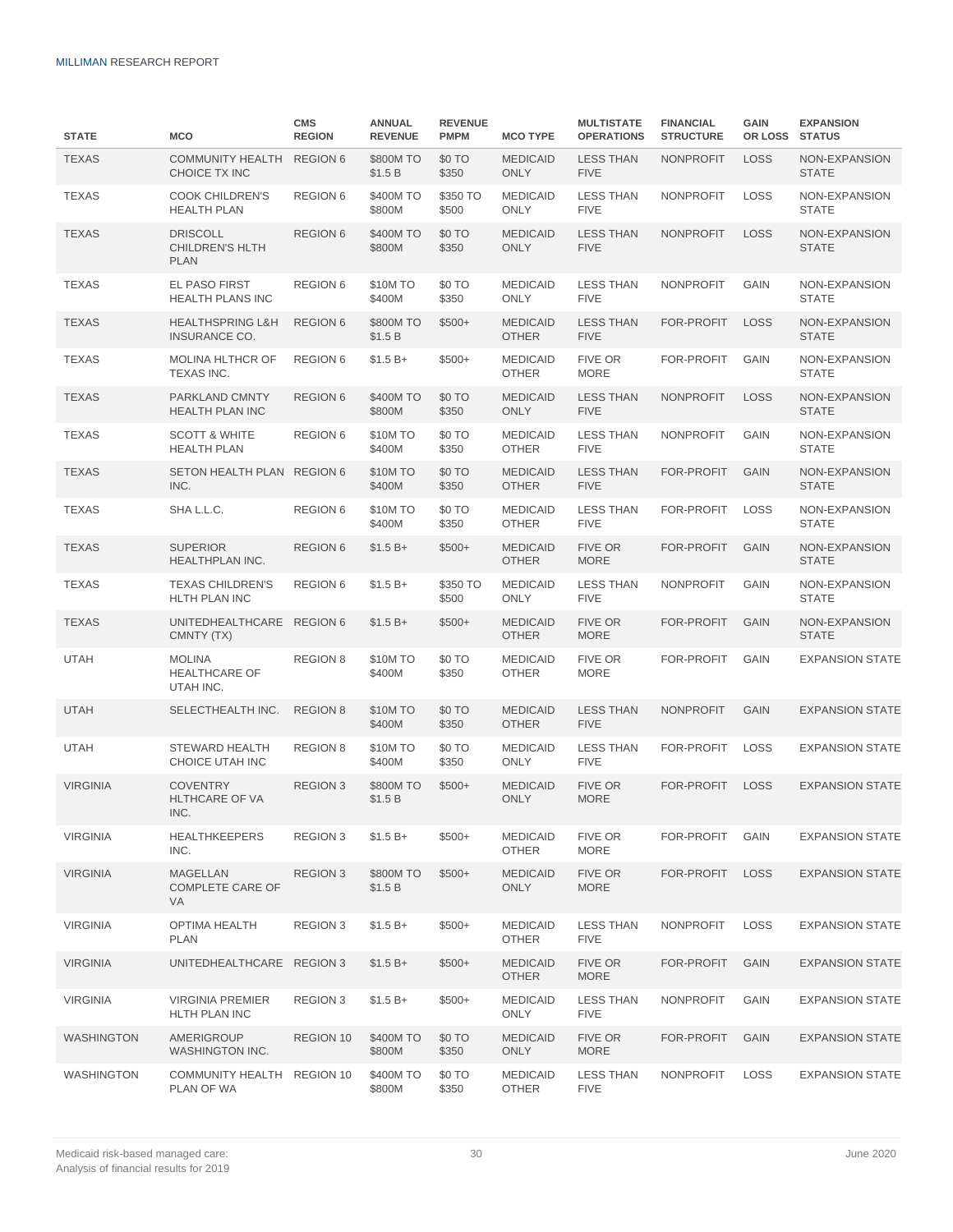| <b>STATE</b>         | <b>MCO</b>                                       | <b>CMS</b><br><b>REGION</b> | <b>ANNUAL</b><br><b>REVENUE</b> | <b>REVENUE</b><br><b>PMPM</b> | <b>MCO TYPE</b>                 | <b>MULTISTATE</b><br><b>OPERATIONS</b> | <b>FINANCIAL</b><br><b>STRUCTURE</b> | <b>GAIN</b><br>OR LOSS | <b>EXPANSION</b><br><b>STATUS</b> |
|----------------------|--------------------------------------------------|-----------------------------|---------------------------------|-------------------------------|---------------------------------|----------------------------------------|--------------------------------------|------------------------|-----------------------------------|
| WASHINGTON           | COORDINATED CARE<br>OF WA INC.                   | REGION 10                   | \$400M TO<br>\$800M             | \$0 TO<br>\$350               | <b>MEDICAID</b><br><b>ONLY</b>  | <b>FIVE OR</b><br><b>MORE</b>          | <b>FOR-PROFIT</b>                    | <b>LOSS</b>            | <b>EXPANSION STATE</b>            |
| <b>WASHINGTON</b>    | <b>MOLINA</b><br><b>HEALTHCARE OF WA</b><br>INC. | <b>REGION 10</b>            | $$1.5 B+$                       | \$0 TO<br>\$350               | <b>MEDICAID</b><br><b>OTHER</b> | <b>FIVE OR</b><br><b>MORE</b>          | <b>FOR-PROFIT</b>                    | <b>GAIN</b>            | <b>EXPANSION STATE</b>            |
| WASHINGTON           | <b>UNITEDHEALTHCARE</b><br>OF WA INC.            | <b>REGION 10</b>            | \$400M TO<br>\$800M             | \$0 TO<br>\$350               | <b>MEDICAID</b><br><b>OTHER</b> | <b>FIVE OR</b><br><b>MORE</b>          | FOR-PROFIT                           | GAIN                   | <b>EXPANSION STATE</b>            |
| <b>WEST VIRGINIA</b> | <b>COVENTRY HEALTH</b><br>CARE OF WV INC         | <b>REGION 3</b>             | \$400M TO<br>\$800M             | \$0 TO<br>\$350               | <b>MEDICAID</b><br><b>OTHER</b> | <b>FIVE OR</b><br><b>MORE</b>          | <b>FOR-PROFIT</b>                    | <b>LOSS</b>            | <b>EXPANSION STATE</b>            |
| <b>WEST VIRGINIA</b> | <b>HEALTH PLAN OF WV</b><br>INC.                 | <b>REGION 3</b>             | \$10M TO<br>\$400M              | \$0 TO<br>\$350               | <b>MEDICAID</b><br><b>OTHER</b> | <b>LESS THAN</b><br><b>FIVE</b>        | <b>NONPROFIT</b>                     | <b>LOSS</b>            | <b>EXPANSION STATE</b>            |
| <b>WEST VIRGINIA</b> | UNICARE HEALTH<br>PLAN OF WV INC.                | <b>REGION 3</b>             | \$400M TO<br>\$800M             | \$0 TO<br>\$350               | <b>MEDICAID</b><br><b>ONLY</b>  | <b>FIVE OR</b><br><b>MORE</b>          | FOR-PROFIT                           | <b>GAIN</b>            | <b>EXPANSION STATE</b>            |
| <b>WEST VIRGINIA</b> | <b>WV FAMILY HEALTH</b><br>PLAN INC.             | <b>REGION 3</b>             | \$10M TO<br>\$400M              | $$500+$                       | <b>MEDICAID</b><br><b>ONLY</b>  | <b>LESS THAN</b><br><b>FIVE</b>        | FOR-PROFIT                           | GAIN                   | <b>EXPANSION STATE</b>            |
| <b>WISCONSIN</b>     | <b>CHILDREN'S CMNTY</b><br>HLTH PLAN INC         | <b>REGION 5</b>             | \$10M TO<br>\$400M              | \$0 TO<br>\$350               | <b>MEDICAID</b><br><b>OTHER</b> | <b>LESS THAN</b><br><b>FIVE</b>        | <b>NONPROFIT</b>                     | <b>GAIN</b>            | NON-EXPANSION<br><b>STATE</b>     |
| <b>WISCONSIN</b>     | <b>COMPCARE HEALTH</b><br>SVCS INS CORP.         | <b>REGION 5</b>             | \$10M TO<br>\$400M              | \$0 TO<br>\$350               | <b>MEDICAID</b><br><b>OTHER</b> | FIVE OR<br><b>MORE</b>                 | FOR-PROFIT                           | <b>GAIN</b>            | NON-EXPANSION<br><b>STATE</b>     |
| <b>WISCONSIN</b>     | <b>DEAN HEALTH PLAN</b><br>INC.                  | <b>REGION 5</b>             | \$10M TO<br>\$400M              | \$0 TO<br>\$350               | <b>MEDICAID</b><br><b>OTHER</b> | <b>LESS THAN</b><br><b>FIVE</b>        | <b>FOR-PROFIT</b>                    | <b>GAIN</b>            | NON-EXPANSION<br><b>STATE</b>     |
| <b>WISCONSIN</b>     | <b>GROUP HLTH COOP</b><br>OF EAU CLAIRE          | <b>REGION 5</b>             | \$10M TO<br>\$400M              | \$0 TO<br>\$350               | <b>MEDICAID</b><br><b>OTHER</b> | <b>LESS THAN</b><br><b>FIVE</b>        | <b>NONPROFIT</b>                     | <b>GAIN</b>            | NON-EXPANSION<br><b>STATE</b>     |
| <b>WISCONSIN</b>     | <b>GRP HLTH COOP OF</b><br><b>SOUTH CENTRAL</b>  | <b>REGION 5</b>             | \$10M TO<br>\$400M              | \$0 TO<br>\$350               | <b>MEDICAID</b><br><b>OTHER</b> | <b>LESS THAN</b><br><b>FIVE</b>        | <b>NONPROFIT</b>                     | <b>GAIN</b>            | NON-EXPANSION<br><b>STATE</b>     |
| <b>WISCONSIN</b>     | <b>INDEPENDENT CARE</b><br><b>HEALTH PLAN</b>    | <b>REGION 5</b>             | \$10M TO<br>\$400M              | \$350 TO<br>\$500             | <b>MEDICAID</b><br><b>OTHER</b> | <b>LESS THAN</b><br><b>FIVE</b>        | FOR-PROFIT                           | <b>LOSS</b>            | NON-EXPANSION<br><b>STATE</b>     |
| <b>WISCONSIN</b>     | <b>MANAGED HEALTH</b><br>SVCS INS CORP.          | <b>REGION 5</b>             | \$10M TO<br>\$400M              | \$350 TO<br>\$500             | <b>MEDICAID</b><br><b>ONLY</b>  | <b>FIVE OR</b><br><b>MORE</b>          | <b>FOR-PROFIT</b>                    | <b>GAIN</b>            | NON-EXPANSION<br><b>STATE</b>     |
| <b>WISCONSIN</b>     | MERCYCARE HMO<br>INC.                            | <b>REGION 5</b>             | \$10M TO<br>\$400M              | \$0 TO<br>\$350               | <b>MEDICAID</b><br><b>OTHER</b> | <b>LESS THAN</b><br><b>FIVE</b>        | FOR-PROFIT                           | <b>LOSS</b>            | NON-EXPANSION<br><b>STATE</b>     |
| <b>WISCONSIN</b>     | <b>MOLINA</b><br><b>HEALTHCARE OF WI</b><br>INC. | <b>REGION 5</b>             | \$10M TO<br>\$400M              | \$0 TO<br>\$350               | <b>MEDICAID</b><br><b>OTHER</b> | <b>FIVE OR</b><br><b>MORE</b>          | <b>FOR-PROFIT</b>                    | <b>GAIN</b>            | NON-EXPANSION<br><b>STATE</b>     |
| <b>WISCONSIN</b>     | NETWORK HEALTH<br><b>PLAN</b>                    | <b>REGION 5</b>             | \$10M TO<br>\$400M              | \$0 TO<br>\$350               | <b>MEDICAID</b><br><b>OTHER</b> | <b>LESS THAN</b><br><b>FIVE</b>        | FOR-PROFIT                           | <b>GAIN</b>            | NON-EXPANSION<br><b>STATE</b>     |
| <b>WISCONSIN</b>     | <b>QUARTZ HEALTH</b><br>PLAN CORP.               | <b>REGION 5</b>             | \$10M TO<br>\$400M              | \$0 TO<br>\$350               | <b>MEDICAID</b><br><b>OTHER</b> | <b>LESS THAN</b><br><b>FIVE</b>        | FOR-PROFIT                           | <b>LOSS</b>            | NON-EXPANSION<br><b>STATE</b>     |
| <b>WISCONSIN</b>     | SECURITY HEALTH<br>PLAN OF WI INC                | REGION 5                    | \$10M TO<br>\$400M              | \$0 TO<br>\$350               | <b>MEDICAID</b><br><b>OTHER</b> | <b>LESS THAN</b><br><b>FIVE</b>        | NONPROFIT                            | GAIN                   | NON-EXPANSION<br><b>STATE</b>     |
| <b>WISCONSIN</b>     | <b>TRILOGY HEALTH</b><br>INSURANCE INC.          | <b>REGION 5</b>             | \$10M TO<br>\$400M              | \$0 TO<br>\$350               | <b>MEDICAID</b><br>ONLY         | <b>LESS THAN</b><br><b>FIVE</b>        | FOR-PROFIT                           | <b>GAIN</b>            | NON-EXPANSION<br><b>STATE</b>     |
| WISCONSIN            | UNITEDHEALTHCARE REGION 5<br>OF WI INC.          |                             | \$400M TO<br>\$800M             | \$0 TO<br>\$350               | <b>MEDICAID</b><br><b>OTHER</b> | FIVE OR<br><b>MORE</b>                 | FOR-PROFIT                           | GAIN                   | NON-EXPANSION<br><b>STATE</b>     |